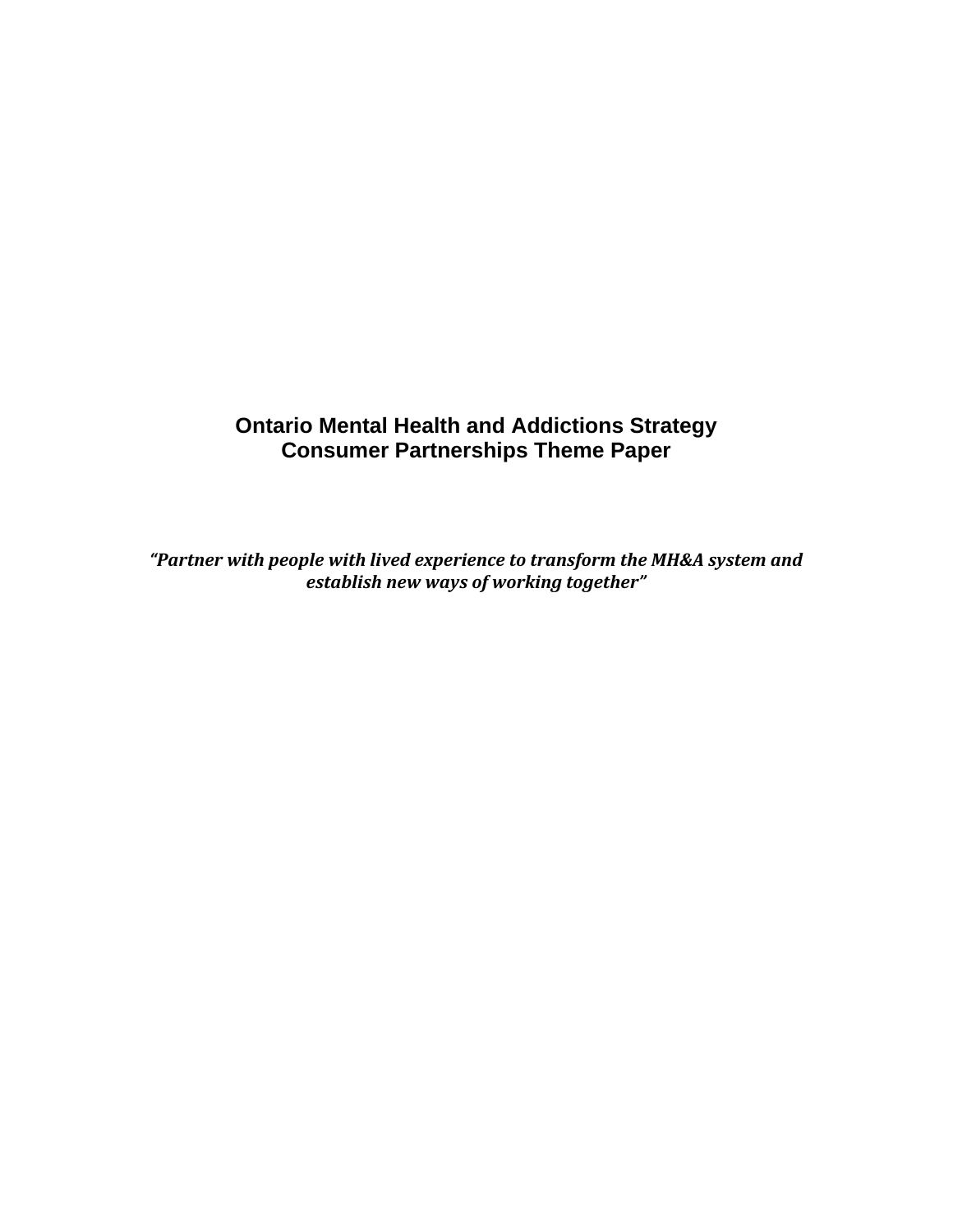# **Preface**

## **The Challenge**

Annually, one in every five Ontarians will develop a mental illness or addiction, and one in 10 will have a serious problem with gambling.

Most will have relatively mild symptoms that pass with time, a change in their situation or treatment. However, two to three of every 100 Ontarians will cope with a serious or complex mental illness or addiction throughout their lives.<sup>[1](#page-1-0)[2](#page-1-1)</sup>

Mental illnesses and addictions are serious health problems that cause great hardship for too many Ontarians and their families and friends.

Although many dedicated people work hard to provide mental health and addiction services, the current system is fragmented. People with a mental illness and/or addiction often struggle to find the services they need when they need them.

## **Ontario's Response**

There is no health without mental health.

In 2008, the Government of Ontario made a commitment to strengthen mental health and addiction services – and to develop a comprehensive 10-year mental health and addiction strategy that would lead to better services for Ontarians. To fulfill that commitment, the Government established an Advisory Group of people with lived experience with mental illness and addictions, family members, service providers and researchers.

The Advisory Group identified five priorities or themes that would help make a real difference in the lives of people with mental illnesses and addictions:

- 1. Early identification and intervention
- 2. Consumer partnerships
- 3. System design
- 4. Strengthening the workforce
- 5. Healthy communities

The Advisory Group organized working groups to review the literature and discuss each theme. The working groups developed draft theme papers that explored the key issues and challenges as well as strategic priorities and opportunities. Theme group members looked for best practices, and for ideas to transform mental health and addiction services to meet needs.

The draft theme papers were used to develop a consultation paper -- *Every Door is the Right Door* – which set out a proposed vision, mission, goals, and principles to guide for Ontario's mental health and addiction strategy.

<span id="page-1-0"></span>  $1$  Kessler R.C & Zhao S., 1999.

<span id="page-1-1"></span> $2$  Ruggeri M, Leese M, Thronicroft G, Bisoffi, G, and Tansella M., 2000.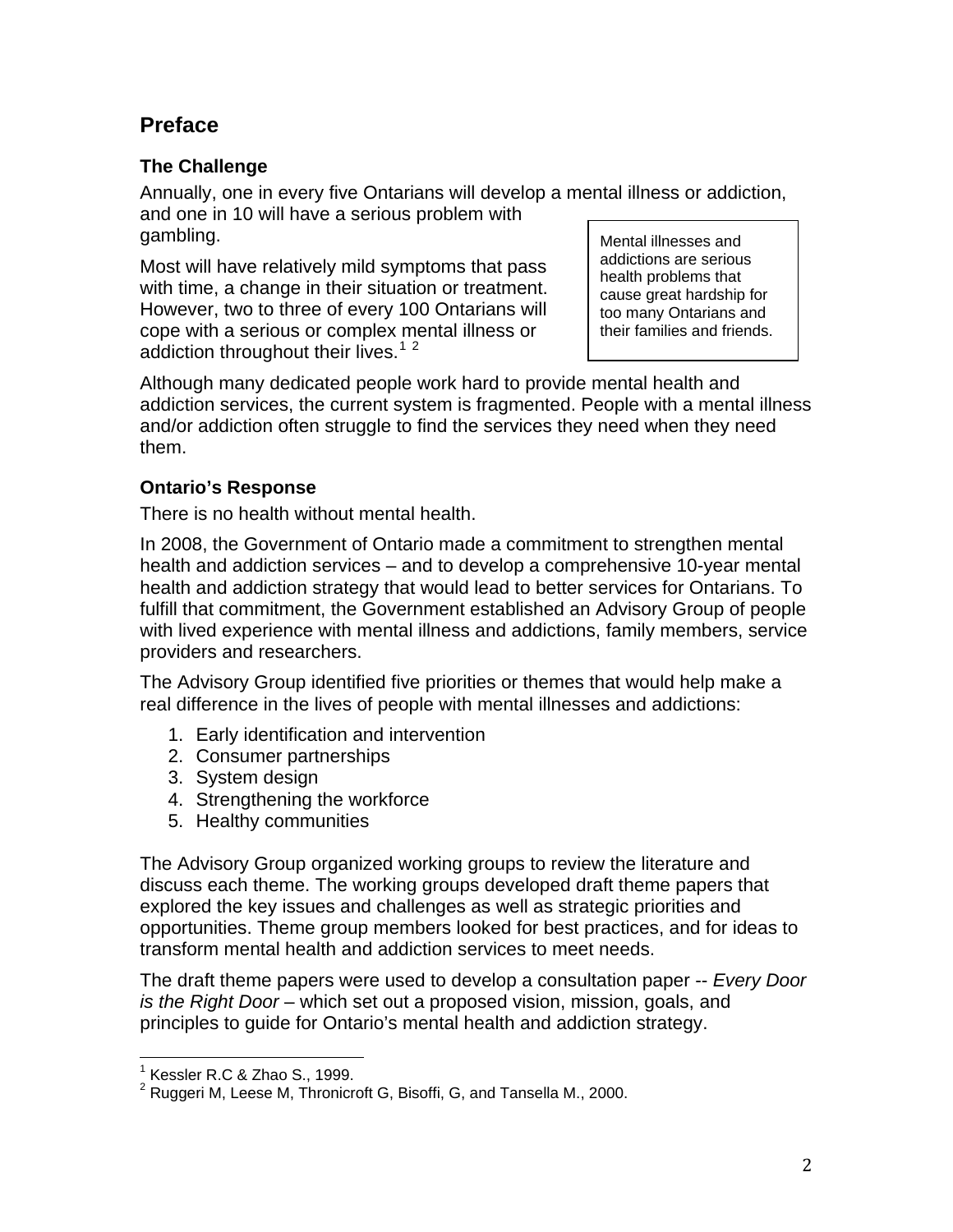The consultation paper was released at the provincial Summit on Mental Health and Addictions in July 2009, and individuals and organizations were invited to respond. Between September and December 2009, a series of 65 roundtables were held with key groups across the province.

The theme working groups used the feedback from the consultation paper and the roundtables to refine their reports.

This paper is one in a series of five theme group papers. It focuses on Consumer Partnerships and examines ways to partner with people with lived experience of mental illness, problematic substance use and gambling to transform the mental health and addictions system.

## **Overarching Vision, Goals and Principles for Ontario's 10-Year Mental Health and Addiction Strategy**

### **Vision**

## *Every Ontarian enjoys good health and well-being, and Ontarians with mild to complex mental illness and/or addiction live and participate in welcoming, supportive communities*

### **Goals**

- Improve health and well-being for all **Ontarians**
- Reduce incidence of mental illnesses and addictions.
- Identify mental illnesses and addictions early and intervene appropriately.
- Provide high quality, effective, integrated, culturally competent, person-directed services and supports for Ontarians with mild to complex symptoms of mental illnesses and/or addictions and their families.

## **Principles**

**Respect.** People with lived experience of a mental illness and/or addiction are valued and respected members of their communities. They are treated with dignity and have access to the information they need to make informed

#### **Mission**

Every door can be the right door for Ontarians with mental illnesses and addictions.

All doors in the mental health and addictions system and the broader health, children and youth, education, social services, housing, seniors' services, settlement services and justice systems lead to integrated, accessible, person-directed services and supports.

Services focus on the hopes and needs of people with mental illness and/or addictions, and engage them in their own health and care.

decisions about their own treatment and services. They are active members of their treatment and support team. Health and social services are provided in the environment the individual considers to be the least restrictive, intrusive and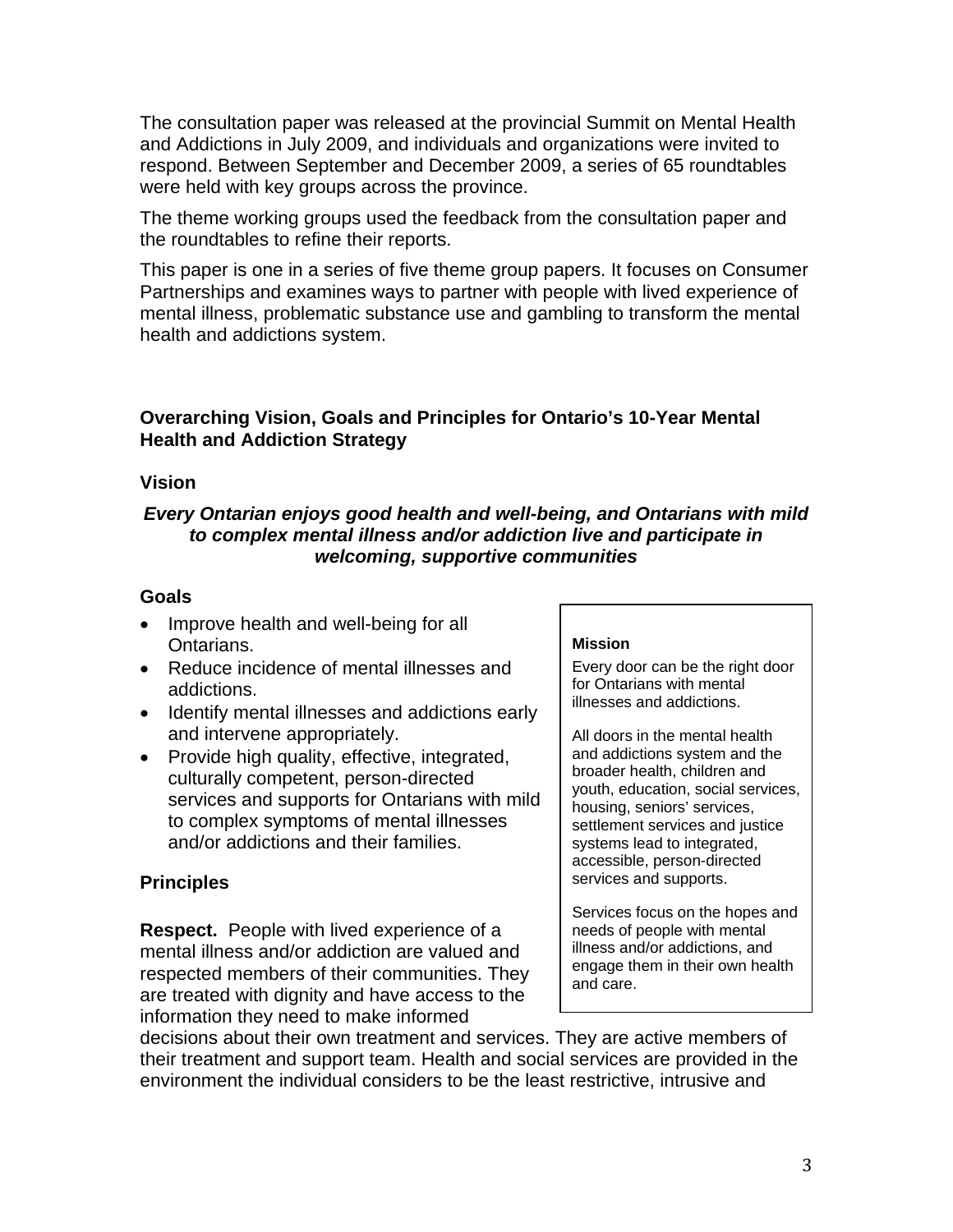stigmatizing. Communities and services are proactively engaged in activities designed to eliminate stigma and discrimination.

**Diversity.** Individuals are offered culturally competent services that meet the needs of a diverse population at all ages and stages of life.

**Partnership and Collaboration.** People with lived experience are essential partners in system design, policy development, and program and service provision. People with lived experience, families, family organizations, service providers, governments, and the community collaborate to raise awareness about mental health and addiction services and improve knowledge about mental illnesses and addictions. All levels of government and services collaborate to provide seamless, integrated, equitably funded care – and make every door the right door.

**Healthy Development, Hope and Recovery.** Individuals using mental health and addiction services feel hope and optimism about the future. They have real choice in the services they use, and a variety of options close to where they live. They receive the least intrusive services possible in the least intrusive setting, as well as flexible, individualized supports that involve their families, significant others, and communities when desired. They have opportunities for healthy development and recovery.

**Harm Reduction.** Individuals are supported regardless of where they are in their journey to reduce the health, economic, and social harms associated with mental illnesses, problematic substance use and harmful gambling.

**Excellence and Innovation.** The mental health and addictions system strives for excellence and encourages best practices and innovation. It provides an effective, efficient continuum of high quality care that is evidence-based and results-oriented.

**Determinants of Health and Well-being.** Mental and physical health and wellbeing are more than just the state of one's health. In addition to caring for mind and body, the system works to reduce or eliminate the underlying individual and social factors that contribute to mental illness and addiction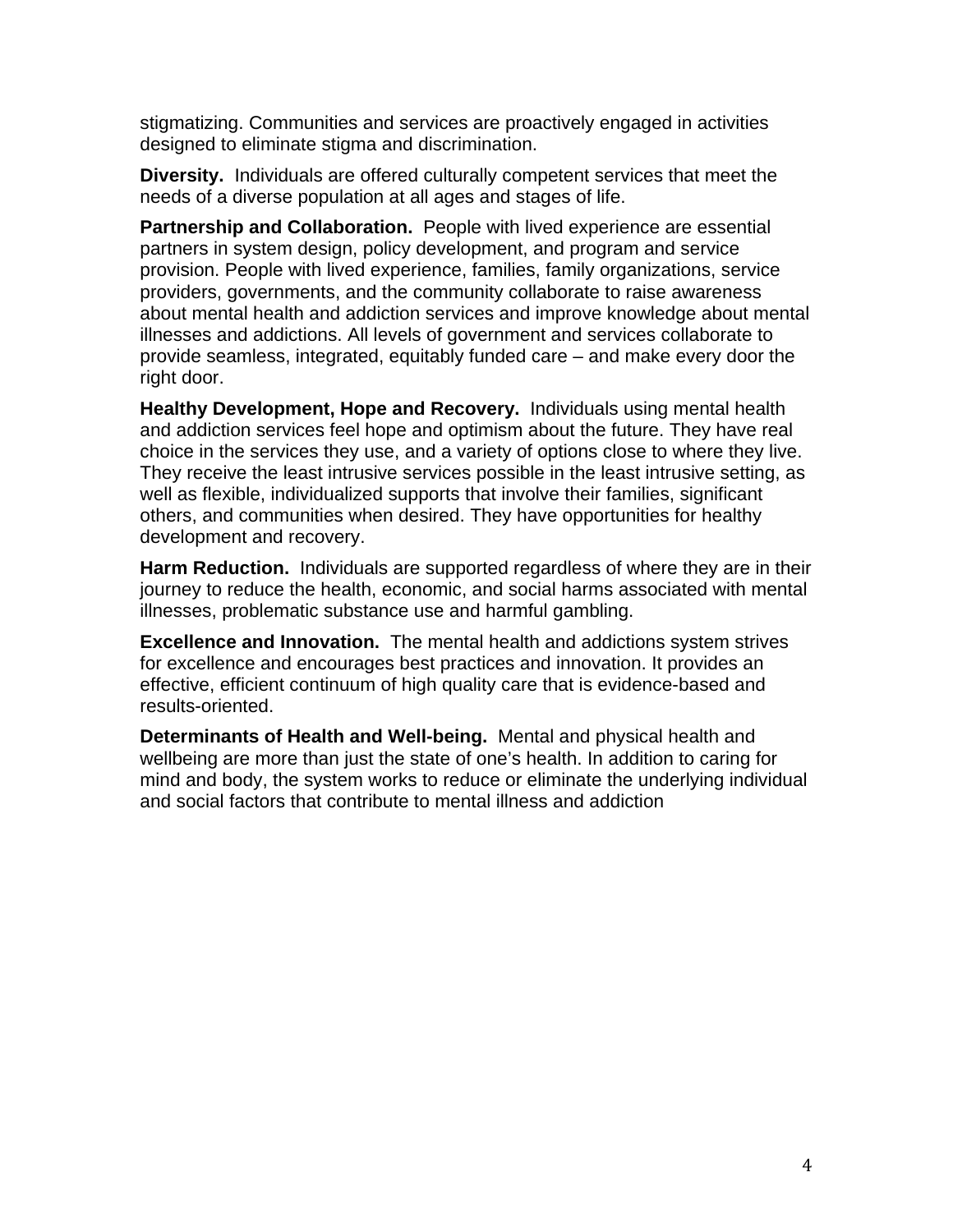# **Acknowledgements**

This paper is a consensus document based upon the work of the Consumer Partnerships Theme Group for the 10-Year Mental Health and Addictions Strategy. The views expressed are the views of the individual Theme Group members and do not necessarily reflect the views of their affiliated organizations or the Government of Ontario.

The Advisory Group would like to acknowledge the following people for their time and expertise in developing this paper.

| Dr. Raj Bhatla                                    | Jai Mills                                        |
|---------------------------------------------------|--------------------------------------------------|
| Chief of Psychiatry                               | Portfolio Lead, Mental Health and                |
| Royal Ottawa Health Care Group                    | Addictions, Central East Local Health            |
|                                                   | <b>Integration Network</b>                       |
| Sarah Cannon                                      | Wangari Muriuki                                  |
| <b>Executive Director, Parents for Children's</b> | <b>Street Health Community Nursing</b>           |
| <b>Mental Health</b>                              | Foundation                                       |
| <b>Walter Cavalieri</b>                           | Maureen Owino                                    |
| Director, Canadian Harm Reduction                 | <b>Committee for Accessible AIDS</b>             |
| <b>Network</b>                                    | Treatment                                        |
| <b>Patrick Dion</b>                               | Donna Rogers                                     |
| Ontario Director, Mental Health                   | <b>Executive Director, Four Counties</b>         |
| <b>Commission of Canada</b>                       | <b>Addiction Services Team</b>                   |
| <b>Terry Finn</b>                                 | Eliana Roman                                     |
| Chair, Responsible Gambling Council               | The Dream Team                                   |
| <b>Craig Hurst</b>                                | Martha Rybiak                                    |
| Person with lived experience                      | <b>Brantford Vocational Training Association</b> |
| Canadian Mental Health Association,               |                                                  |
| London-Middlesex Branch                           |                                                  |
| Jerry Koh                                         | Mark Shapiro                                     |
| Senior Specialist, Long Range Scenario            | The Dream Team                                   |
| Planning Unit, Ministry of Health & Long-         | Board family member, Habitat Services            |
| <b>Term Care</b>                                  |                                                  |
| Betty-Lou Kristy                                  | Deborrah Sherman                                 |
| Person with lived experience, community           | <b>Executive Director, Ontario Peer</b>          |
| member and advocate                               | Development Initiative                           |
| <b>Peter Leslie</b>                               | <b>Christopher Smith</b>                         |
| Harm Reduction Outreach Worker,                   | Postdoctoral Fellow, Social Science and          |
| Queen West Community Health Centre                | Humanities Research Council of Canada            |
| Peer Educator, Toronto Harm Reduction             |                                                  |
| <b>Task Force</b>                                 |                                                  |
| Dr. Alan Li                                       | Mary Ellen Szadkowski                            |
| <b>Regent Park Community Health Centre</b>        | Christy's Light Foundation                       |
|                                                   | Sean Winger                                      |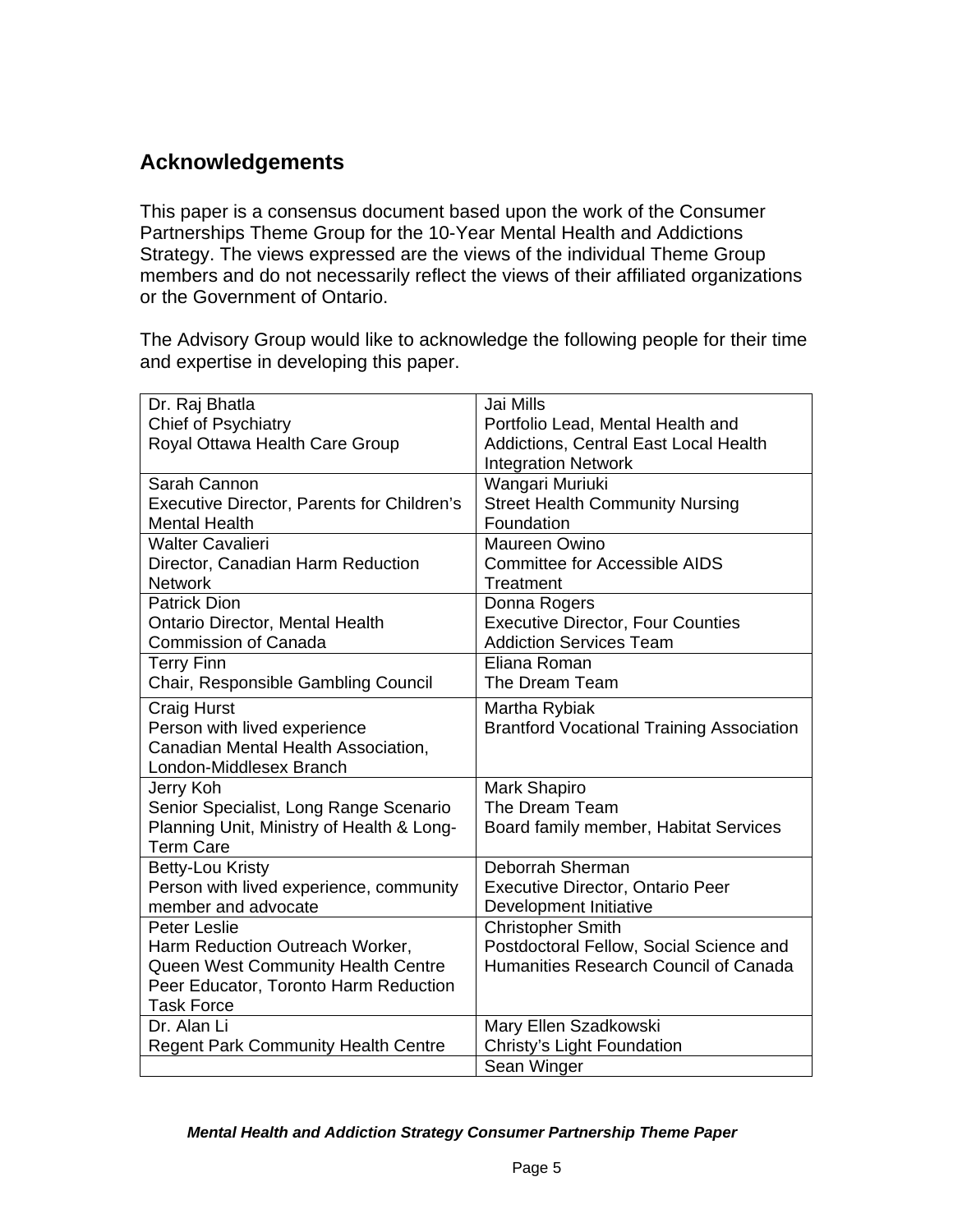| Consumer Advocate, Methadone Saves |
|------------------------------------|
| Lives Awareness Project            |

The members of the Consumer Partnership Theme Group would like to acknowledge the work and support of Danielle Layman-Pleet in researching, developing and writing the paper. Without your support, the work of this group would not have been possible.

In addition, the group would like to acknowledge the work of Syntegrity Group in facilitating the theme group meetings.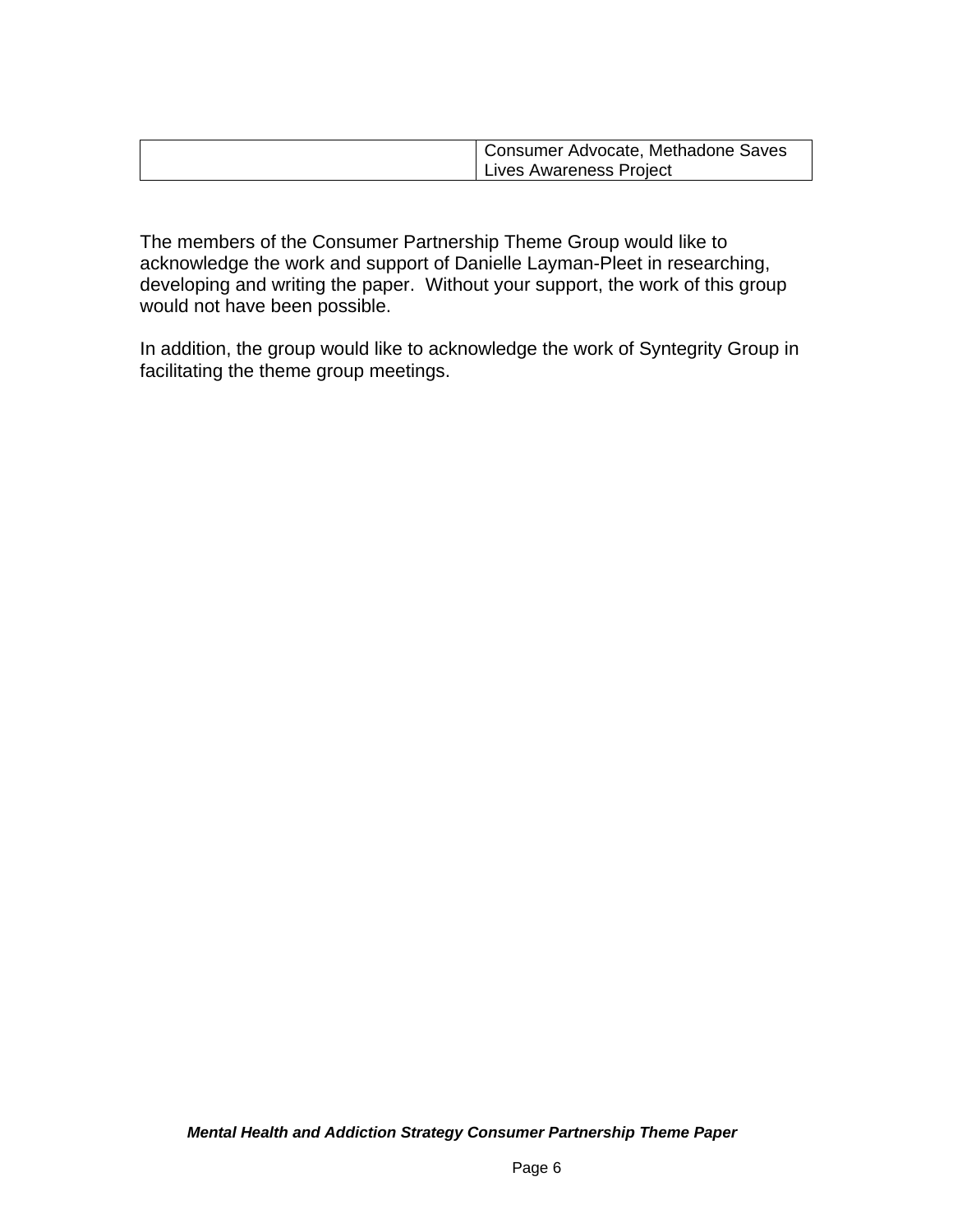# **Table of Contents**

|     | <b>Executive Summary</b>                      |                 |
|-----|-----------------------------------------------|-----------------|
| 1.0 | <b>Introduction</b>                           | 9               |
| 2.0 | <b>Key Issues and Challenges</b>              | 11              |
| 3.0 | <b>Strategic Priorities and Opportunities</b> | 20              |
|     | <b>Conclusion</b>                             | 31              |
|     | <b>Appendices</b>                             | 32 <sub>2</sub> |
|     | <b>References</b>                             | 39              |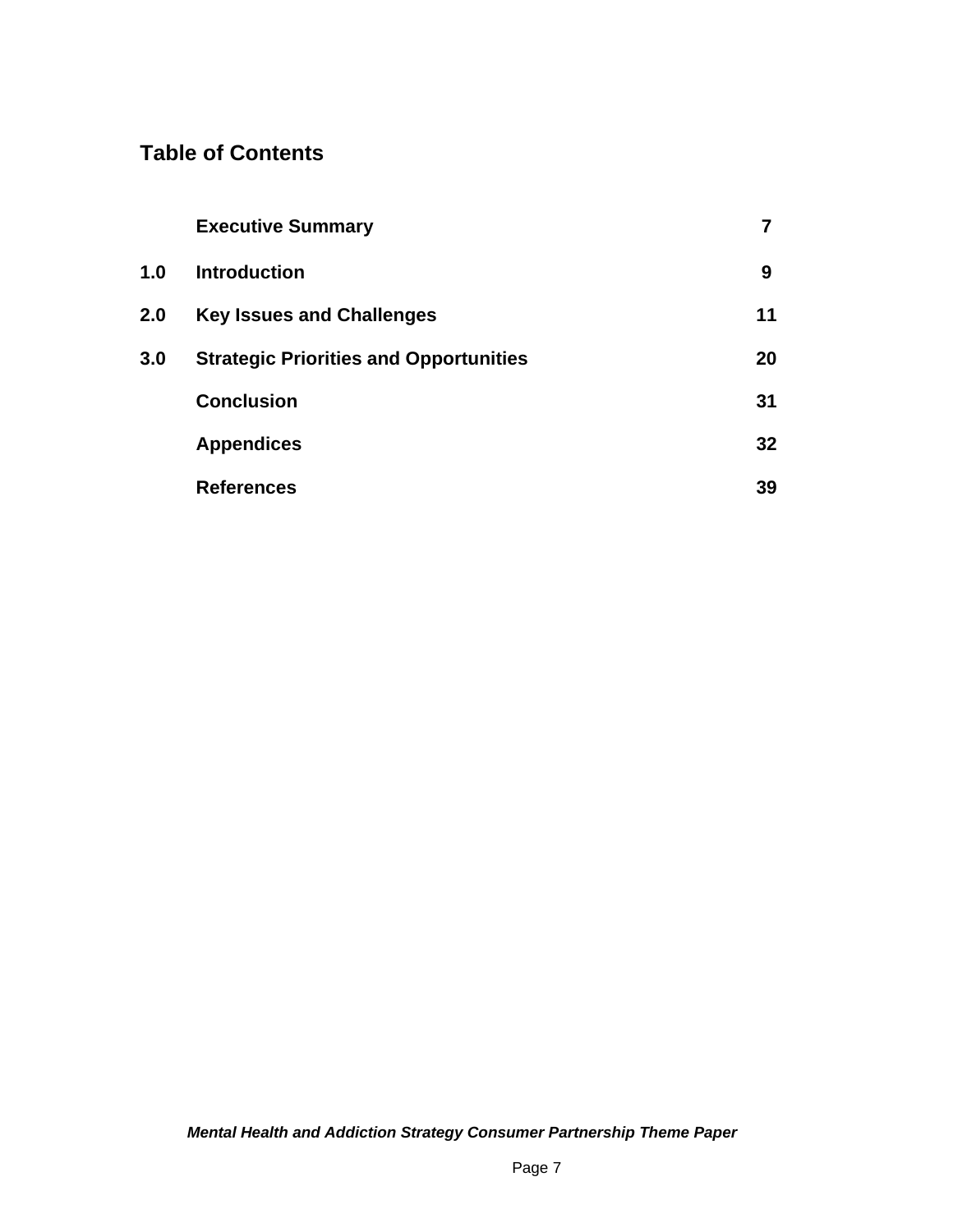# **Executive Summary**

In recent years, the involvement of consumers of mental health and addiction services and people with lived experience of mental illness, problematic substance use and/or problematic gambling have become central to discussions of mental health and addictions sector reform in Ontario and beyond. It is increasingly recognized that consumers of mental health and addiction services and people with lived experience must be centrally involved in creating a system that is responsive to themselves, their families and communities. The focus of the Consumer Partnerships theme is to identify ways to partner with these essential colleagues and support successful ways of working together.

There are several key issues and challenges which impact this goal. Although from prevalence rates we can assume there are many people with lived experience in positions of leadership in the mental health and addictions service system, they are often not visible. Additionally, there is too often a failure to recognize the value of peer-based initiatives among mainstream service providers and policy makers. Stigma and discrimination are major barriers that prevent people to self-identify, or to access essential services and supports. Family members and other informal caregivers who play a primary role in the lives of consumers who are living with mental illness and/or problematic substance use and gambling are key stakeholders in the continuum of care, yet their needs are often overlooked. Harm reduction and recovery are core principles of person-directed approaches to care, yet they are interpreted and implemented inconsistently. Systemic barriers make participation in partnership, including (re)entering the workforce, a daunting challenge for many people with lived experience, particularly those living with serious mental illness, problematic substance use or gambling, and those who are multiply marginalized. And lastly, there is currently a lack of accountability in the system for the effective involvement of consumers and people with lived experience. These challenges must be addressed in order to enable effective partnership between service providers, people with lived experience of mental health and addictions, and the mental health and addictions system.

This paper identifies several strategic priorities for the 10-year mental health and addictions strategy. The first priority is that people with lived experience must be meaningfully involved at every level of the mental health and addictions system, from prevention, to system and service planning and design, to funding and provisioning, professional training, service delivery, outcome measurement, monitoring and evaluation, to treatment and care planning. This necessitates supporting diverse forms of partnership, including autonomous consumer-led programs and services, as well as enabling creative linkages and programs which build on the strengths of both community-based and mainstream services.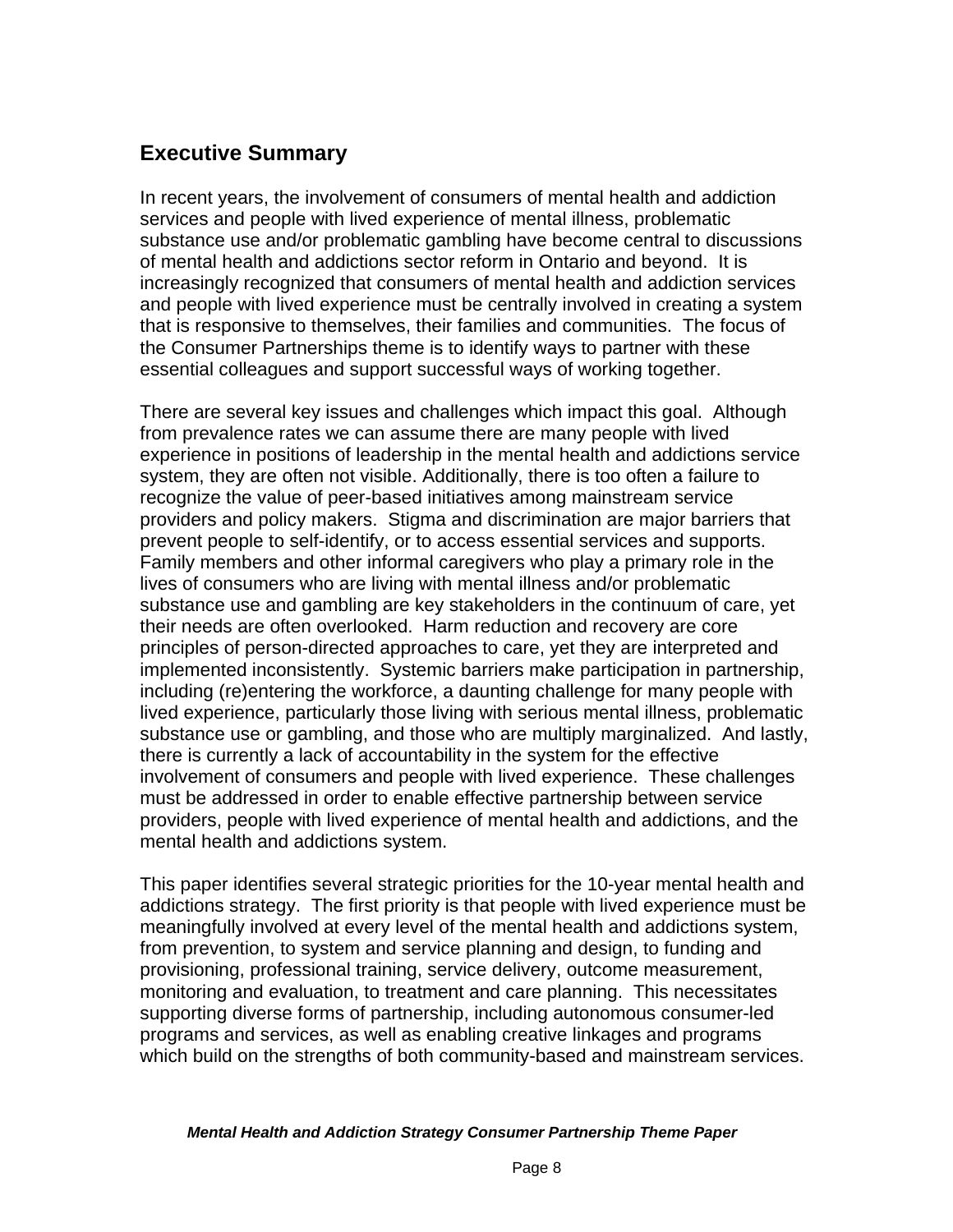The second priority is that the mental health and addictions system adopt harm reduction and recovery as core philosophies of services so that people experiencing mental illness, problematic substance use and/or problematic gambling are able to determine their own route to and through recovery or treatment with appropriate support, as needed. Harm reduction and recovery are evidence-based approaches which seek to improve health outcomes, large and small, for people with lived experience and aim to improve their quality of life in all its aspects.

The third priority is that people experiencing mental illness, problematic substance use and/or problematic gambling have opportunities to be socially connected and maintain meaningful relationships. Social inclusion is a key determinant of health, and people with lived experience must be supported to have meaningful roles in their communities; however that is defined by the individual.

The fourth priority is that families and other informal caregivers are recognized for their roles in supporting the health and well being of people experiencing mental illness, problematic substance use and/or problematic gambling, and are regarded as key stakeholders in the system.

And the fifth priority is that stigma is addressed through widespread and multisector educational campaigns which incorporate the leadership of people with lived experience.

Achieving effective consumer partnership is an overarching goal for the 10-year mental health and addictions strategy, and will require the commitment of government and community stakeholders working together. In keeping with the slogan "nothing about us without us", which captures the idea that no policy or decision should be made without the full participation of the people who are affected by that policy, it is vital that people with lived experience of mental illness, problematic substance use and gambling become centrally involved in creating a system that is responsive to themselves, their families and communities.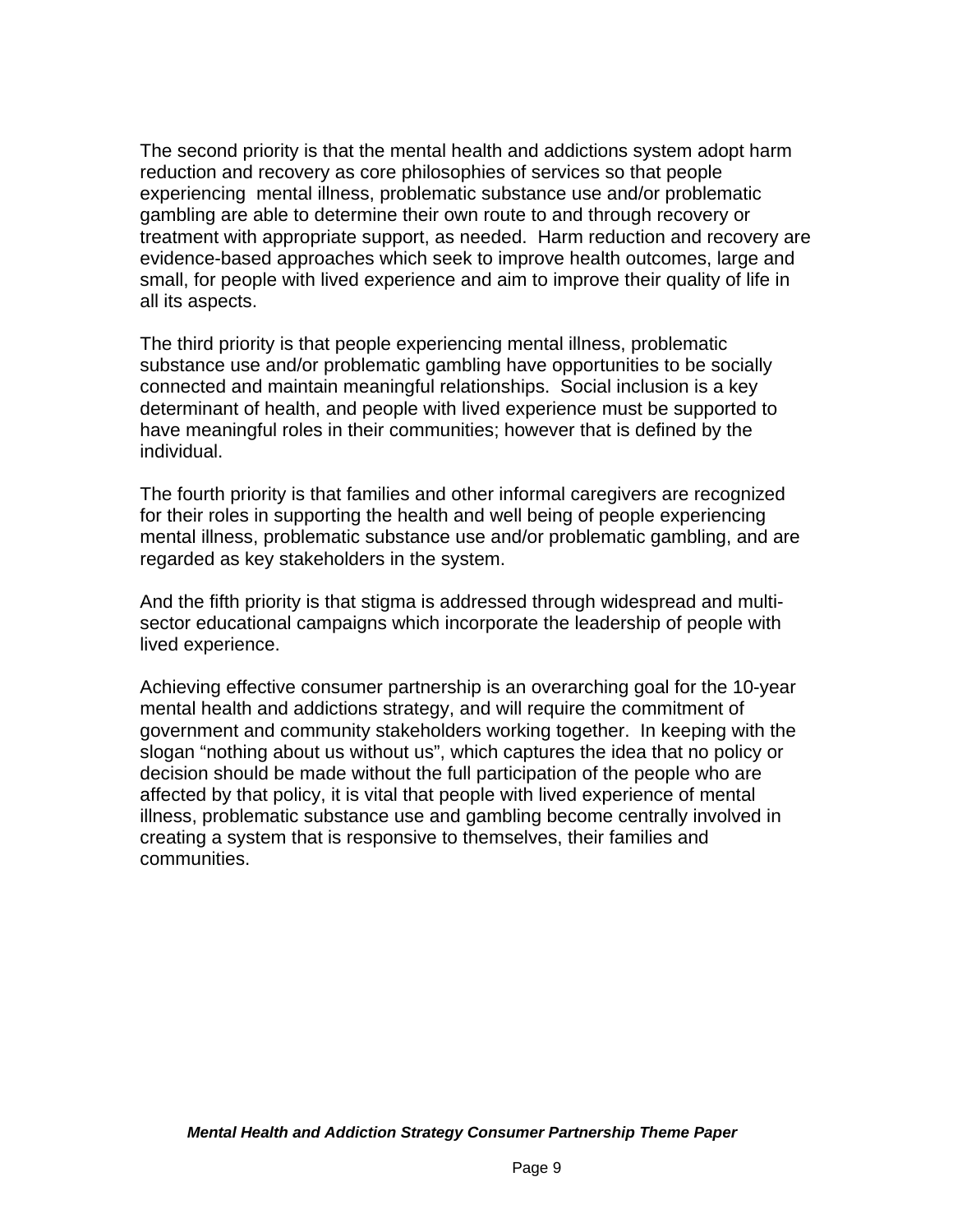# **1.0 Introduction**

### **Consumer Partnership: "nothing about us without us"**

In recent years, consumer involvement has become central to the discussions of mental health and addictions sector reform, and is increasingly recognized as an essential component of an effective system of services and supports. Peer involvement in mental health, substance use and addictions services has been gradually increasing over the past two decades, however the increase is significantly less in the areas of substance use and addiction policy and treatment<sup>[3](#page-9-0)</sup>. One notable exception is the proliferation of 12-step abstinence based programs, including alcoholics and narcotics anonymous, which have rapidly grown in size and influence over the past several decades. A recent estimate put AA membership at over 2 million worldwide<sup>[4](#page-9-1)</sup>. Unfortunately, the voices of people with lived experience remain marginalized in many mainstream health services, and their knowledge and resources untapped.

Ontario is farther behind in promoting consumer involvement through health policies in comparison to other Canadian and international jurisdictions. Notably, Denmark, Switzerland, the Netherlands, Australia, New Zealand, Manitoba and British Columbia have taken up policy positions and shown progress in terms of increasing the involvement of people with lived experience in their mental health and addictions systems. In the United States, the New Freedom Commission on Mental Health of 2003 had consumer and family driven care as one of its five priorities, and some states, notably Washington, have mental health transformation goals which include the involvement of consumers in diverse areas of the system. However, promoting the involvement of people who use substances is noticeably less prominent than the involvement of mental health consumers in most of the above jurisdictions, although support for families and communities in regards to substance use and addiction is named in some<sup>[5](#page-9-2)</sup>.

It should be acknowledged that many people with lived experience and family members are already involved in the mental health and addictions system, as they are motivated to work in the field as a result of their personal experience. In addition, it is not always easy to identify who has lived experience either themselves or as a family member – mental illness, problematic substance use and gambling encompass a broad spectrum of experiences or degrees of severity, from mild or moderate health issues to extremely debilitating illness. People with lived experience may hold positions of influence at all levels of the health system - and indeed in all walks of life - but many remain undisclosed due

 3 Cheng and Smith, 2009

<span id="page-9-1"></span><span id="page-9-0"></span><sup>4</sup> Alcoholics Anonymous, 2009.

<span id="page-9-2"></span><sup>5</sup> Health System Planning and Research Branch, Ministry of Health & Long-Term Care, 2009.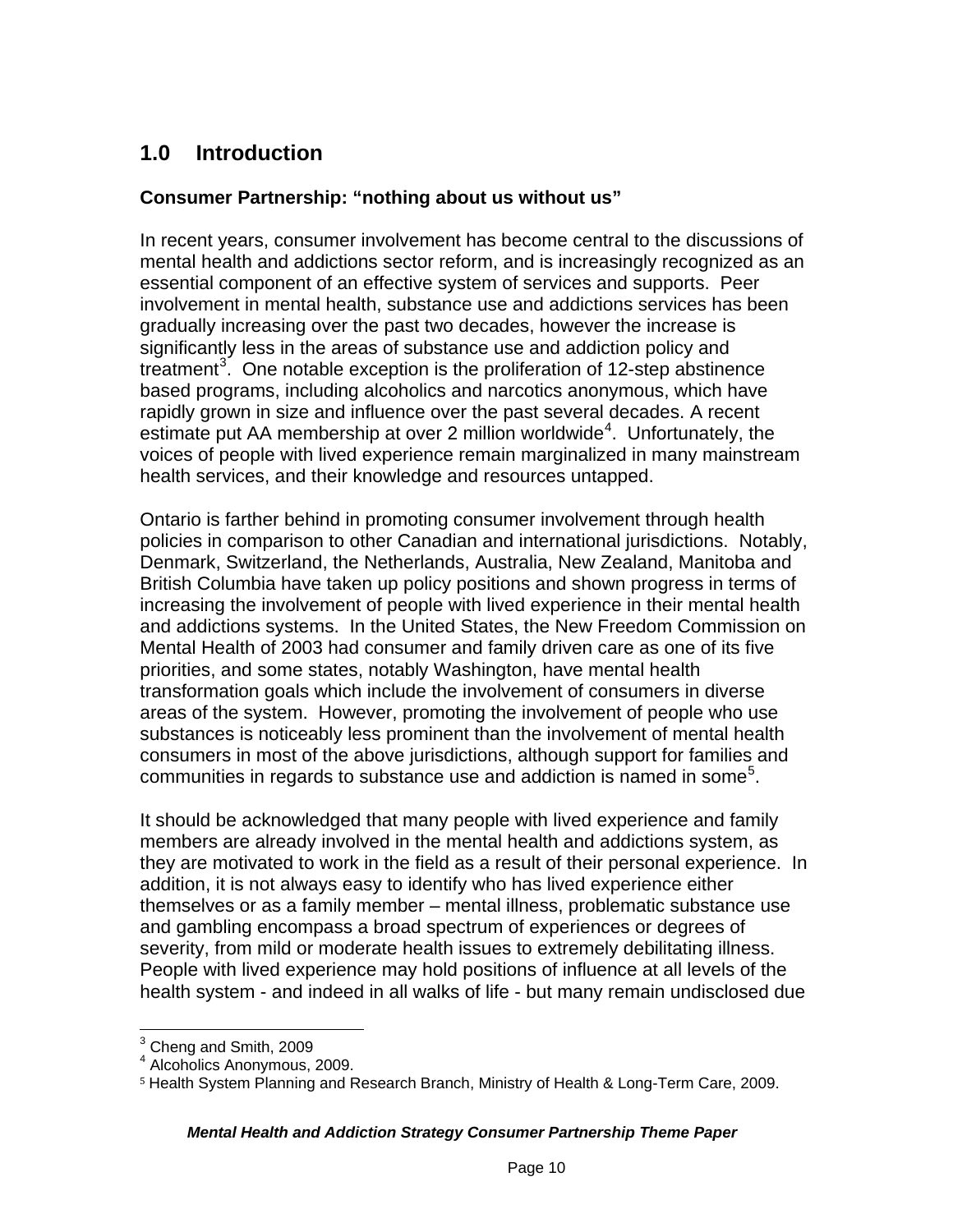to the stigma of living with a mental illness or addiction. The system must embrace a cultural shift which acknowledges the consumer as the "owner" of their own care and allows space for people with lived experience to have a formal voice in a way that respects individual capacity and choice to participate. The focus of the Consumer Partnerships theme is to identify ways to partner with people with lived experience to transform the mental health and addictions system and support successful ways of working together.

In keeping with the slogan "nothing about us without us", which captures the idea that no policy or decision should be made without the full participation of the people who are affected by that policy<sup>[6](#page-10-0)</sup>, it is vital that people with lived experience of mental illness, problematic substance use and gambling become centrally involved in creating a system that is responsive to themselves, their families and communities.

## **A Note on Language**

Debate continues in mental illness and substance use communities surrounding the use of language, as there are currently no universally accepted terminologies. It is recognized that terms are interpreted differently and as such, the usage of the terms within this document serve the purpose of providing meaning to the Paper itself and are intended for use only within the context of the Paper. They are not intended as recommendations for broader application outside the context of this document. Please refer to the Glossary in Appendix 1 for working definitions of terms as they are used in this document.

### **Consumer Partnerships Vision, Goals and Principles**

In addition to the overarching principles above, the Consumer Partnerships theme group identified some additional principles which have guided the work of this theme group.

### **Vision**

The consumer partnerships theme group envisions an Ontario where consumers or people with lived experience, their families and informal caregivers are

<span id="page-10-0"></span> 6 This populist slogan has been adopted by many groups of people worldwide, particularly people with disabilities, to reflect the need for their active inclusion and participation in decisions that affect their lives. The Canadian HIV/AIDS Legal Network (2005) also published a document with this title in regards to the inclusion of people who use illegal drugs in public policy and programs.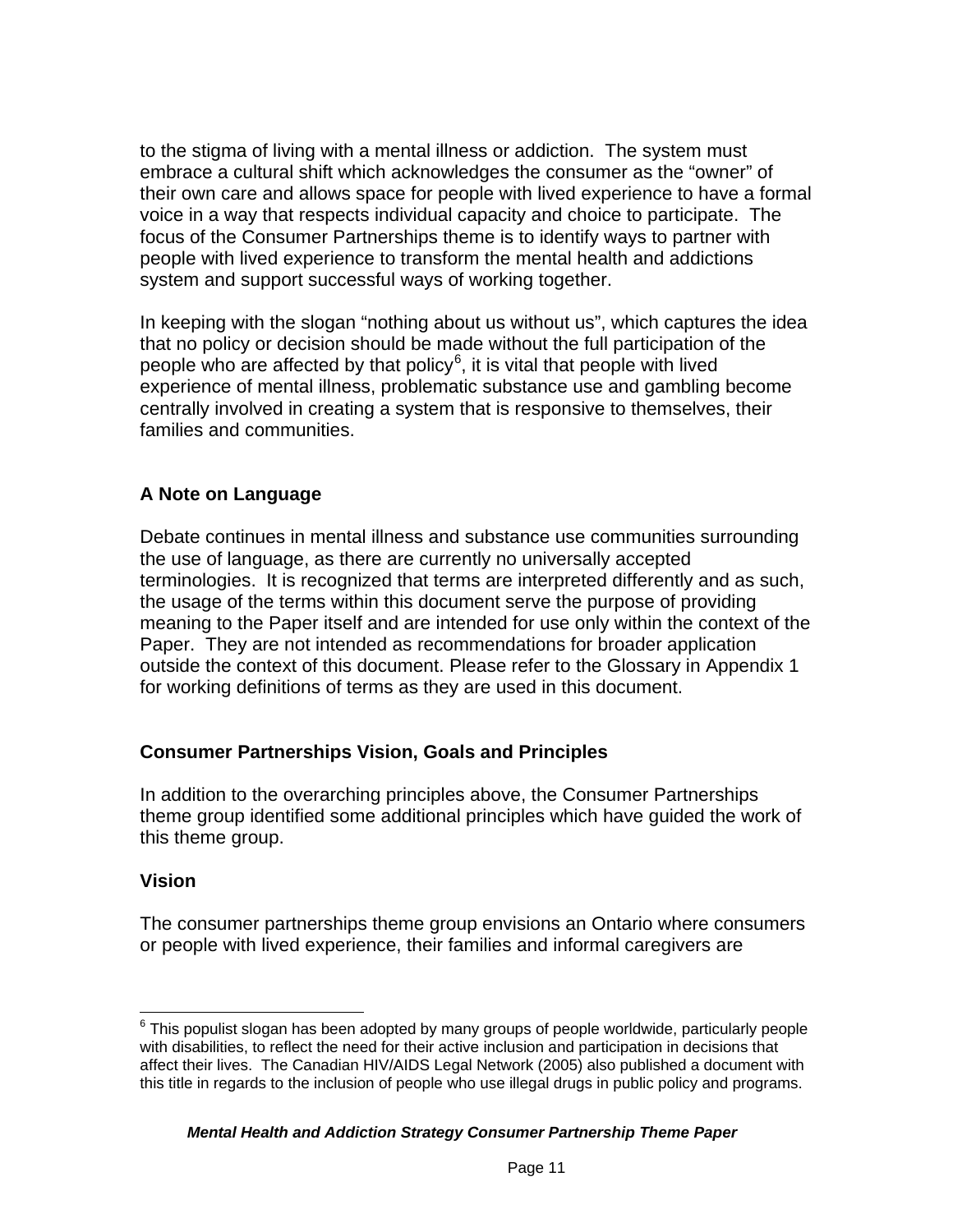included as full and equal partners in decision making about their own care and treatment, and in all aspects of the mental health and addictions system.

Consumer partnership recognizes the need to consider a person's ability to make specific decisions and desire for involvement at any given time.

### **Goals**

True partnership with people with lived experience necessitates a cultural shift and a fundamentally different way of doing business from the system that is presently in place. The high level goals that will build towards achieving this transformation are:

- A comprehensive range of person-directed services, which put people with lived experience of mental illness, problematic substance use and gambling at the centre of decision-making about their own needs and care.
- Mental health and addiction services which are provided at a uniform level throughout society, by respectful, non-judgemental and compassionate workers, without discrimination to all who need them, regardless of location or setting.
- A system which is accountable to people with lived experience and values them as integral and expert partners in system design, governance, policy development, program and service provision, as well as decision making about their own care. Sustainable mechanisms are in place at all levels to facilitate their meaningful involvement and participation and gain their insights. This partnership also includes their families or caregivers, where appropriate.
- A system which is respectful of individual consumer choices and capacities, and supports participation in decision making at the level the consumer desires.
- Peer support, mutual aid, self-help and other programs and services that enhance the capacities, supports and empowerment of people with lived experience are considered an essential part of the mental health and addictions system, and their roles in care provision are clear and well articulated.
- Stigma and discrimination are decreased as consumers are empowered within the mental health and addictions system, and their voices are valued and heard.
- A system which recognizes that mental health issues and substance misuse can occur separately or concurrently, and treats them as such.

## **Principles**

• Health as a right for everyone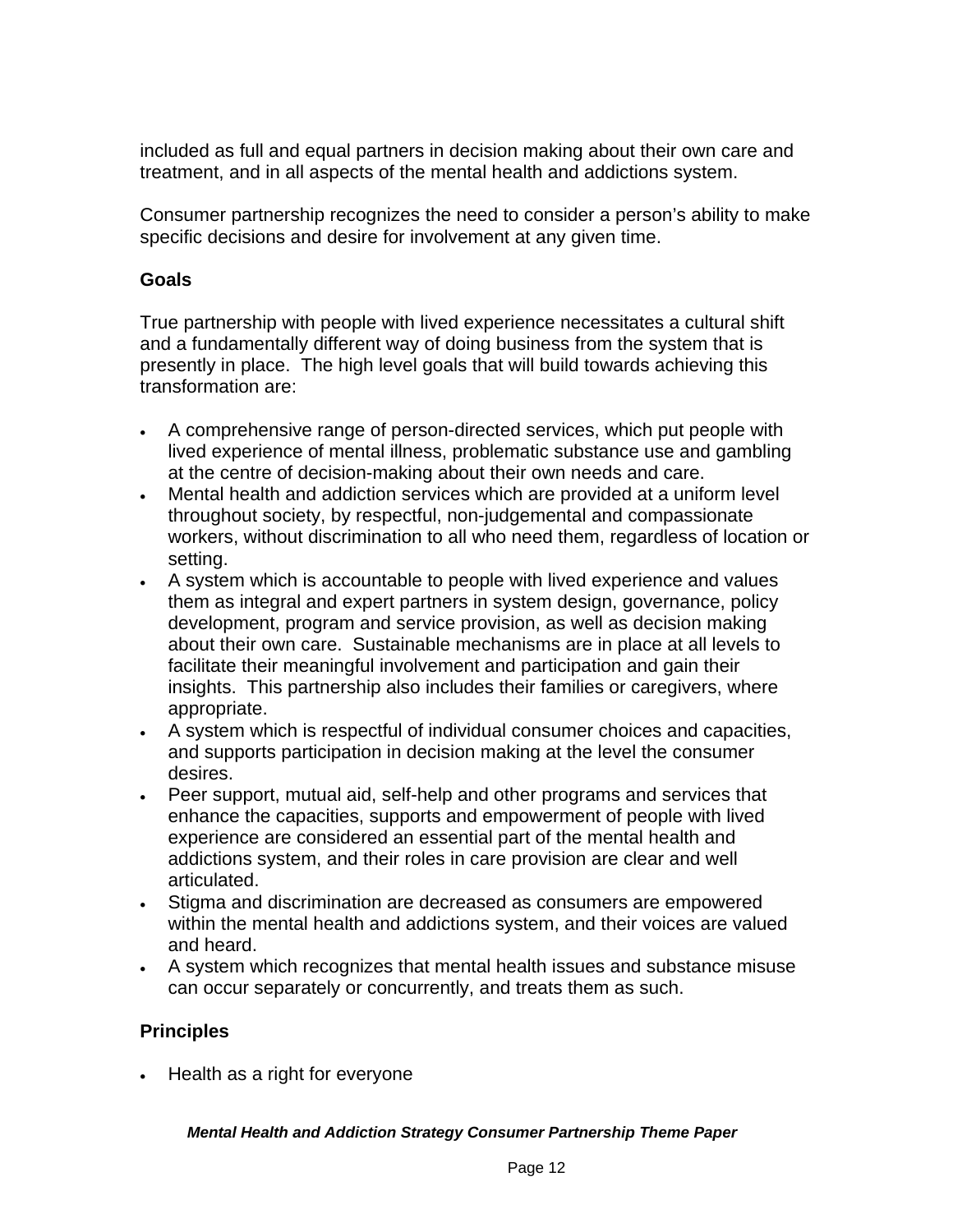- People with lived experience as full citizens
- Equity and social justice for all, regardless of mental health status, use of substances or gambling
- . Involvement of family and community caregivers, when appropriate
- Dual foci on individual capacity building and systemic change

# **2.0 Key Issues and Challenges**

Ontarians need to be actively engaged in their own care, treatment or recovery. For mental health and addiction services to be effective, people need to be able to set their own goals and make informed choices about the services and supports they want and need. While some mental health and addiction services may strive to be person-centred, the lived experience of people with mental illness, problematic substance use and gambling is not always valued or respected. Programs are often designed for the convenience or needs of service providers, rather than the needs of those who use the services.

Sometimes people are expected to follow a pre-set path through treatment programs without respect for individual differences. They may not be offered a range of evidence-based, culturally sensitive services, or supported in choosing the services they think are best for them.

Review of the evidence and input from the various community consultations has revealed the following themes, issues and challenges in regards to the current state of Consumer Partnerships.

**2.1 There is insufficient visibility of people with lived experience in positions of leadership in the "mental health and addictions system", and a failure to recognize the value and effectiveness of peer-run initiatives among mainstream mental health and addictions providers/policy makers.** 

There is a perception in the mainstream that peer or consumer-run initiatives are not "evidence based" services, and are not essential supports within the continuum of care. In 1991, Ontario provided an influx of support to Consumer Survivor Initiatives<sup>[7](#page-12-0)</sup>, and peer support worker roles were designated for the province's Assertive Community Treatment Teams. However, aside from these programs the province has shown little overall movement towards deliberately

<span id="page-12-0"></span>  $7$  CSIs are self-help groups, alternative businesses or support services run by and for people diagnosed with a mental illness.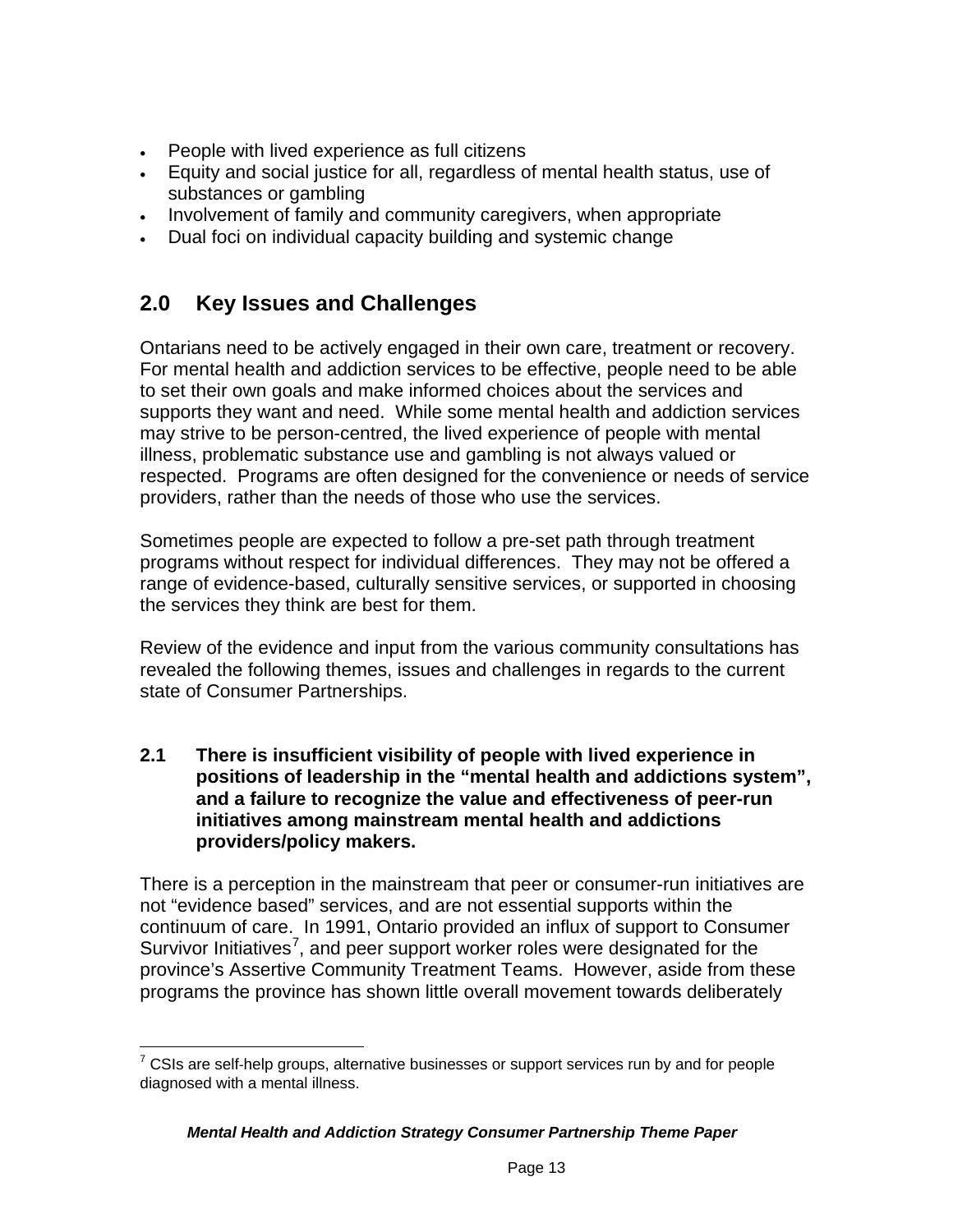promoting the growth of consumer or peer led services in the mental health and addictions sector.

Although peer led programs and supports often have anecdotal and program evaluation-level evidence supporting their effectiveness, these types of initiatives are less studied and there is a lack of mainstream scientific research supporting their success as a model of service delivery. A review<sup>[8](#page-13-0)</sup>has recently been completed for the Ministry of Health and Long-Term Care which proposes the development of equitable funding and human resource strategies for peer run organizations, and the Mental Health Commission is funding a study which examines how to embed peer support in mental health systems across the country. Currently, these services tend to be marginalized within the mental health and addictions system. In order to increase representation of people with lived experience, there is need for the recognition of validity and efficacy of peer support, self-help and mutual aid, and support to develop a strong research and evidence base on consumer and peer-led initiatives. In addition, these services need to meet the same standards of quality as other types of services, and look to peer-reviewed and grey literature from other jurisdictions that might guide their work.

Although prevalence rates can lead us to assume that there are many people with lived experience in positions of leadership in the mental health and addictions service system, they are often not visible. Consumers or people with lived experience, their families, friends and communities have first hand knowledge of mental illness, problematic substance use and gambling. This knowledge is valuable, and it is an ethical and human rights imperative that people with lived experience be considered integral partners in creating a responsive mental health and addictions system $9$ . This involvement must touch all levels of the system and span the following functional areas:

- Planning and design
- Funding and provisioning
- Operational delivery
- Professional training
- Measurement, monitoring, and evaluation

Effective and equal partnership may not happen easily within the current context of the mental health and addictions system; however it is still essential that we strive for it. There is a need to build the infrastructure to enable persons with lived experience to participate on equal footing with their professional peers $^{10}$ .

<span id="page-13-0"></span>  $^8$  O'Hagan et. al., 2009

<sup>9</sup> Canadian HIV/AIDS Legal Network, 2005; Cheng and Smith, 2009

<span id="page-13-2"></span><span id="page-13-1"></span><sup>10</sup> O'Hagan, M., McKee, H., and Priest, R., 2009.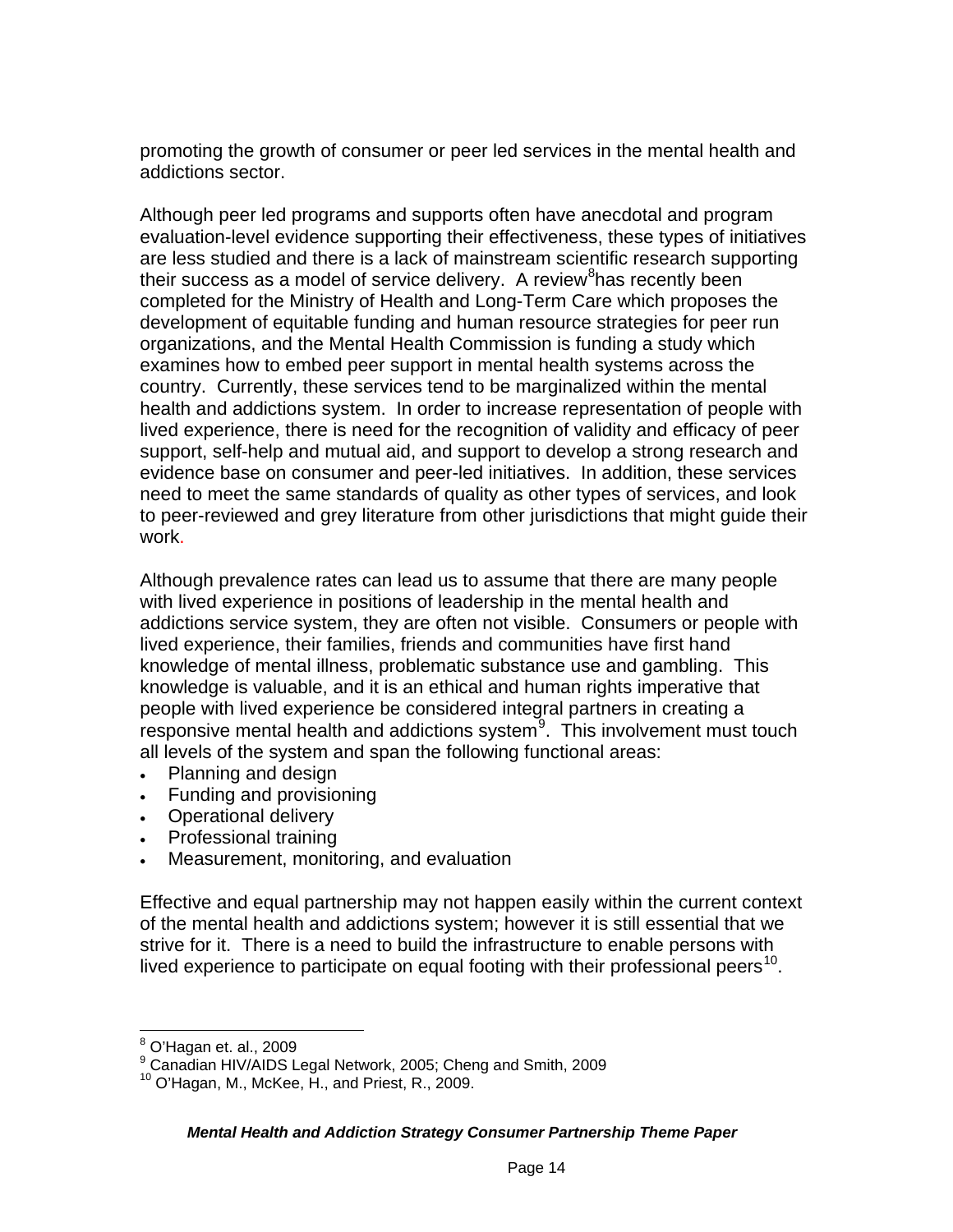Not unlike other parts of the funded mental health and addictions system, particularly community-based organizations, peer and consumer-led organizations and programs have struggled with chronic instability for many years in Ontario. In order to build the sustainability and responsiveness of these unique, often community-based services, the following are required:

- Enough staff positions
- Competitive wages and benefits, including support for staff development
- Adequate facilities, meeting and program space
- Support for program growth to meet community demand
- Support for independent and grassroots organizations and initiatives as well as programs in larger institutions/organizations
- Sufficient levels of personal and professional support and supervision for staff

Sometimes, consumer-run services and supports do not conform to mainstream ways of providing services. For example, they may not operate within regular 9 to-5 business hours. Additional challenges exist for people with lived experience who are working as service providers since they often have dual roles in the organization and the community. For people doing peer work, these dual roles often mean having personal/professional boundaries that are more flexible<sup>11</sup> than the boundaries inherent in, for example, a traditional social worker/client relationship.

Capacity building is key to supporting the participation of people with lived experience at all levels of the system and eliminating both the perception and the reality of tokenism. While many consumers, disclosed or not, occupy both volunteer and paid roles in the system, others may need specific training, mentorship, and fair and adequate personal and financial support to be effective and competent in their roles<sup>[12](#page-14-1)</sup>. For example, people with lived experience who are recruited to sit on a board of directors but do not have previous experience in this role may need board orientation and ongoing mentorship in order to effectively participate as members. In other cases, consumers who have been unemployed for a length of time may need support and training to (re)enter the workforce. At the same time, administrative, professional and support staff of agencies working in partnership with people with lived experience must be prepared to work in a partnership model. Workplace standards may have to be addressed and specific training may be required to facilitate a cultural shift towards greater inclusion.

Organizations that are interested in hiring people with lived experience as staff should consider the need for formal recruitment strategies, responsive hiring

<sup>&</sup>lt;sup>11</sup> Strike et al, 2004; Toronto Harm Reduction Task Force, 2003

<span id="page-14-1"></span><span id="page-14-0"></span><sup>12</sup> Mason, 2006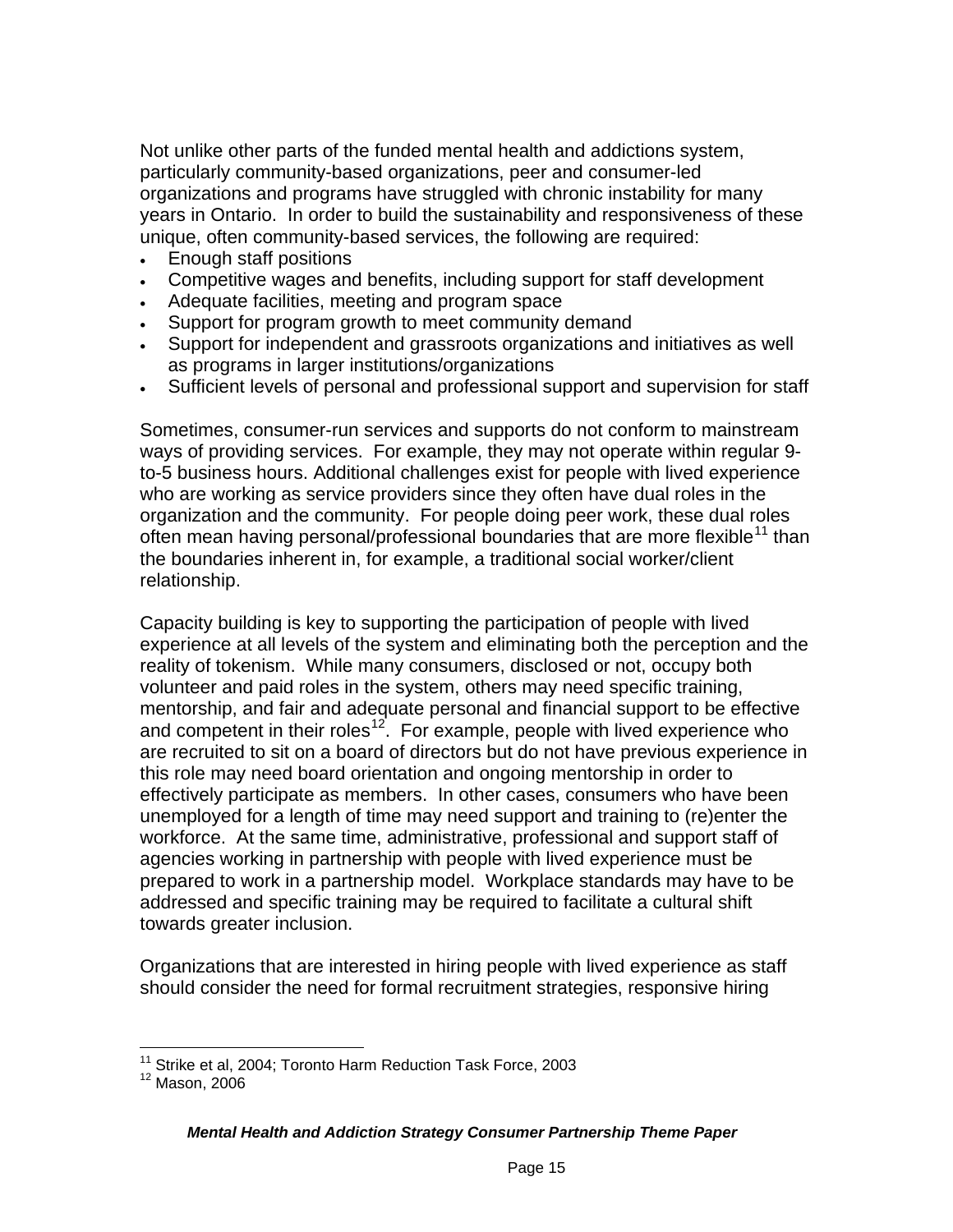policies, and formal structures for peer and non-peer staff to share information<sup>13</sup>. not to mention adequate compensation and benefits as are granted to other workers. However, implementing hiring policies to increase the number of disclosed people with lived experience in the workforce presents some challenges. Asking potential employees to disclose their status as a person with lived experience may violate legislation related to human rights, labour standards and access to health information. That said, supporting and not discriminating against staff or volunteers who disclose current or past experience of mental health, substance or gambling is an obligation of the employer. These issues are complex and require fuller exploration.

A review of peer-based services and supports noted that there is a general consensus that they are promising practices but not yet truly evidence-based. However, the review identified six aspects that are common to successful peer support initiatives:

- They have articulated a clear philosophy and guiding principles which clarifies their focus and differentiates them from traditional support approaches
- they are operationally independent
- . they have effective recruitment processes
- they provide credible training which is consistent with the role
- . they have effective supervision structures
- they have a fully developed organizational structure<sup>14</sup>.

Partnership models such as consumer/survivor initiatives, peer support and service delivery programs, and participatory action research are ways of sharing expertise and building the capacities and competencies of people with lived experience. People who have first-hand experience using services have special insight into how to best address their own needs and those of their peer communities. Peer-based interventions have shown positive health outcomes<sup>15</sup>, and, peer support and consumer-run initiatives have been shown to reduce use of acute health services such as emergency rooms<sup>16</sup>. The creation, provision of resources for and continuing support for drug user groups is essential not only in terms of providing community support to deal with the unique challenges inherent in substance use and/or addiction, but also as valuable resources to offer crucial input to policy, program development, and service delivery<sup>17</sup>. All of these diverse forms of partnership with people with lived experience must grow rather than continue to be threatened.

<u> 1980 - Andrea Andrew Maria (h. 1980).</u><br>1901 - Andrew Maria (h. 1902).

<sup>&</sup>lt;sup>13</sup> Gates and Akabas, 2007

<span id="page-15-1"></span><span id="page-15-0"></span><sup>&</sup>lt;sup>14</sup> Macfarlane et al, 2009

<span id="page-15-2"></span><sup>&</sup>lt;sup>15</sup> Canadian HIV/AIDS Legal Network, 2005; Cheng and Smith, 2009; Orme and Starkey, 1999; Street Health, 2007; Doughty and Tse, 2005; Orwin, 2008

 $16$  Forchuk, C. Et al, 2002; Nelson et al, 2006.

<span id="page-15-4"></span><span id="page-15-3"></span><sup>&</sup>lt;sup>17</sup> Crofts et al, 1993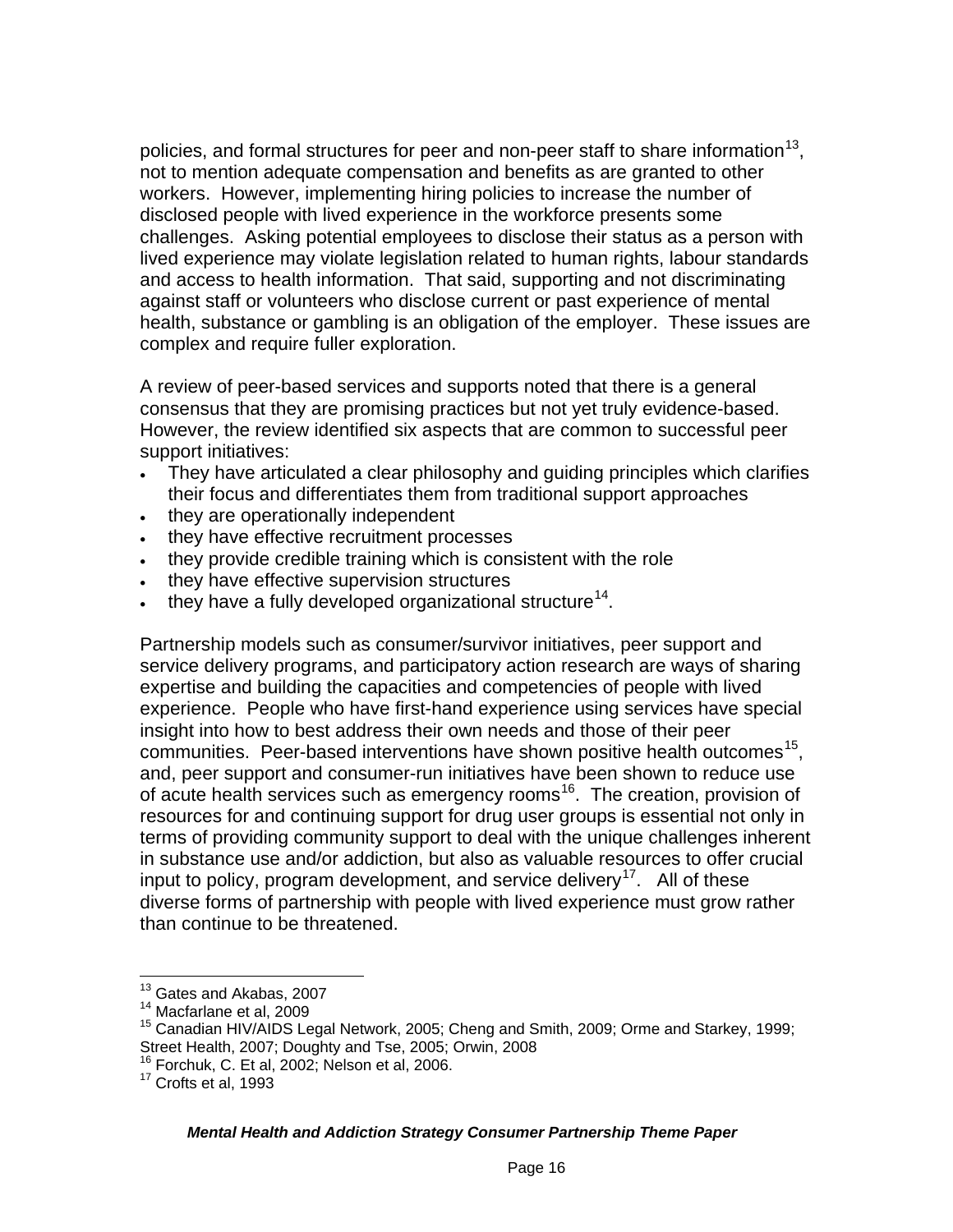### **2.2 Stigma and discrimination are major barriers that prevent people who are struggling with mental illness, problematic substance use and gambling to self-identify and to access essential services and supports.**

People with lived experience of mental illness, problematic substance use and gambling often encounter both discrimination and stigma in many places and at many levels – in health care, in the community, within the family, and at the workplace. Stigma and discrimination are often experienced on a very personal level, and many individuals state that the stigma associated with their health issue is more difficult to bear than the illness itself. Further, stigma is often internalized, and stigmatized people may lose faith in their own worth. Stigma and discrimination may prevent people from accessing or maintaining necessities such as housing, relationships, employment and health care. Although it is difficult to eliminate discrimination or discriminatory practices that harm a person or group, it may be less complex to address than stigma. Stigma is usually less tangible, and it is culturally learned and culturally pervasive.

Many other types of stigma and discrimination compound the stigmas associated with mental illness, substance use and gambling. For example, stigma and discrimination are experienced by people living with HIV/AIDS, people with disabilities, people who are newcomers to Canada, people from racialized groups, people who are not heterosexual or gender conforming, and people living in poverty. People with lived experience of mental illness and problematic substance use are disproportionately represented in Ontario's jails and justice system, and the stigma of having a criminal record compounds their experiences of discrimination and marginalization. These different layers of stigma can exacerbate barriers to accessing services or participating as equal partners or decision makers in the mental health and addictions system<sup>[18](#page-16-0)</sup>.

Successfully addressing stigma will require forthright and committed efforts to normalize the experience and challenges of people with mental illness, problematic substance use and gambling, and to address the biases of those who are perpetuating it, including service providers. The mental health and addictions strategy requires an equity and human rights lens to address inequality on an ongoing basis, explore ways to support marginalized communities to empower themselves, and provide peer-based, culturally appropriate services. Research has shown that adaptations of peer-based programs across cultures have yielded good results<sup>[19](#page-16-1)</sup>.

<span id="page-16-0"></span><sup>&</sup>lt;u> 1980 - Andrea Albert III, am bhliain 1980.</u><br>D'ann an Dùbhlachd ann an Dùbhlachd ann an Dùbhlachd ann an Dùbhlachd ann an Dùbhlachd ann an Dùbhlachd ann an <sup>18</sup> Committee for Accessible AIDS Treatment, 2008; Canadian HIV/AIDS Legal Network, 2005; Canale, 2001

<span id="page-16-1"></span> $<sup>9</sup>$  Orwin, 2008</sup>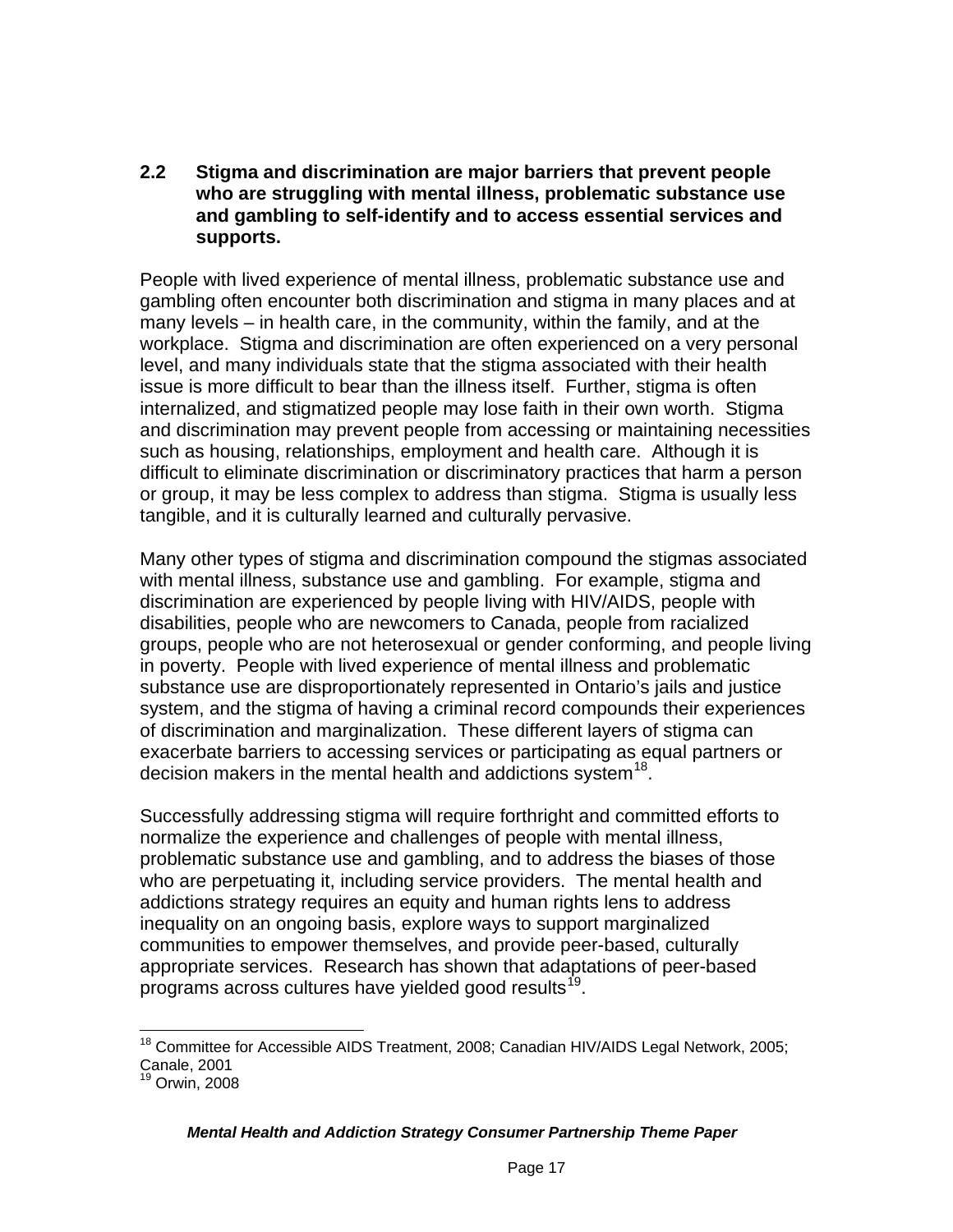Eliminating discrimination is critical to combating stigma, self-stigma, and the social exclusion of individuals with mental illness and addictions $^{20}$ . In order to provide equitable treatment supports and services, it is necessary to address the impact of the multiple, intersecting forms of discrimination that people face. Supporting and enforcing existing anti-discrimination legislation such as the *Accessibility for Ontarians with Disabilities Act* and the *Ontario Human Rights Code* is one path to eliminating the stigma that plagues the lives of individuals with mental illnesses and addictions, however it is also necessary to address the fact that it is *people* who stigmatize others – policies and legislation will be ineffective unless it becomes socially and culturally unacceptable to discriminate or marginalize.

### **2.3 Family members and other informal caregivers and supports who play a primary role in the lives of people with lived experience are key stakeholders in the continuum of care.**

The terms "family" and "informal caregiver" must be understood to refer broadly to a person's biological and/or chosen social relationships that provide support and care, and the person experiencing mental illness, problematic substance use and/or gambling must be viewed in context as a citizen, a member of a community, and part of a family. These social entities, relationships and the mutual responsibilities inherent in them should be considered in the provision of care and treatment when it is appropriate.

There is a need to provide supports, including peer support, to family members and other informal caregivers. They often play a critical role in providing support to those who are living with mental illness, problematic substance use and gambling. They may also be coping with significant stress, grief, stigma and disruption of daily living as a result of the illness of their loved ones, yet their needs and contributions are often overlooked $^{21}$ .

Families and other informal caregivers need access to information and education to enable them to effectively support their loved ones. In addition, in many families where an individual is coping with serious mental illness, problematic substance use or gambling, the caregivers themselves either have their own similar or related lived experiences, or they may become consumers of services in order to get the support they need to provide support in turn. In some communities across Ontario, family members of people with mental illness, problematic substance use and gambling have formed peer support groups to

<span id="page-17-0"></span><sup>&</sup>lt;sup>20</sup> Ontario Human Rights Commission, 2009

<span id="page-17-1"></span><sup>&</sup>lt;sup>21</sup> Canadian Mental Health Association, 2006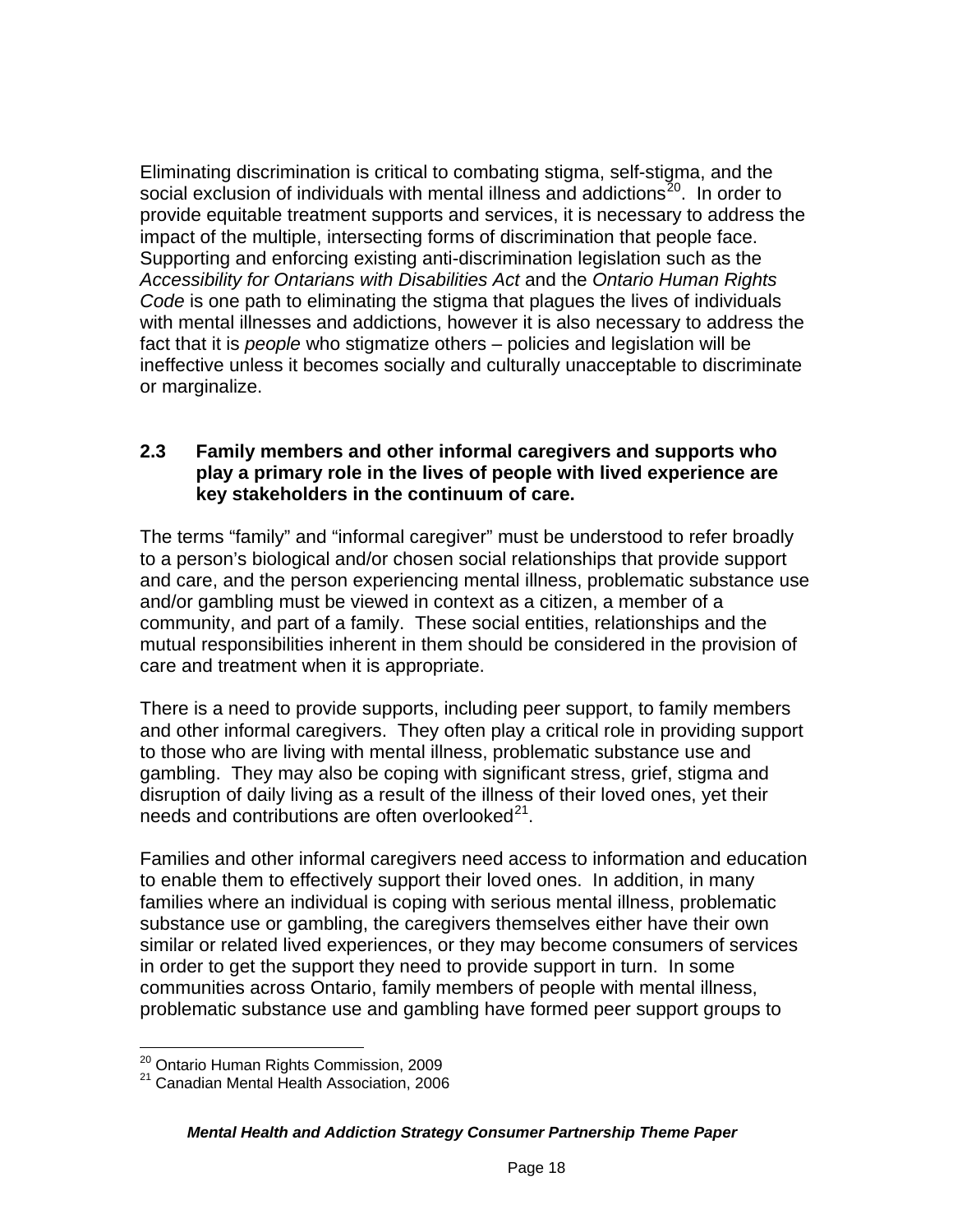give and receive information and support. These groups are often supported by mental health services and organizations. Participation in these groups often helps to reduce anxiety by increasing understanding, diminishing isolation and providing assurance that other people have had similar experiences. Participants receive encouragement and suggestions for taking care of themselves as they support their family members. They also receive information about how to best assist their family members to manage their mental illness, problematic substance use or gambling.

It is also important to acknowledge that family does not always provide a safe and supportive network for people with lived experience, particularly for people with experience of problematic substance use. In some cases, the family may in fact have contributed to the trauma which is at the root of a person's illness. Some families have experienced multiple generations of trauma and abuse which increases the likelihood of developing mental illness and/or problematic substance use. In the case of Aboriginal communities in Canada, the devastating effect of colonization, carried out over generations including through the residential school system, created severe trauma for families who were forced apart. Aboriginal children were stripped of their language and culture, and many experienced sexual and physical abuse. The impact of this trauma can be seen today in many communities that struggle with great vulnerability to mental illness and problematic substance use.

In some cases, family may be the least safe place to turn to for support. The whole family may need access to support and should not be expected to be caregivers. To the best degree possible, the autonomy and wishes of the consumer must be respected regarding the activation of these relationships.

### **2.4 Harm reduction and recovery have emerged as core philosophies of people with lived experience and community mental health and addiction services.**

Recovery has no single meaning or unified constituency, but it appears to have three major perspectives: as a personal journey, as a social process and along with harm reduction, as a driver to fundamentally transform the existing mental health and addictions system $^{22}$  $^{22}$  $^{22}$ .

The use of the word recovery has had different historical meanings in mental health and in substance use or addictions treatment. In the context of mental health, the recovery and wellness approach places an emphasis on the whole person and the re-establishment of positive personal identity, with a focus on

<span id="page-18-0"></span>  $^{22}$  Macfarlane et al, 2009.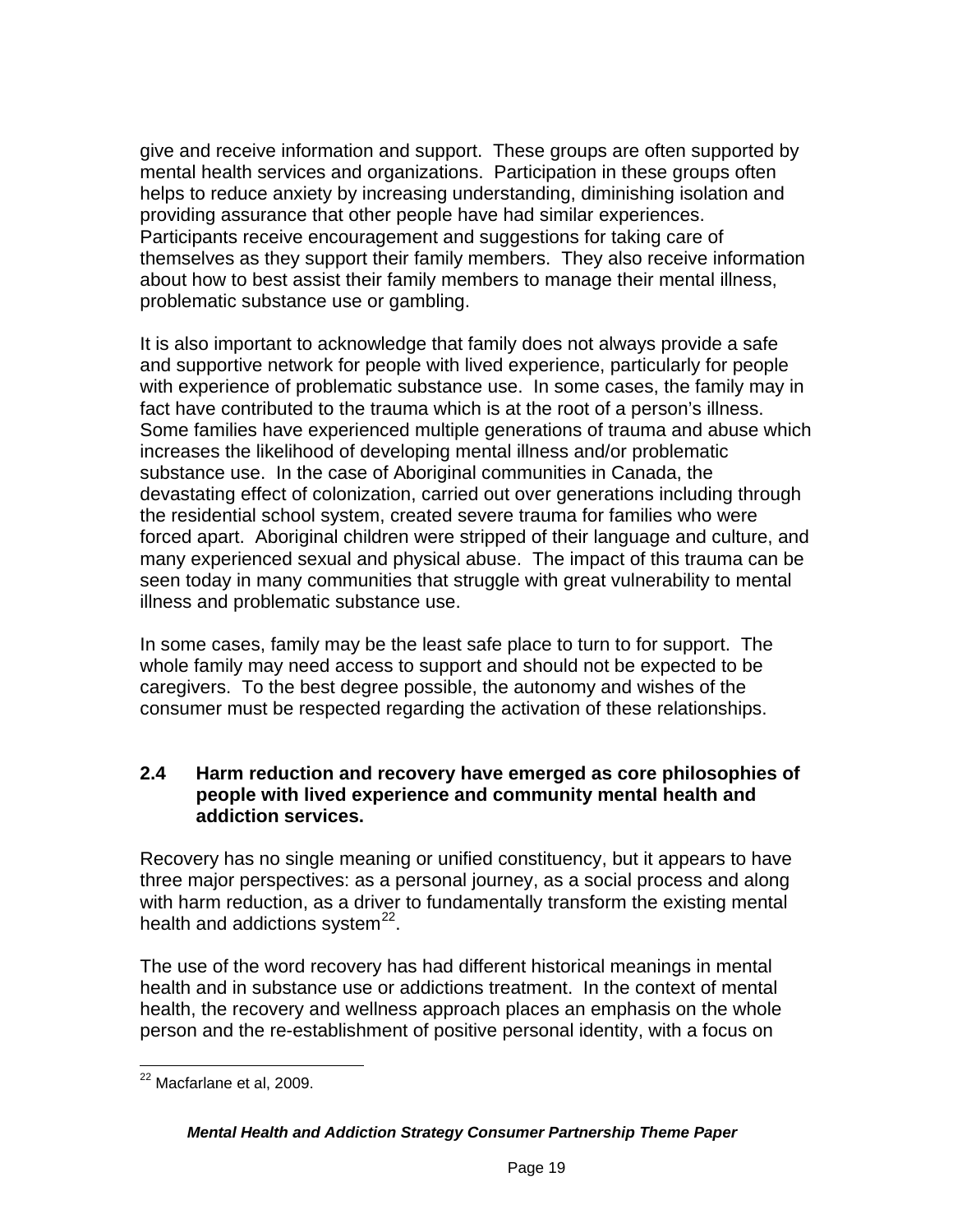strengths and goals rather than defining people by their illness. Secondly, it places an emphasis on self-determination and self-management to attain personal fulfillment. This approach promotes recovery of meaningful life with or without a reduction of symptoms. Recovery also changes the relationship between clinicians and service users by moving away from the "expert/patient" paradigm towards the clinician being a "coach" or "partner" in the journey towards recovery, with the individual regaining control over their progress. It also places an emphasis on attaining meaningful social and occupational roles within the community, rather than in segregated services. And lastly, recovery defines successful outcomes not exclusively in terms of symptom reduction but also in terms of improvements to quality of life, such as having safe and healthy housing, education, employment and participation. For this reason, a mental health and addictions strategy must recognize the important role of non-healthfunded community agencies and services in supporting recovery and wellness alongside traditional mental health and addictions services.

In the context of addictions or substance use, the term recovery has often been understood to be synonymous with abstinence. While abstinence-based approaches work for some people who have lived experience of problematic substance use or gambling, for others total abstinence is not realistic, or even desirable. Harm reduction is an approach that aims to provide a range of options to reduce the harmful effects of mind altering substances (including alcohol) and/or gambling without requiring abstinence. Although the term "harm reduction" is often recognized in reference to drug use, for example in providing new needles and equipment for safer injection of drugs, or training to prevent overdose deaths, it is an approach that is employed for many other types of health concerns – for example, using a seat belt when driving in a car, having a designated driver rather than drinking and driving, taking herbal supplements to reduce the toxicity of pharmacological medications, or using condoms to prevent transmission of sexually transmitted infections. Harm reduction can also be applied in the context of mental illness, for example in taking medications to reduce symptoms, having access to housing rather than sleeping outside or intervening early to help reduce the severity of mental illness. A harm reduction approach "meets people where they are", taking into account their wishes, their capacities and their ability to make choices given the context of their situation, culture or environment.

Practicing harm reduction in the context of drug use has taken many forms which have proven to have success<sup>23</sup>. Peer networking, peer education and outreach among people who use drugs have been shown to improve health outcomes and

<span id="page-19-0"></span> $^{23}$  Allman et al., 2006; Canadian AIDS Society and Canadian Harm Reduction Network, 2008; Coyle et al, 1998; Latkin, 1998.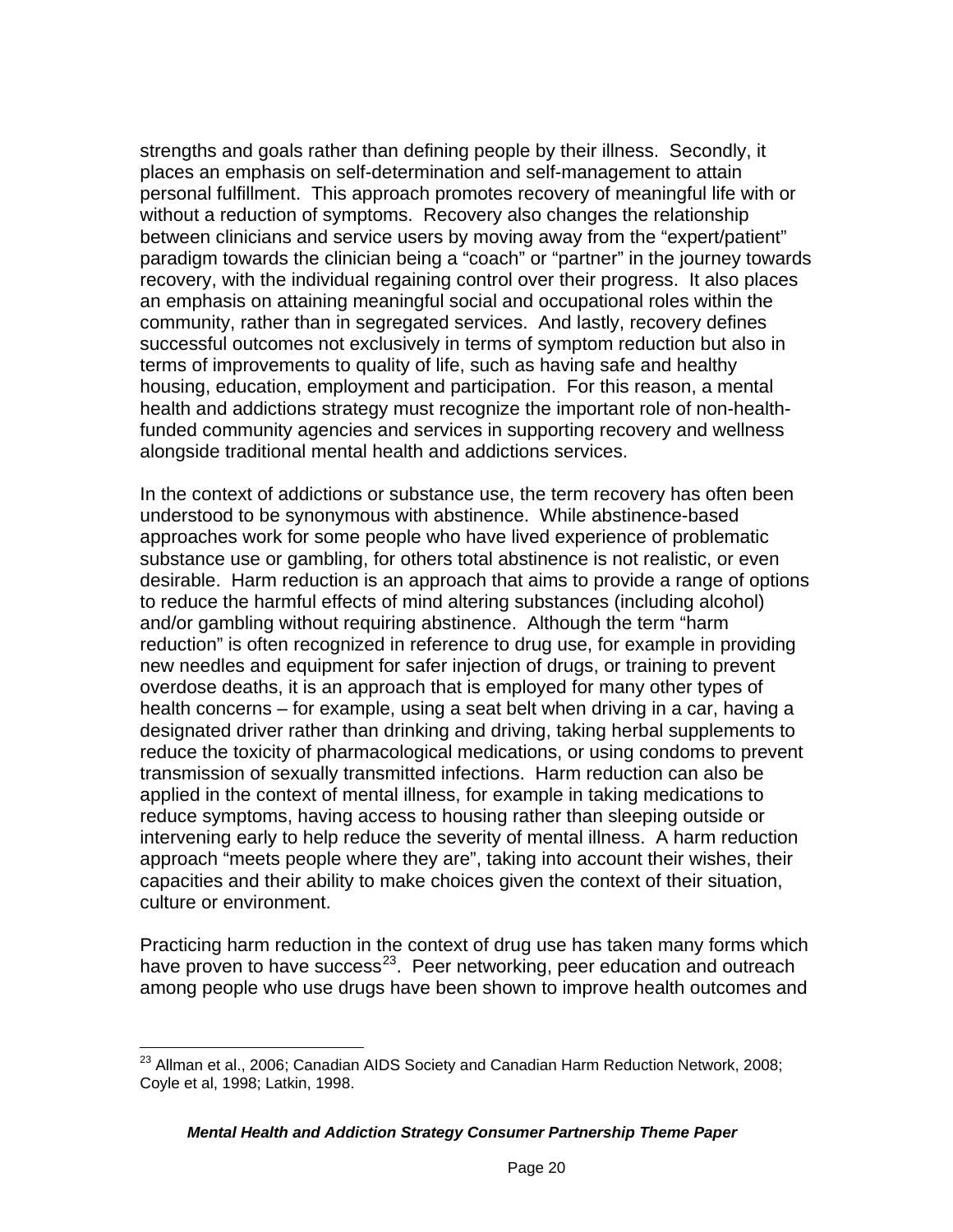reduce the harms and risks of drug use by enabling the sharing of health information and providing social support<sup>24</sup>.

Although many mental health and addictions services state they are recovery and/or harm reduction oriented, interpretation of what this means varies greatly. In addition, tools and supports which enable recovery and harm reduction are not universally available to all people with lived experience of mental illness, problematic substance use and gambling. For example:

- People experiencing mental illnesses may find they have easier access to psychiatric medications than to therapy, counselling or peer support which may sustain their recovery process.
- Some programs to treat problematic substance use require abstinence, or being "completely drug free" in order to access them, sometimes even including abstinence from prescription medications such as methadone
- People who are incarcerated have little control over how they access services or supports, services are typically not equal to those provided outside, and they do not have access to materials such as safer injection equipment or condoms.

Recovery and harm reduction approaches to services for mental illness, problematic substance use and gambling are evidence-based best practices. In keeping with a person-directed approach to the 10-year mental health and addictions strategy, both recovery and harm reduction put decision making, control and responsibility for health and well being in the hands of consumers or people with lived experience, as appropriate, rather than in the hands of service providers. Incorporation of these philosophies and approaches is vital to developing a person-directed system of care which includes partnership with consumers and/or people with lived experience.

Finally, both the harm reduction and recovery philosophies and approaches regard addressing the determinants of health as essential, particularly but not exclusively poverty and housing. A person who is impoverished and malnourished or who lacks a secure place to live in dignity is unlikely to experience an appreciable improvement in her or his mental or emotional health, or a significant moderation of her or his use of substances.

**2.5 Systemic barriers and lack of equity make participation in programs and (re)integration into the workforce a challenge for many people with lived experience of mental illness, problematic substance use and gambling.** 

<span id="page-20-0"></span> <sup>24</sup> Allman et al, 2006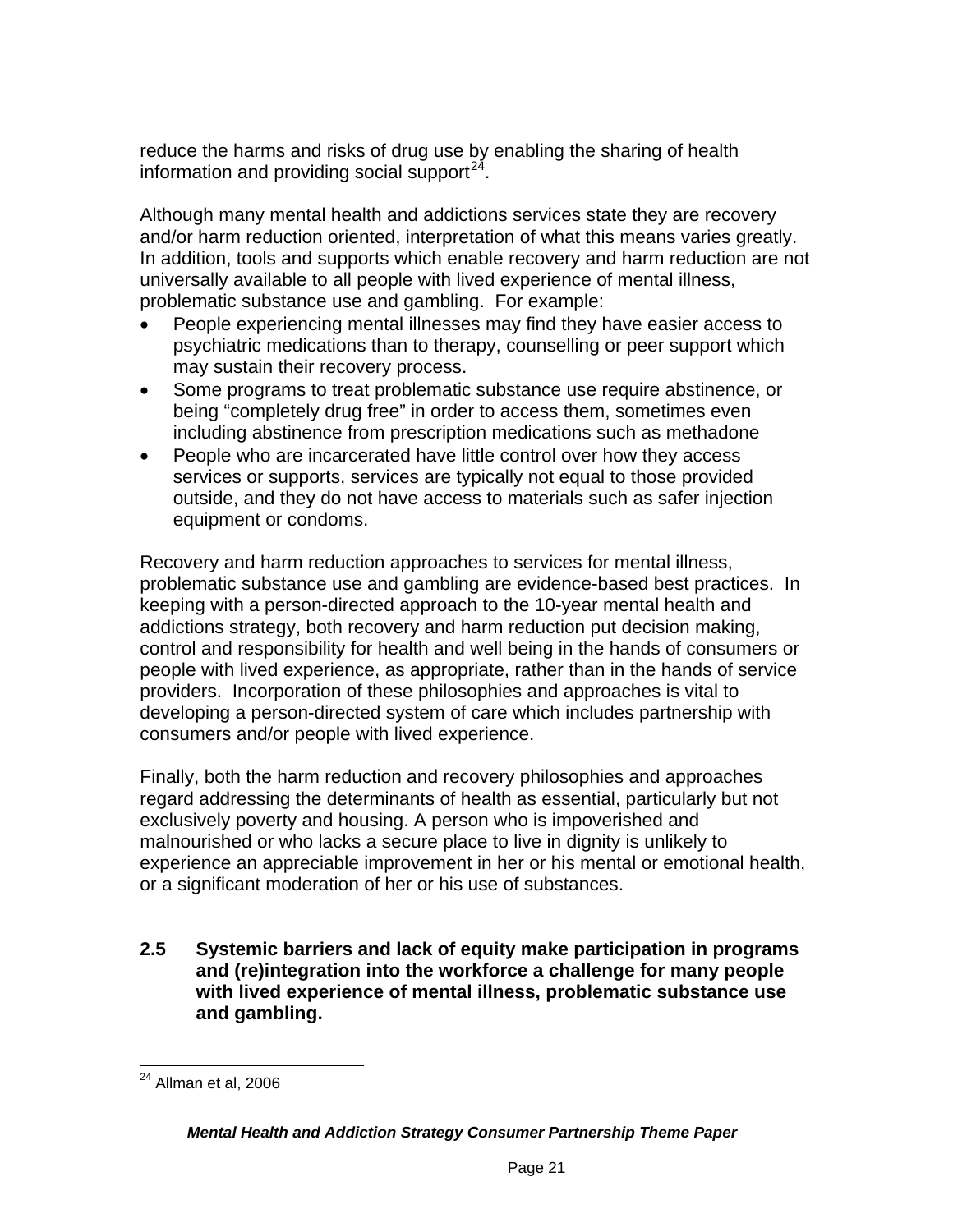People with lived experience who wish to access services such as psychotherapy and peer support programs may have difficulty doing so because these programs are often not considered medically necessary, and are therefore not covered by health insurance, or are not eligible for transportation subsidies.

People with mental illnesses and/or addictions are disproportionately represented in jails and the courts. There is a need for alternatives to the criminal justice system, for example court diversion programs, for *both* mental health and addictions. In addition, people who are in jail have little to no access to mental health or addiction services and supports, and when they are discharged into the community they often face additional barriers to employment due to their criminal records.

People with lived experience who utilize income supports such as the Ontario Disability Support Program (ODSP) face difficulties with employment, as they may be forced to give up their benefits or income in order to participate in paid work. This can be a challenge for someone who is unsure if they are ready to enter the workforce full-time, or who worries about having recurring periods of illness even if they are currently feeling well.

Employers have a role to play in supporting people with mental illness and/or addictions to enter or reintegrate into the workforce. Firstly, they can help to ensure that people with lived experience working in the system are treated equitably with other staff<sup>25</sup>. They can also help to address the needs and challenges of people using income supports such as ODSP or Ontario Works<sup>26</sup>. Some ways to begin this work include creating organizational policies which help integrate persons with lived experience into programs and services, for example staff orientation, training, deployment, and mentoring processes $^{27}$ .

### **2.6 There is a need for accountability in the system to demonstrate that people with lived experience and their families and communities are engaged and meaningfully involved.**

People with lived experience of mental illness, problematic substance use and gambling are often marginalized and may have little access to the political or social power which ensures system accountability.If we are serious about partnership and inclusion of people with lived experience in the mental health and addictions system, there is a need to build requirements for consumer or peer involvement into funding proposals and program planning, monitoring and

<sup>&</sup>lt;u> 1980 - Andrea Andrew Maria (h. 1980).</u><br>1980 - Andrew Maria (h. 1980). <sup>25</sup> Provincial consumer consultation, 2009

<span id="page-21-1"></span><span id="page-21-0"></span> $26$  Ibid.

<span id="page-21-2"></span><sup>&</sup>lt;sup>27</sup> Committee for Accessible AIDS Treatment, 2008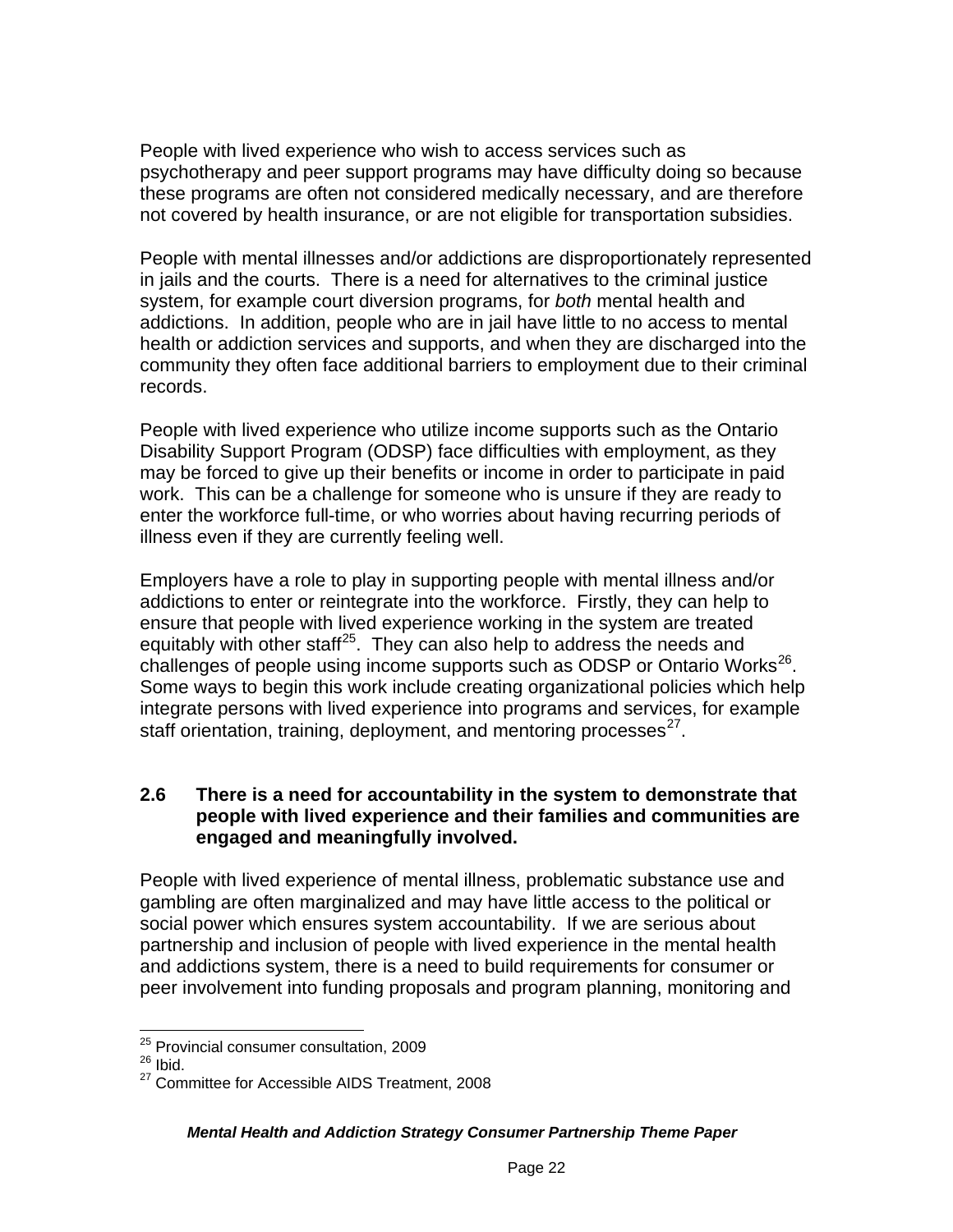evaluation<sup>[28](#page-22-0)</sup>. The people who are using services should be considered the most important people in the system, and organizations should be accountable to them for both service quality and outcomes, as well as transparent about their strategies and success in regards to consumer inclusion.

# **3.0 Strategic Priorities and Opportunities**

The following strategic priorities articulate long-term goals for the strategy (10 years from now and beyond) through the lens of consumer partnership. The strategic opportunities suggest ways to achieve the priorities and shift the mental health and addictions system to put people with lived experience at the centre.

See Appendix 2 for a table which summarizes some suggested Goals and Outcomes from which success could be measured.

### **Priority 1: Consumers or people with lived experience are meaningfully involved at every level of the mental health and addictions system, and the system supports diverse forms of partnership including consumer-led programs and services.**

If people with lived experience are to be meaningfully involved in the mental health and addictions system rather than treated as token stakeholders, they must be empowered and supported to take on leadership roles at every level of the system, as well as recognized for their current contributions.

This involvement must span the following areas:

- **Prevention**
- System, program and service planning and design
- Funding and provisioning
- Professional education and training
- Service delivery
- Outcome measurement, monitoring, and evaluation
- Treatment and care planning

Consumer empowerment and the enabling of equitable partnerships necessitate a shift in power relations between service providers and the people who access services. The mental health and addictions system must evolve to allow people with lived experience to perform role functions as service or care providers as well as service recipients, and provide resources to strengthen the capacities of and support for individuals, families and communities. The system must also

<span id="page-22-0"></span> 28 Mason, 2006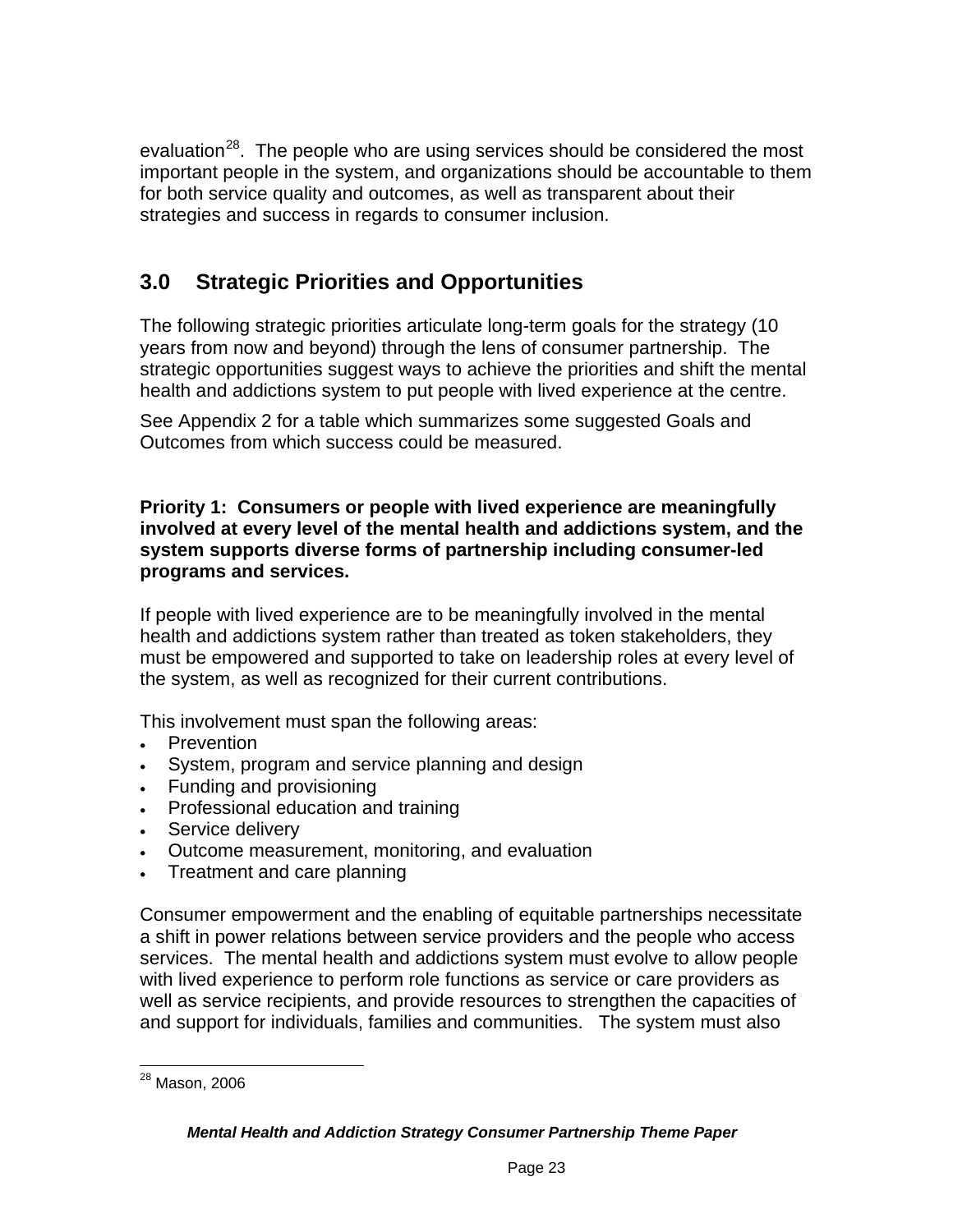recognize the roles that many people with lived experience currently play throughout the health system and beyond, whether or not they have disclosed their health issues or status.

Consumer partnership should include support for a range of organizational models, from peer support and outreach to independent consumer/survivor or peer-driven organizations and initiatives, and the involvement of people with lived experience in mainstream health organizations, including hospitals. Partnership must also take place in system governance at the Ministry of Health and Long-Term Care, with Local Health Integration Networks (LHINs), and in the broader system which includes professional education, the criminal justice system, and beyond.

To enable equitable partnership, the historical devaluing of consumer experience and knowledge must be addressed, and a cultural shift must take place in mental health and addiction agencies as well as within broader health and social services sectors. Consumer-led initiatives need to be sustained and supported as critical, evidence-based services, as well as recognized as key initiatives which enhance the capacities and competencies of persons with lived experience. The system must protect and ensure the long-term viability of person with lived experience-driven services and programs, putting them on equal footing and better integrating them with mainstream mental health and addictions services by providing appropriate infrastructure supports and encouraging the development of creative, mutually beneficial partnerships.

### **Strategic Opportunities:**

- Establish policy direction, standards and guidelines to promote accountability at government, LHIN and organizational levels for partnership with and support for consumer-driven initiatives in both mental health and addictions
- Establish clear and equitable roles and develop capacity-building resources and mechanisms to ensure the participation of people with lived experience in the design, development and delivery of mental health and addiction services, supports and prevention activities
	- o Put training and mentorship supports in place to develop the capacities and skills of people with lived experience
	- o Provide provincial capacity-building resources to support peer and mainstream organization collectives and boards, Executive Directors, CEOs and managers on the inclusion of people with lived experience and build leadership within the sector
	- o Develop policies in organizations and the workplace to foster and support the (re)integration of people with lived experience
	- o Encourage the participation of people with lived experience in the training of healthcare and social work professionals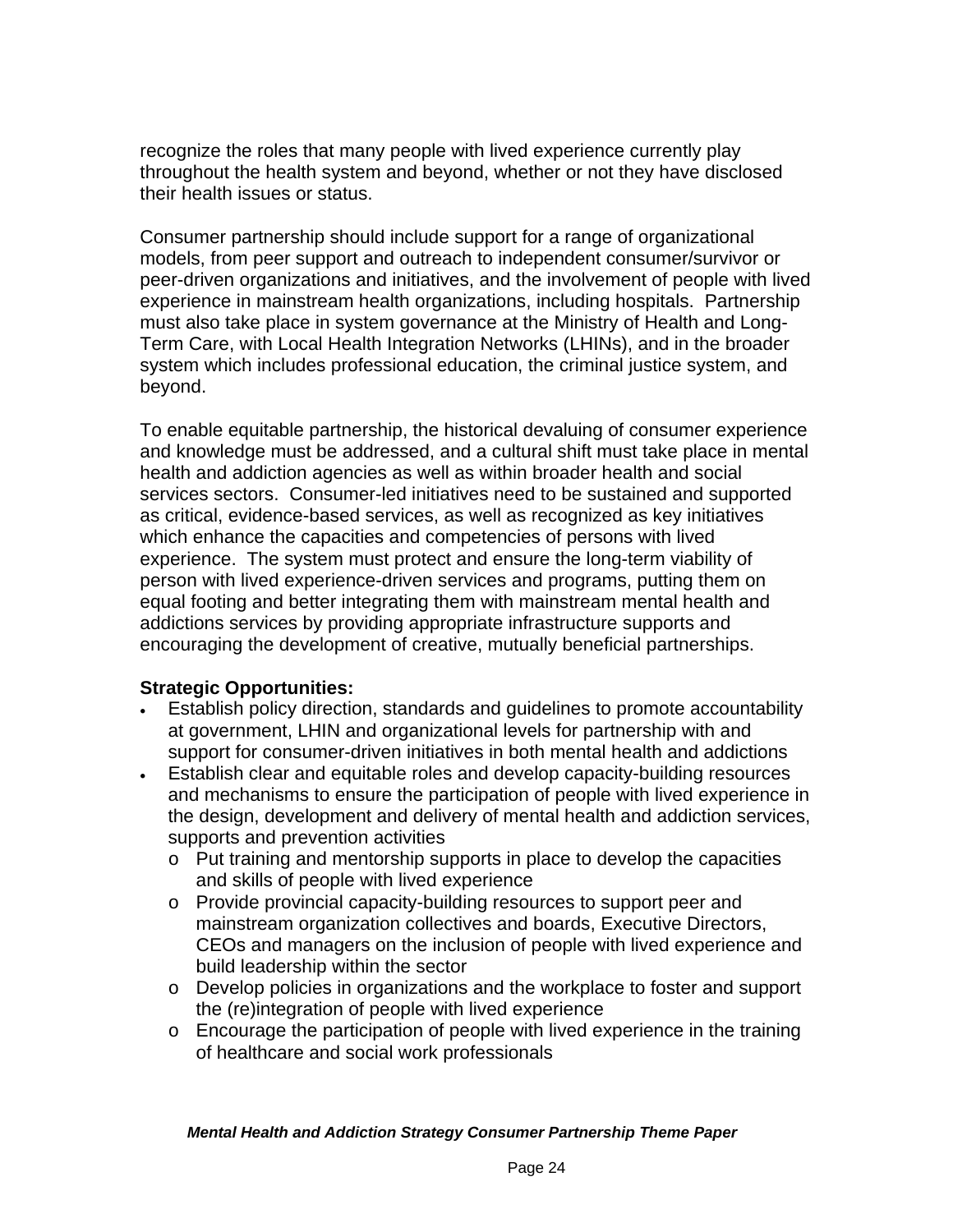- Put a focus on providing resources to persons with lived experience so they can participate on an equal level:
	- o Mandate that LHINs and service provider agencies provide reasonable compensation and supports to people with lived experience who volunteer their time, including but not limited to honoraria, childcare, and travel subsidies
	- o Provide scholarships or educational supports to persons with lived experience who wish to (re)enter the workforce but are stopped due to lack of financial resources for appropriate training
	- o Require that organizations build educational, wage and benefit supports for staff into their budgets
- Direct the LHINs to sustain and grow a range of programs and services which offer peer or consumer-based supports to people with lived experience and foster consumer self-determination
	- o Ensure that programs include autonomous peer-driven and directed services and organizations
	- o Explore infrastructure support options for peer-run programs and organizations, such as back-office integration
	- o Support the development of peer-based services that are culture and language specific
	- o Encourage creative partnerships between mainstream health organizations and peer-run programs and services
- Reinforce the validity and efficacy of peer support, self-help and mutual aid by enabling the development of research and evidence to strengthen these types of services and by requiring the inclusion of peer-based and communitybased research in the mandate of provincially funded research organizations
- Generate new system measures and performance indicators to ensure the system is accountable for engaging consumers
- Implement credible service-user satisfaction surveys on a system-wide basis
	- o Service-user satisfaction indicators should be incorporated into both service provider and system-level performance evaluation
	- o Develop benchmarks for service-user satisfaction to be implemented by the LHINs, which will enable system, LHIN and agency level reporting and drive agency peer accountability and transparency
	- o Treat service-user satisfaction as part of a Continuous Quality Improvement approach and the commitment to developing a learning system
- Implement standardized Peer Support Worker training programs on a systemwide basis to ensure that peer support workers are properly trained and are integral to the system of continuing and community care
	- o Leverage existing resources and successful training materials, such as the Toronto Harm Reduction Task Force's "Peer Manual: a Guide for Peer Workers and Agencies" and training projects such as the Ontario Peer Development Initiative and the peer-driven harm reduction programs at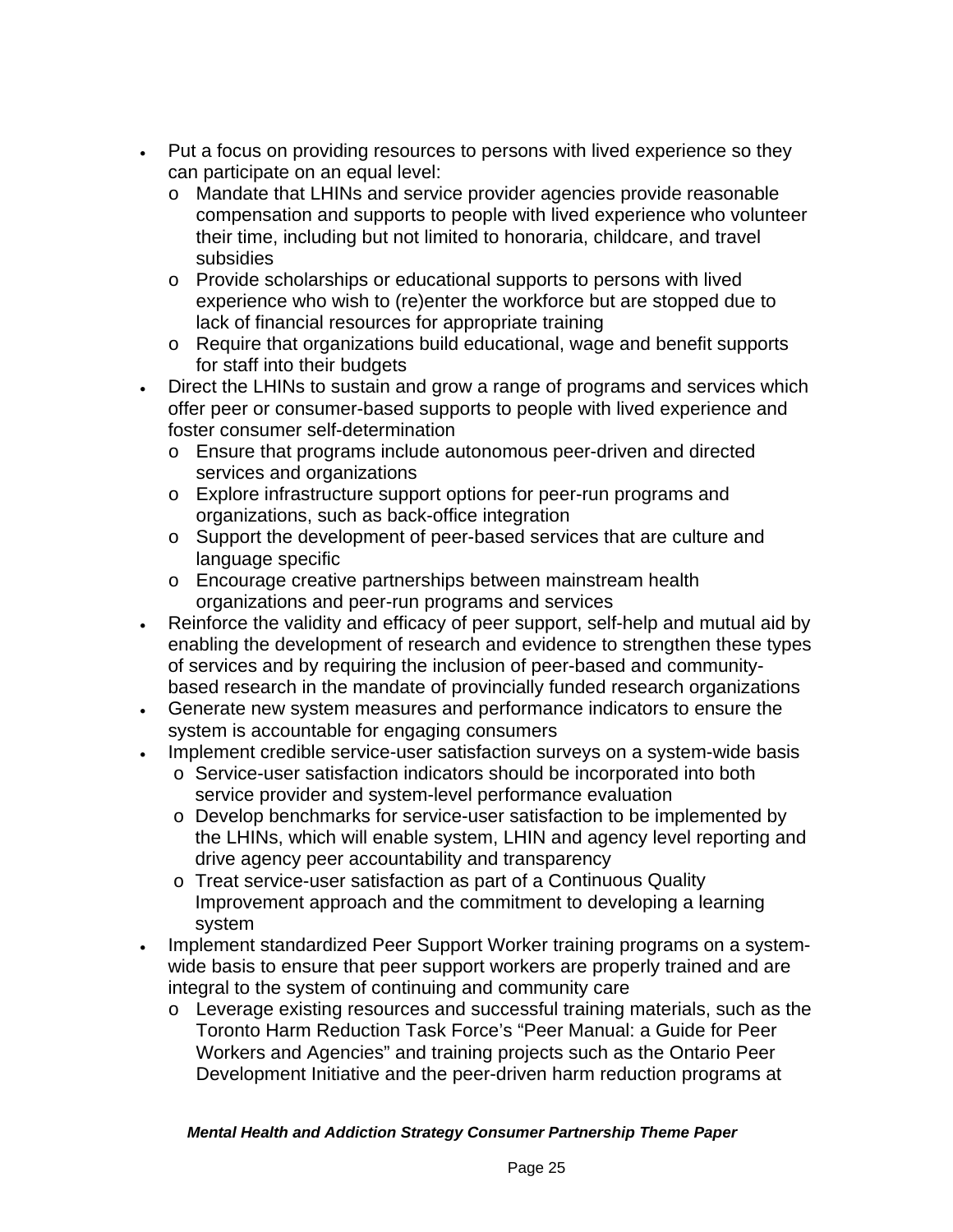places such as the South Riverdale and Queen West Community Health Centres in Toronto.

- o Build roles for peer support workers into service team guidelines and standards following the example of the Assertive Community Treatment Team standards
- Develop mechanisms for transparency in costs and effectiveness to allow the consumer to make informed choices regarding their own care and treatment.

## **Examples of Promising Practices:**

## **Vocational Training Programs and Associations**

- Vocational training programs can provide seconded paid Peer Support Workers to inpatient hospital units, emergency departments or mental health agencies. Secondments may be linked to specific roles or programs such as case management, crisis intervention or supportive housing.
- The worker can provide a valuable link for consumers to information and resources. Evaluations of these types of services have found that consumers find significant value in having access to a peer support worker $^{29}$
- The worker gains work experience and the role can assist with re-entry to the mainstream workforce.

## **Patient Councils**

- Groups of hospital users who independently discuss the service provided by the hospital and put forward solutions for improving the patient experience.
- In both general and psychiatric hospitals, Patient Councils work in partnership with staff to provide education to consumer/survivors and others (families and staff) on the choices and resources available to them, as well as to make recommendations on hospital care.

## **Service User Satisfaction Surveys**

- Service user satisfaction surveys capture service user feedback about service satisfaction and overall system performance
- Experience in other jurisdictions shows this is an effective way of changing the relationship between service users and service providers
- Evidence indicates that when service user satisfaction surveys are conducted by a third party, the information provided is a more accurate and reliable indication of user concerns

## **Organizational Development Programs**

 These programs offer support to developing self-help, peer or consumer/survivor groups in the areas of non-profit management, organizational, board and leadership development.

<span id="page-25-0"></span> <sup>29</sup> Brantford Vocational Training Association, 2009.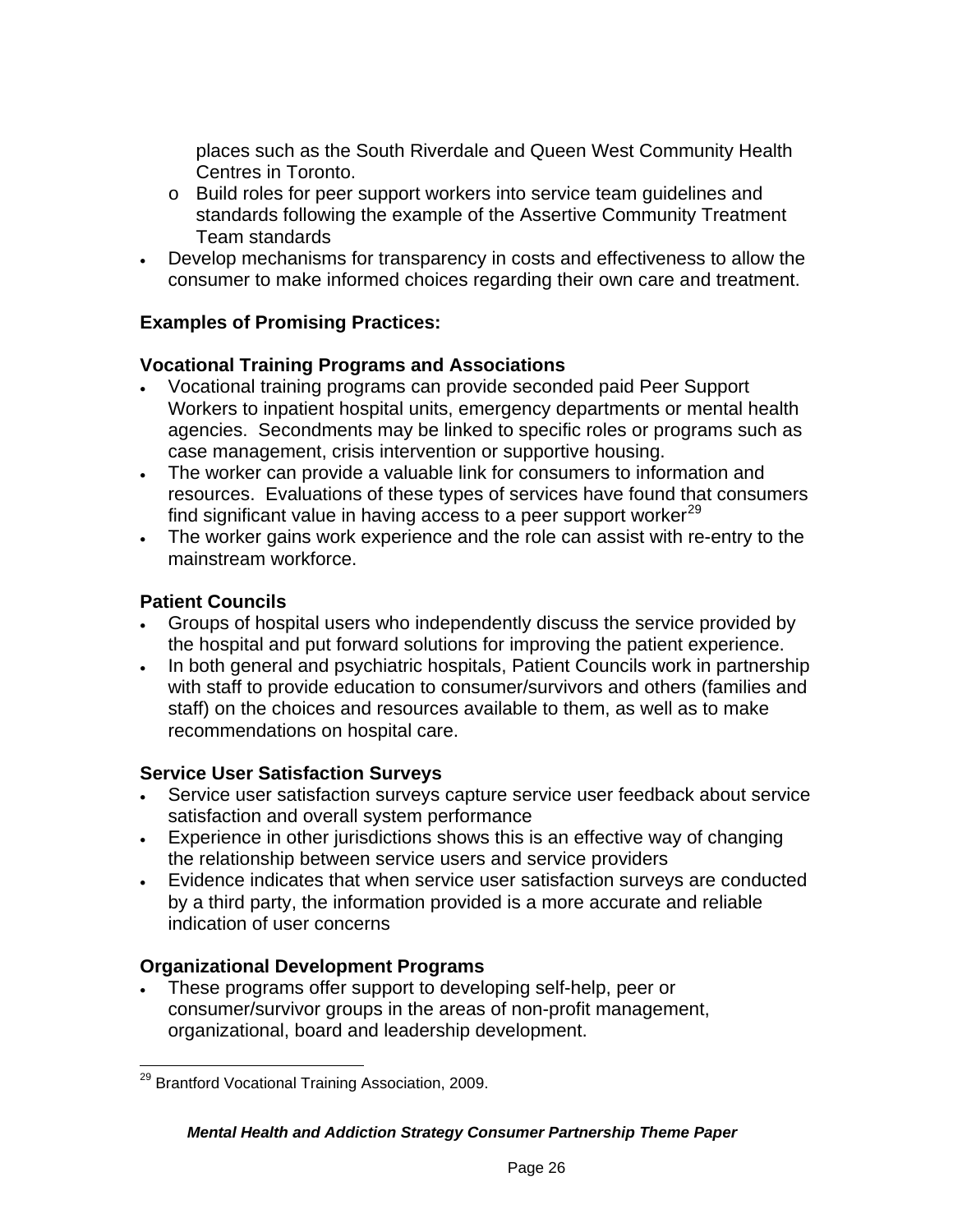Several regional networks exist in Ontario.

### **Drug User Networks and Unions**

- Groups of former and current drug users who provide peer support and education to improve the lives of people who use illicit drugs. Activities may include some or all of the following:
	- $\circ$  Organizing social action in communities to advocate for drug users' rights and issues such as access to health care and harm reduction materials.
	- o Promotion of local, regional, and national harm-reduction education and interventions, and working to ensure that drug users have a voice in the creation of programs and policies designed to serve them.
	- $\circ$  Coordinating peer support groups for specific populations such as people on methadone, women, or people who use specific substances such as crack or crystal methamphetamine, or provide peer harm reduction and outreach.
	- o Providing direct services and education to people who use drugs

### **Priority 2: Mental Health and addiction service and support providers implement harm reduction, wellness and recovery as core philosophies so that people with lived experience of mental illness, problematic substance use and gambling are able to determine their own route to recovery or treatment with appropriate supports**

A truly person-directed, consumer-centred system is one where service users are able to take control of their own healthcare and make decisions for themselves, wherever possible. Such a system recognizes individual choice and capacity, in consideration of a person's ability to make specific decisions and his/her desire for involvement in decision making at any given time. People should be able to choose from a range of care and support services that enhance their quality of life and help them achieve their goals. Through enhancing self-determination, care moves away from something which is done *to* service users by the system towards a system of support built by people with lived experience and their advocates to help them achieve their goals and aspirations.

We envision a system where success is judged by whether quality of life improves for those with mental illness, and/or whose substance use and/or gambling are problematic. We envision a system which provides for equitable access to primary care for people with lived experience, where physical and mental health are given joint consideration in primary care settings, and where the interdependency of physical and mental health is explored as a matter of course. A commitment to a recovery and harm reduction-oriented system by mental health and addiction providers will ensure a flexible and holistic approach to care that delivers on quality-of-life outcomes.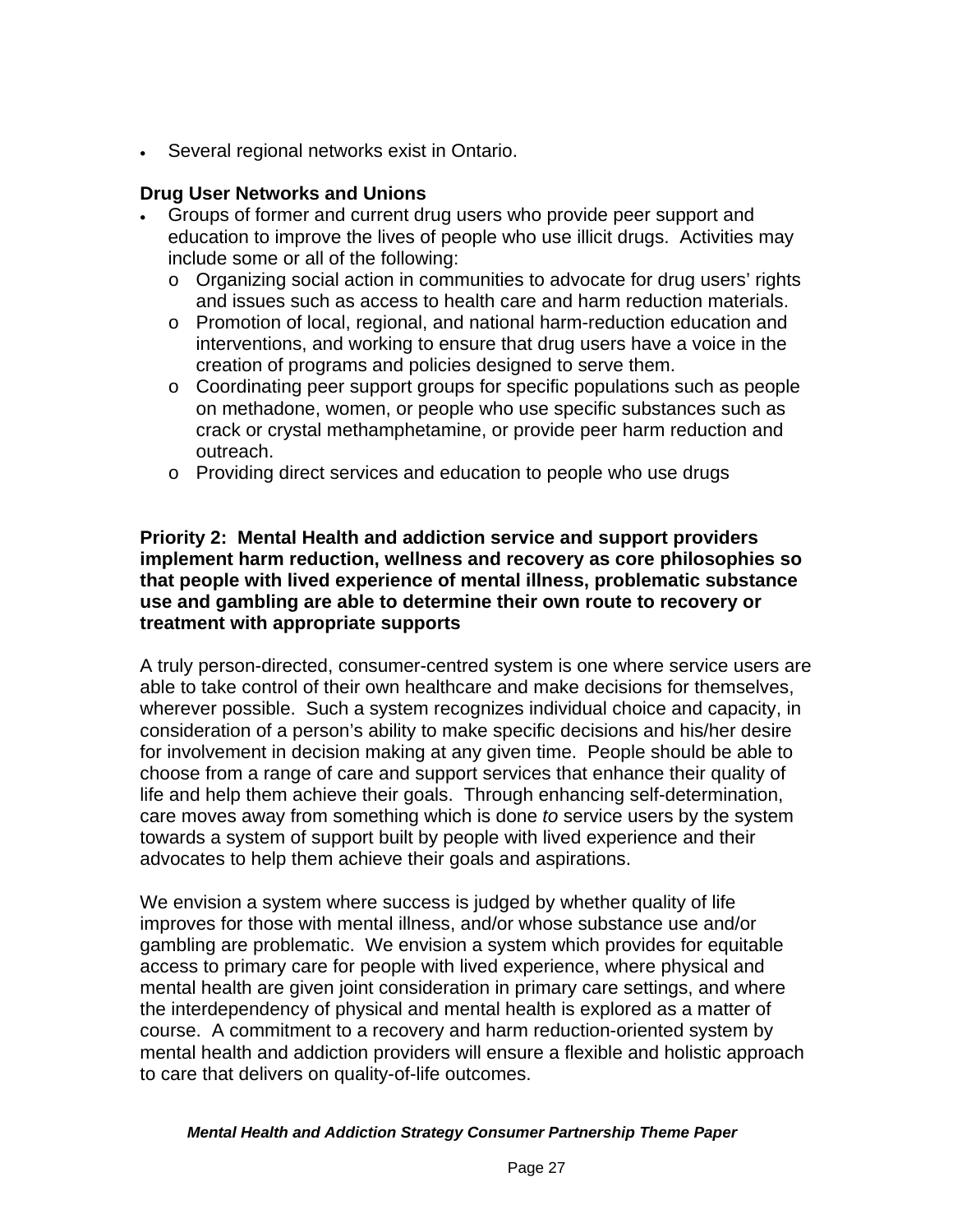Harm reduction and recovery approaches acknowledge the social and environmental contexts in which people with lived experience exist, and enable them to identify their own needs. Recovery and harm reduction form a foundation for the provision of services that are responsive to individual choices and capacities. We envision a system where mental health and addiction treatment, service and support providers are empowered to transform their services and supports so that they embody recovery and harm reduction as core philosophies, and where tools to support harm reduction and recovery are widely available to all people living with mental illnesses, problematic substance use and gambling.

## **Strategic Opportunities:**

- Create Ministry of Health policy to mandate a person-directed approach to the delivery of mental health and addiction treatment, services and supports which is inclusive of recovery, wellness and harm reduction.
	- o Align services to people's needs and preferences, take into consideration an individuals' unique circumstances and be sensitive to all aspects of diversity
	- o Define harm reduction and recovery holistically, to include biological, psychological, social and spiritual components and mandate that providers adopt these two approaches as core philosophies
- Mandate through LHINs that mental health and addiction service providers create plans to involve individuals in creating their treatment or support plans and are provided with the information and support required to make appropriate decisions. Treatment or service plans should:
	- o Provide several options including a combination of medical, psychological and social interventions, community and mental health resources, and social interventions.
	- o Be focused on helping individuals achieve good quality of life.
	- o Address the specific and unique needs of people, including the social determinants of health (e.g. employment, housing status, income).
- Enact a consumer/persons with lived experience Bill of Rights for mental health and addiction services and supports
	- o Identify that consumers/persons with lived experience cannot be discriminated against based on one's path of treatment or recovery
	- o Identify consumers as "customers" of mental health and addictions services and owners of their own care
	- o Acknowledge that needs change over time, and that people with lived experience have the right to move in and out of the system and seek out supports as they require
- Address exclusionary criteria between mental health and addictions services to ensure people with current lived experience of mental health, problematic substance use and gambling can address their full set of needs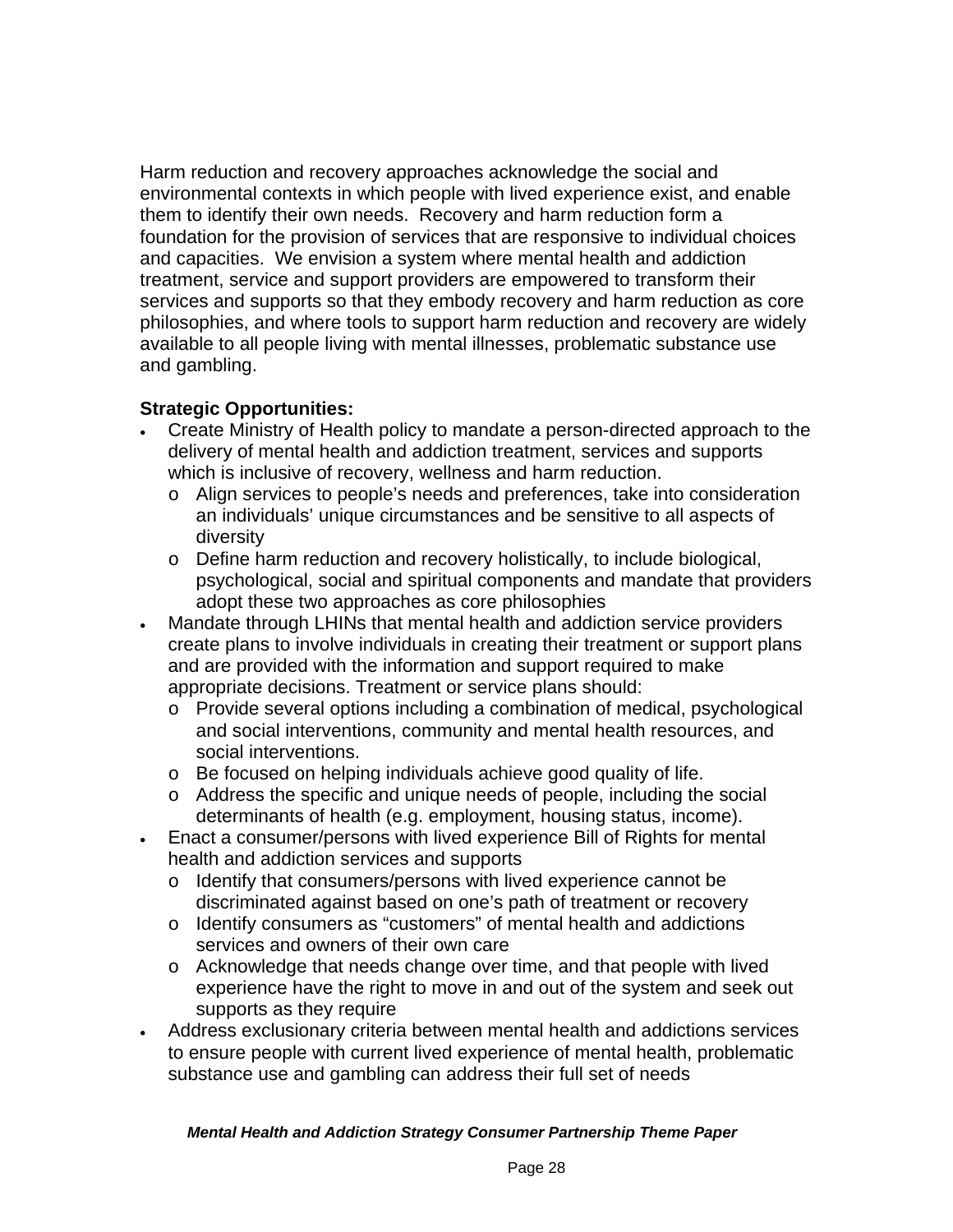- $\circ$  Review and eliminate, as appropriate, eligibility criteria that prevent persons with lived experience from accessing specialized services such as detoxification treatment
- o Develop concurrence capacity throughout the mental health and addictions system through cross-sector training on the relationship between mental health, substance use and gambling
- o Take a three pronged approach which addresses the following levels:
	- Service organization look at the basis for organizing specialized mental health, problematic substance use and gambling services to find ways of better integrating and accessing all three sets of services
	- System performance determine appropriate indicators to track local system performance in terms of creating greater concurrence between specialized mental health and addiction services
	- Capacity building determine what is required to enable the implementation of best practices at all three levels
- Ensure health outcome indicators and Ministry system performance measures include quality of life measures
- Include training on harm reduction and recovery approaches in college and university-level professional training programs
- Provide training and education for primary care practitioners through professional colleges and associations (e.g. College of Physicians and Surgeons of Ontario, the Registered Nurses Association of Ontario, the College of Psychologists, the Ontario College of Social Workers and Social Service Workers, etc), as well as to criminal justice personnel on mental health and addictions, with a focus on:
	- o Ensuring that primary care providers can help individuals and their families/supports make informed decisions about treatment.
	- o Building capacity within primary care to support people to self-manage their conditions.

## **Examples of Promising Practices:**

## **Peer-Led Harm Reduction Programs**

- These programs are often housed in mainstream health organizations such as community health centres.
- Drug users have an integral part in program design, implementation and evaluation, and active illicit drug users form a significant proportion of the staff team and the program advisory board or committee.
- Programs may deliver services such as needle exchange through fixed site, mobile delivery and satellite sites, and are often accessible 7 days per week, 24 hours per day to accommodate the needs of service users rather than those of staff.
- Drop-in programs which target specific populations of substance users, for example, crack users, can help to increase communication with and among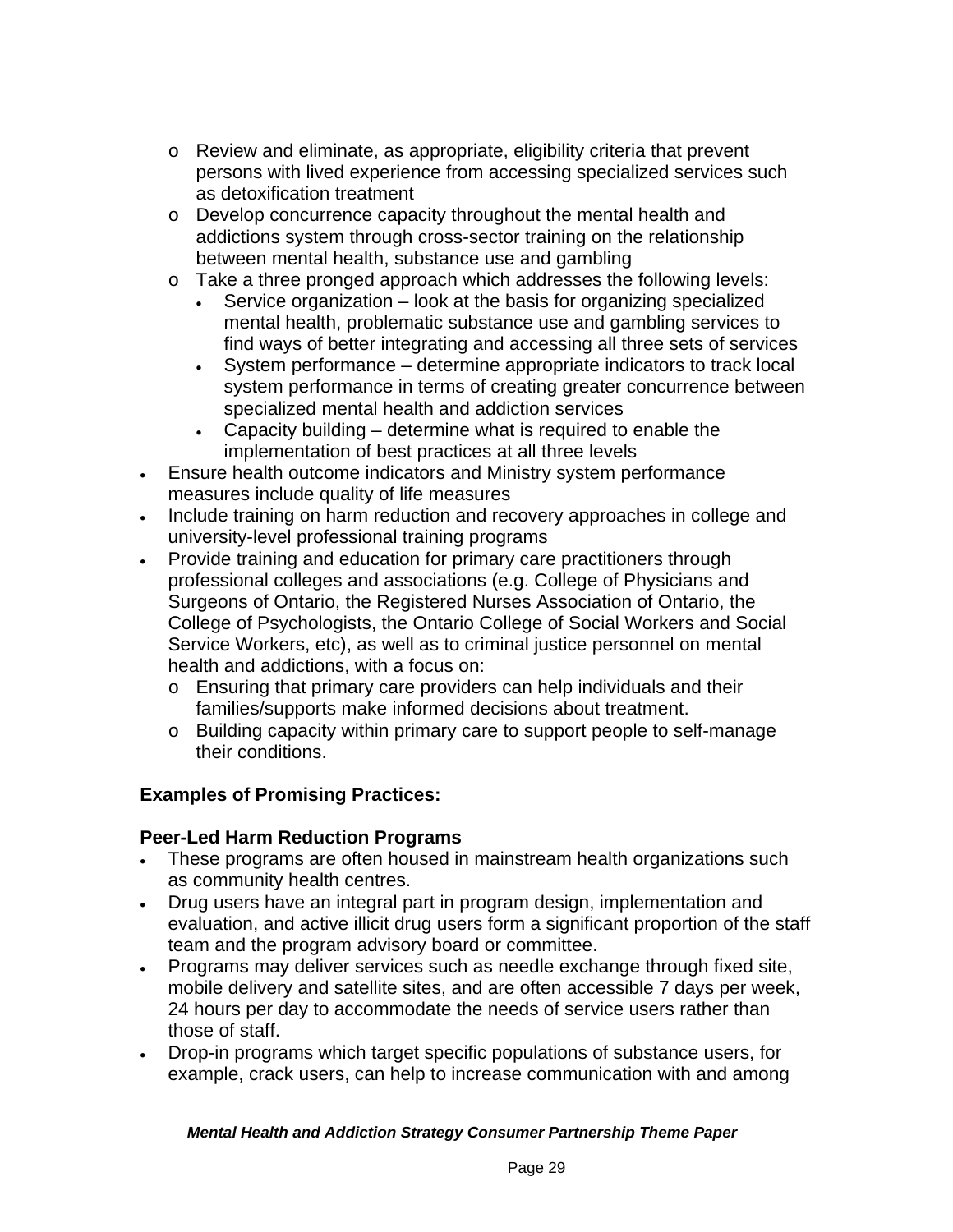them, build their capacities to develop and implement peer-led, substancespecific harm reduction strategies; and improve access to physical and mental health services for the population.

 Participants in these programs have reported improved sense of self-worth, greater knowledge of their substance of choice and safer drug use practices, increased sense of community, a reduction in drug use, and a more positive outlook on life<sup>[30](#page-29-0)</sup>.

### **Consumer/Survivor Initiatives (CSIs)**

- CSIs are run by and for people with mental illnesses and/or those who have received mental health services.
- CSIs operate from an inclusive recovery based approach which aims to empower consumer/survivors. Some CSIs provide services such as peer support, while others are alternative businesses and provide employment and training to consumers.
- Research on CSIs has demonstrated that consumers who are involved in CSIs spend less time in hospital, use fewer crisis services, and are more socially connected<sup>[31](#page-29-1)</sup>.

### **Bills of Rights**

- A Bill of Rights is a formal statement of the rights of a specific group of people
- Client or Service User Bills of Rights have been created in some organizations to promote mutual respect and articulate what a person can expect or is entitled to when accessing services at the agency.
- Examples of rights which may be articulated in a client Bill of Rights include the right to be treated with respect, the right to privacy, the right to be free from harm, the right to informed decision making and consent, and the right to make a complaint.

### **Priority 3: People with mental illness or addictions are socially connected and situated in a network of caring relationships.**

One of the key determinants of health, including mental health, is social inclusion. We envision a continuum of services and supports, in the health system as well as the broader community, which helps Ontarians experiencing mental illness, problematic substance use or gambling to form and sustain meaningful social and occupational relationships within the community.

<span id="page-29-0"></span><sup>&</sup>lt;sup>30</sup> Street Health Crack Users Project, 2007

<span id="page-29-1"></span><sup>&</sup>lt;sup>31</sup> Canadian Mental Health Association, Centre for Addiction and Mental Health, Ontario Peer Development Initiative, and the Ontario Federation of Community Mental Health and Addiction Programs, 2005.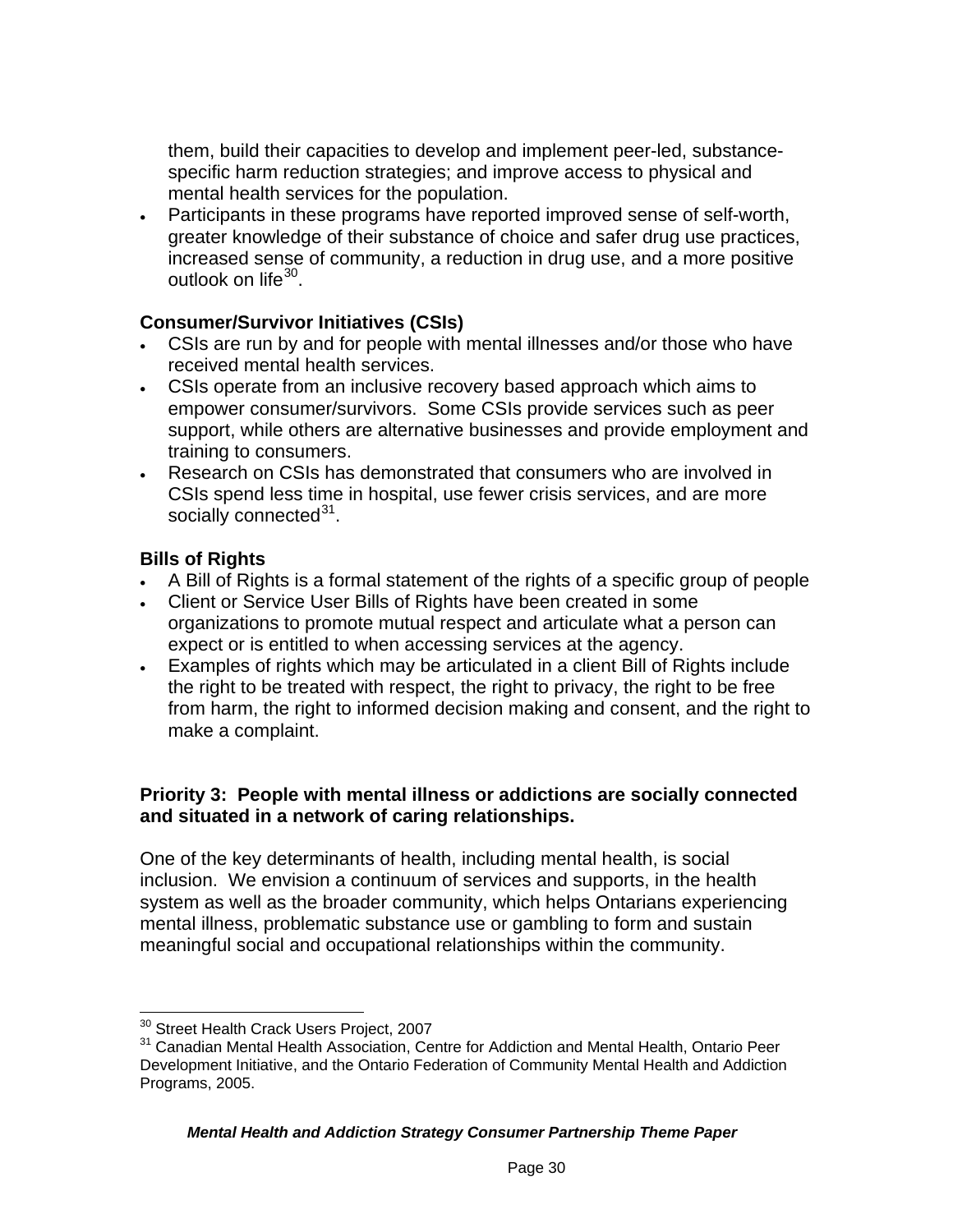Sectors which must be engaged in accomplishing this goal include health, community and social services, education, settlement services, children and youth services, health promotion, and housing.

## **Strategic Opportunities:**

- Direct funding through the LHINs for peer support and peer-based recreational programs as a way to reduce the social isolation experienced by many people living with mental illness and/or addictions.
- Provide training to service providers in diverse sectors including education, correctional services, police, health and social services to implement peer to peer programs. Many population groups, such as youth, are more likely to speak with friends about mental health concerns than with mental health professionals $32$ .
- Develop a toolkit to provide resources to service providers in diverse areas and roles such as schools and social services to increase recognition of the signs of mental illness and problematic substance use and gambling, and build the competencies to intervene and offer support to individuals and families.
- Establish community-based services which support community integration (e.g. transitional supports such educational tutors, employment support, career planning, etc.) and ensure they are widely available through community hubs such as community health centres and municipal community centres.
- Support the development of organization-level programs to mentor people transitioning from peer-led roles and organizations into mainstream organizations.

## **Examples of Promising Practices:**

## **Drug-Related Self Help Projects**

- Interactive websites providing up-to-date information about such things as addictive substances, drug interactions, harmful additives, health alerts, etc.
- National and international e-groups where people can exchange information about bio-psycho-social-political nature of drugs and drug laws/policies, with a wide variety of people, including academic researchers, medical personnel (including some physicians) and street level or club-based drug users, and can develop strategic networks.
- E-groups addressing specific substances, such as party drugs or crack
- Informal and sometimes formalized harm reduction supply distribution projects to reach people in remote areas or who are unwilling or unable to access existing services.
- Informal support groups for people who have lost children to drug overdose

<span id="page-30-0"></span>  $32$  Kelly et al, 2007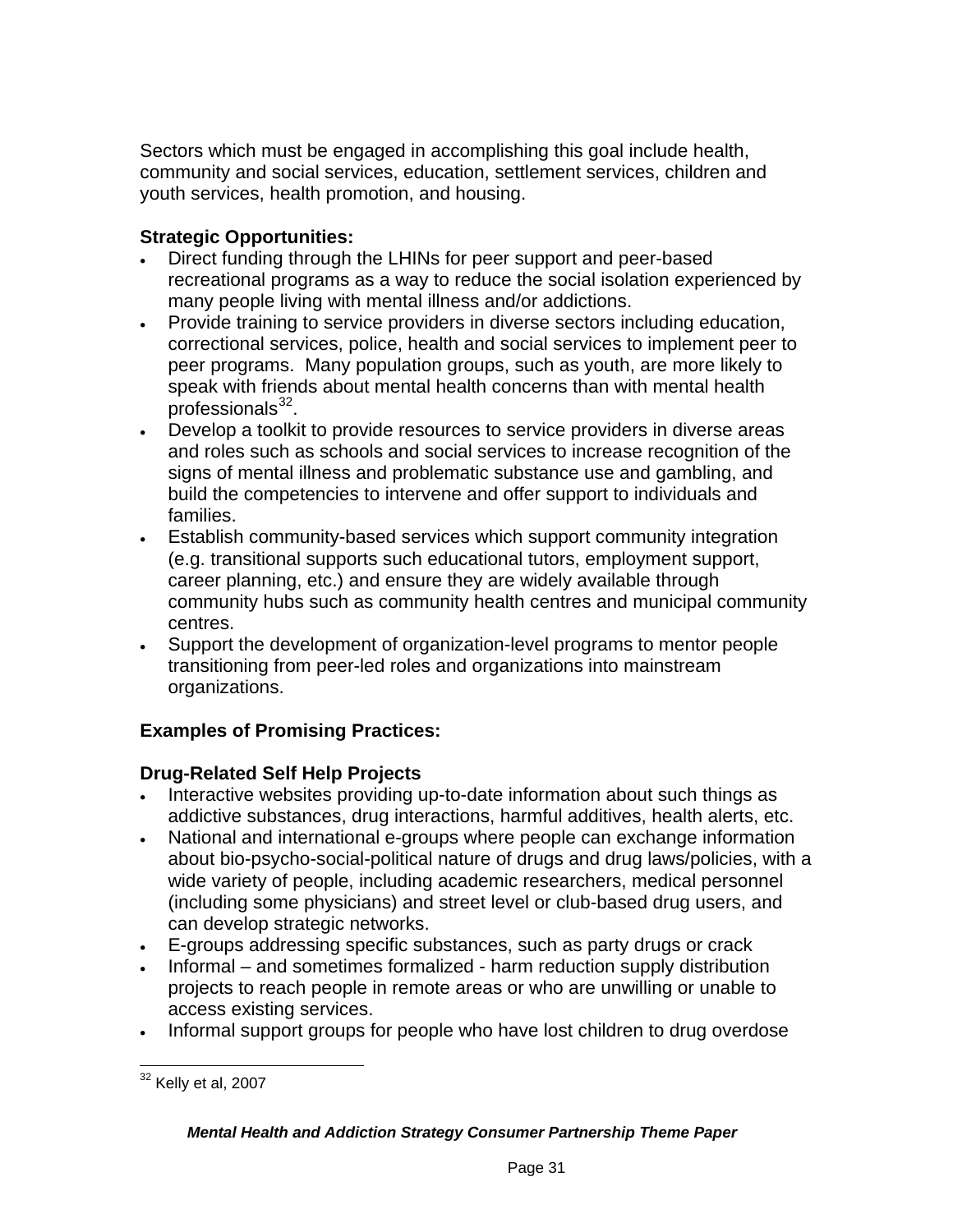### **Interactive Websites**

- Websites can offer anonymous spaces for people with lived experience to interact with each other, health professionals and access accurate information on mental health, substance use and gambling.
- Research shows that the internet is the first place many adults and youth go to for health information
- Use of the internet allows broad access to people living in remote communities and allows them to connect to or ask questions of peers who share common experiences.
- Facebook, Twitter and other means of electronic social networking are creating new communities where people of all ages connect in a timely manner regarding ideas, experiences or issues, including issues of drug use
- Live chat rooms and online counselling are possible.

### **Mental Health Self Help Projects**

- Self help projects include programs where individuals can create their own "recovery plans," including monitoring their mood levels, quality of life and setting goals for change, with help from a peer support practitioner.
- Projects may provide access to peer support networks, resource and activities which provide a safe environment for people with mental illness.
- Tools of self-help and peer support improve mental health and well being by increasing awareness of mental health issues, raising awareness in regards to the positive contributions made by consumers, acknowledging that the determinants of health impact the well-being of consumers, and that their lives need to be viewed in a broader and dynamic context.

### **Population-Specific Peer Mentorship and Capacity-Building Networks**

- Peer mentorship networks may be sponsored by organizations such as community health centres to offer training and formalized peer mentorship opportunities for people with lived experience who are from specific communities, such as youth or newcomers to Canada.
- These networks or programs place high value on involving people with lived experience in all aspects of their work, from offering training to service providers on working with specific populations, to involving peers in research projects specific to the population's experiences and needs.

**Priority 4: Families and other informal caregivers are recognized for their roles in supporting the health and well being of people with mental illness, problematic substance use and gambling, and are treated as key stakeholders in the system.**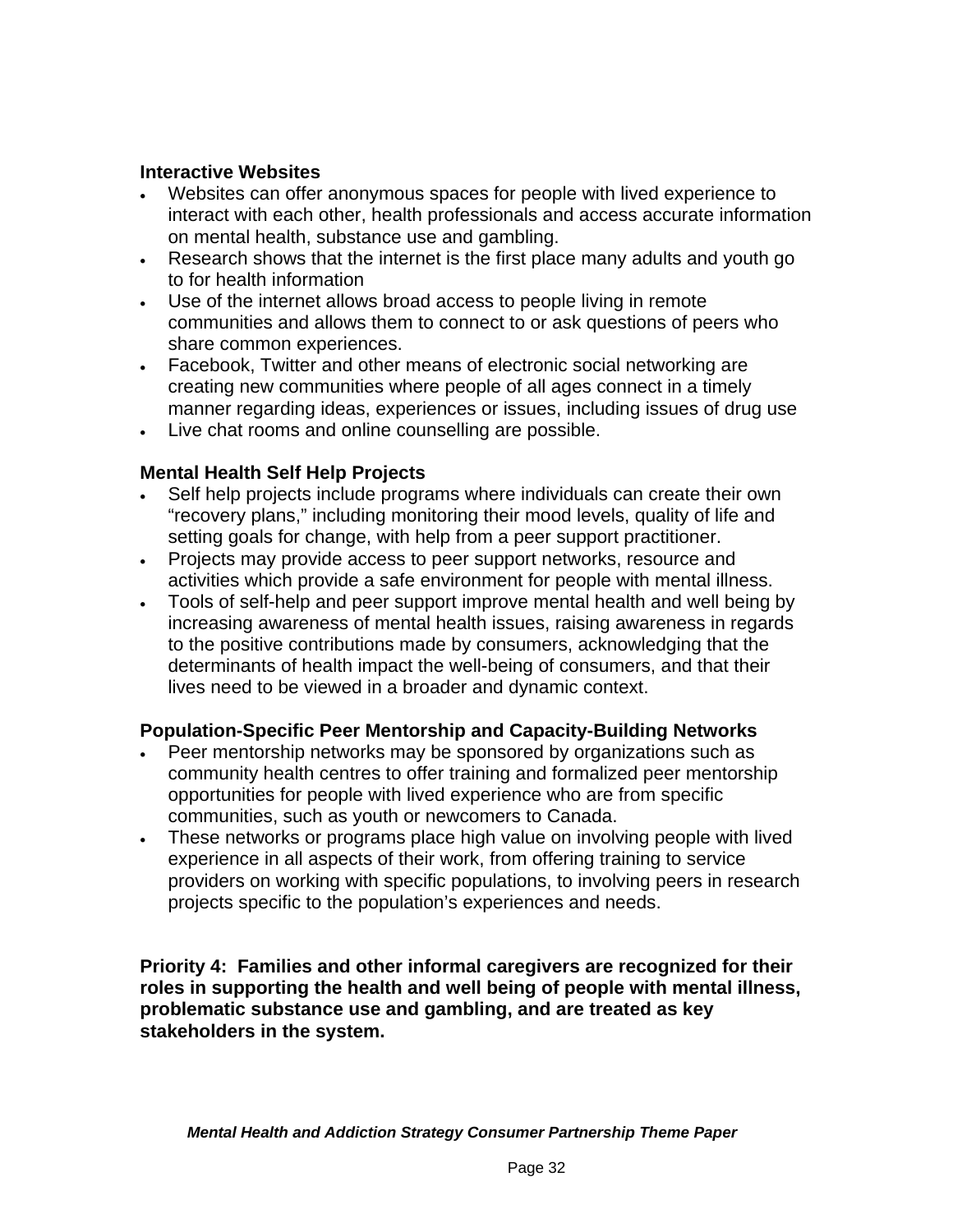Family and informal caregivers often bear the burden of care and support for Ontarians who are living with mental illness or addiction, yet support and recognition of the role of these key stakeholders is often lacking. Family, friends and other informal caregivers and supports must be considered integral partners in creating a responsive mental health and addictions system. The meaningful involvement of family, like consumers themselves, necessitates inclusion in all aspects of system and service design, delivery and evaluation, where appropriate. In addition, supports, including peer support, must be readily available to family members, friends and other informal caregivers.

## **Strategic Opportunities:**

- Provide resources through the LHINs to support peer initiatives for families of people who have mental illnesses, problematic substance use and gambling
- Provide education and information at the organizational level to help individuals and their families make informed choices, change their approach to decision making, and build relationship and engagement skills.
- Enhance public education on mental health, substance use and gambling to:
	- o Address stigma by challenging stereotypes and increasing understanding of mental illness, problematic substance use and gambling
	- o Support prevention and identification, including self-identification, and provide information on how to access the system
	- o Teach advocacy skills for consumers, family and informal caregivers

## **Examples of Promising Practices:**

## **Family Education and Support Programs**

- Ensure access to a family resource centre with volunteers who provide informal emotional support, understanding, education, coping strategies, and opportunities to meet with other family members.
- Involve families in client care, develop and improve professional services for families, and support families to help each other
- Ensure access to structured education sessions on recovery and mental health
- Ensure access to written information and referrals to community resources

## **Family Self-Help Support Groups**

- Provide support to parents, partners and siblings who are caring for an individual struggling with a specific type of mental illness, problematic substance use or gambling
- Provide an opportunity for families to feel less isolated, to have a better understanding of what it's like to live with a specific mental health or addiction issue, to improve their coping strategies, and to be less isolated and feel supported by sharing their feelings and experiences in a non-judgemental environment.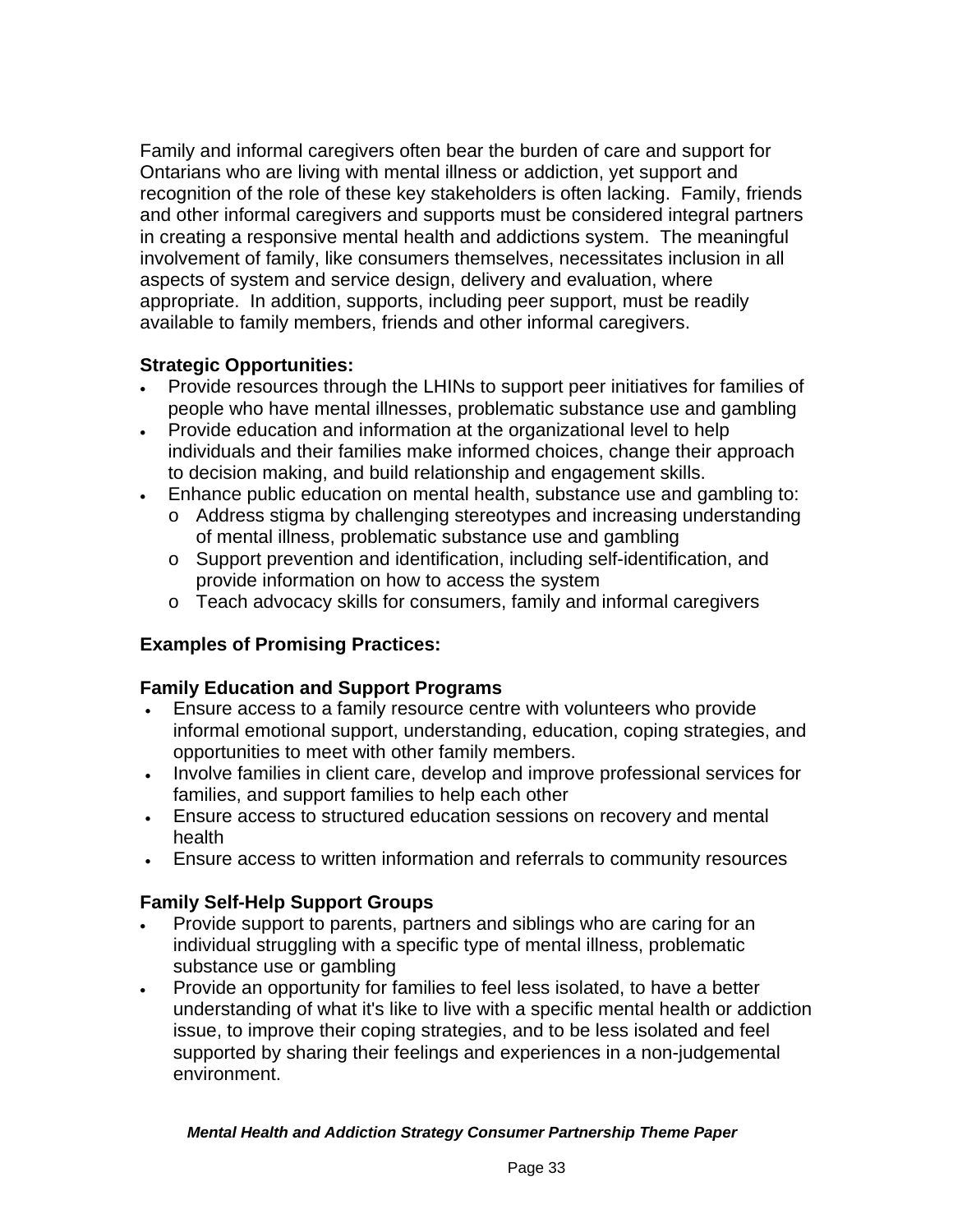Provide peer mentorship between experienced family members and those who are new to the mental health and addictions system

### **Priority 5: Stigma is addressed through widespread educational campaigns which incorporate the leadership of consumers/people with lived experience**

Stigma has been identified as one of the major barriers to disclosing one has a mental illness, substance use or gambling problem. Stigma is also a major barrier to prevention of mental illness, problematic substance use and gambling, access to treatment, services and supports, and to social determinants of health such as housing, employment, and social connectedness.

Peer-based programs, and the increased visibility of people with lived experience of mental illness, problematic substance use and gambling, help to combat stigma. In addition, health care practitioners and other types of service providers need to address their own stigma, beliefs and values which frequently affect their professional relationships with people with lived experience and negatively impact their ability to provide effective and non-discriminatory services.

## **Strategic Opportunities:**

- Enhance public education at a provincial level on mental health, problematic substance use and gambling to:
	- o Address stigma in all levels of society and the mental health and addictions system
	- o Support identification (including self-identification) and how to access the system
	- o Teach advocacy, resiliency and assertiveness skills for consumers.
- Strengthen and enhance existing school-based curriculum on mental illness, substance use and gambling which targets youth
	- o Promote the use of existing school-based teaching tools such as the Canadian Mental Health Association and the Centre for Addiction and Mental Health lesson plans
	- o Incorporate roles and leadership of consumers/people with lived experience into curriculum design and delivery
- Partner with people with lived experience, the Mental Health Commission of Canada and the Canadian Centre for Substance Abuse to build on their existing campaigns to address stigma and discrimination
	- o Recognize that the anti-stigma and discrimination campaign is a long-term one which will span the duration of the 10-year strategy, that it is necessary to collaborate across diverse sectors for success on this goal, and that it requires political leadership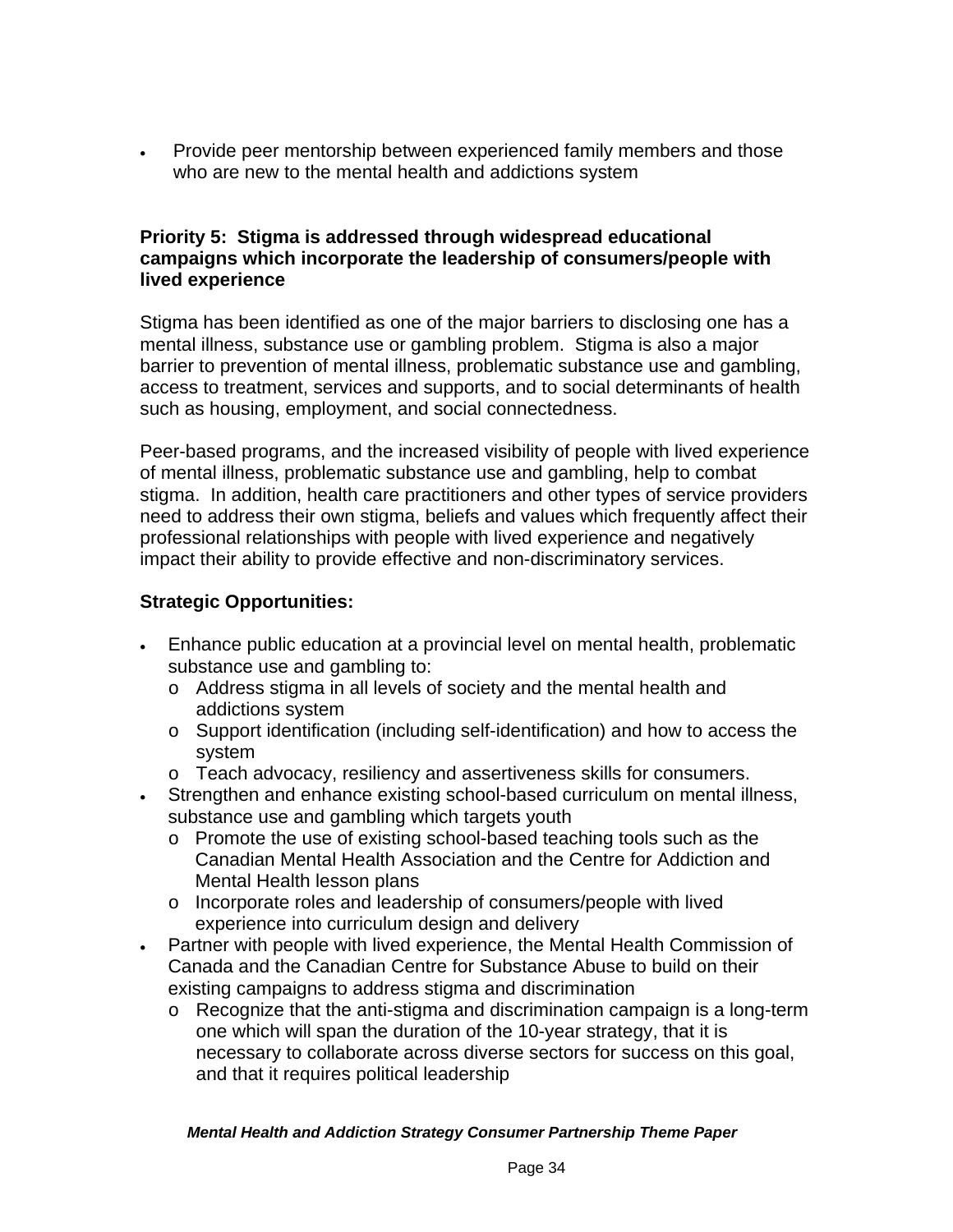- $\circ$  Target the elimination of stigma and discrimination in treatment settings and in service-provider workplaces, as well as in the general population
- $\circ$  Promote the necessary behavioural and attitudinal changes that are required to eliminate stigma and discrimination as a barrier to service access
- $\circ$  Position Ontario as a catalyst for collaboration and as the province of "integration and action" – across mental health and problematic substance use and gambling
- $\circ$  Ensure the strategy is inclusive of the diverse communities affected by mental illness and problematic substance use and gambling

## **Examples of Promising Practices:**

### **Consumer and Family Speakers Bureaus**

- People with lived experience are trained to do public speaking about their personal experience with mental illness, problematic substance use and gambling. By sharing their personal stories, they can help demystify mental illness and addiction, promote acceptance and combat stigma, and advocate for essential needs such as safe and affordable housing.
- Speaking publicly can be an empowering experience for people and provide an opportunity to gain confidence and achieve a greater sense of self-worth and participation.
- Note that rarely are people who successfully control their substance use or practice harm reduction afforded the opportunity to speak publicly about their experiences, since abstinence is considered the "gold standard" of success. This limits the pool of people with lived experience of drug use to a select minority and enables the imposition of pathology on people whose use of substances or whose gambling is not problematic to them, their families or their communities.

# **Conclusion**

In recent years, consumer involvement has become central to the discussions of mental health and addictions sector reform, and is increasingly recognized as an essential component of an effective system of services and supports. Peer involvement in mental health, substance use and addictions services has been gradually increasing over the past two decades, but we need to do more.

Ontario has an opportunity with the 10-year mental health and addictions strategy to show leadership by shifting the mental health and addictions system towards greater involvement of people with lived experience at every level, as well as within other sectors that touch the lives of consumers. By creating diverse opportunities for involvement, formally embracing recovery, wellness and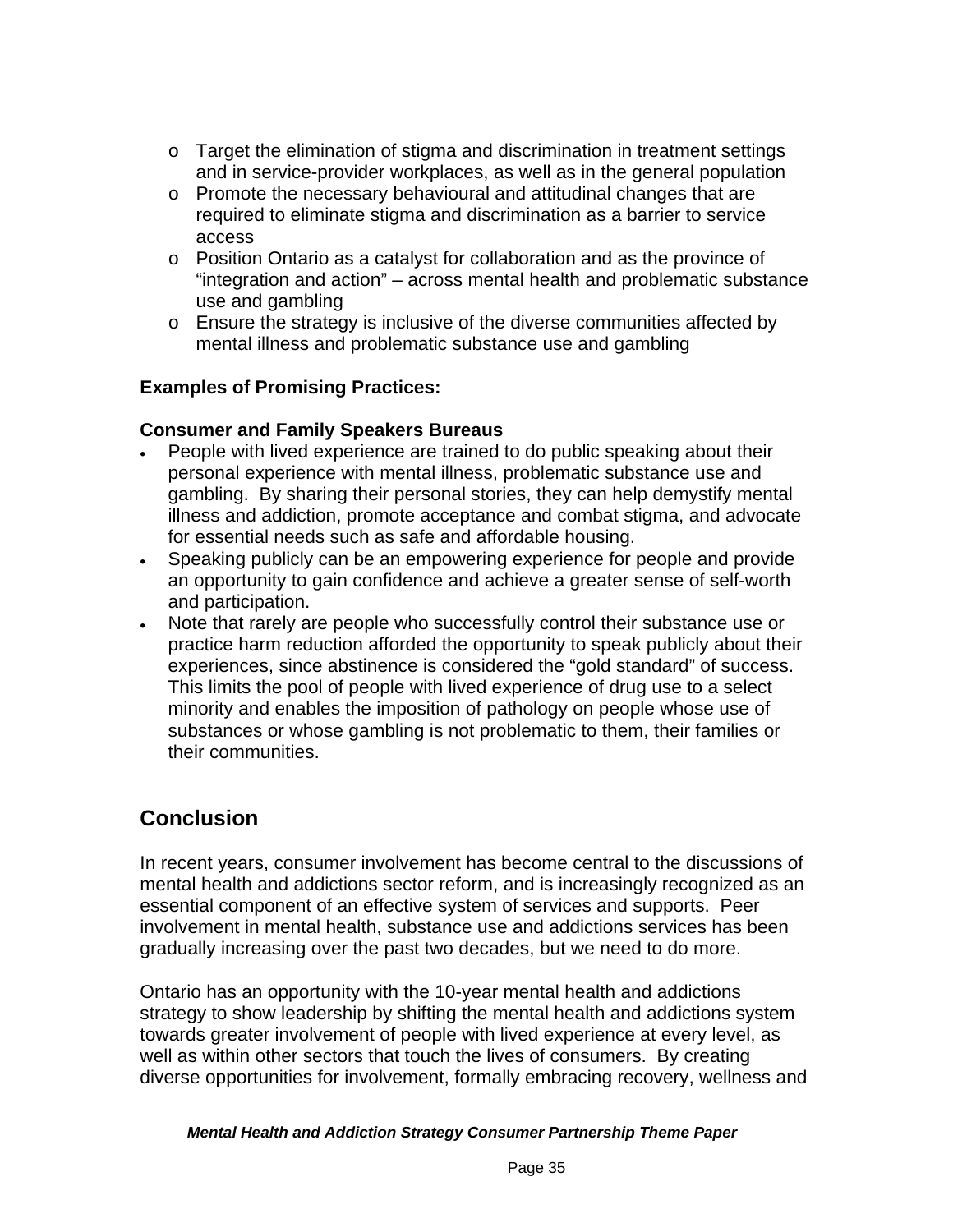harm reduction approaches, creating opportunities for meaningful community and social engagement, addressing the needs of families and other caregivers, and boldly challenging stigma, the strategy can take steps towards effective inclusion, and begin to shift some of the current inequities between consumers, service providers and decision makers and provide more effective services.

It is our hope that the 10-year mental health and addictions strategy will embrace the meaning behind "nothing about us without us", and articulate a strong vision for a mental health and addictions system where people with lived experience of mental illness, problematic substance use and gambling are centrally involved in creating a system that is responsive to themselves, their families and communities.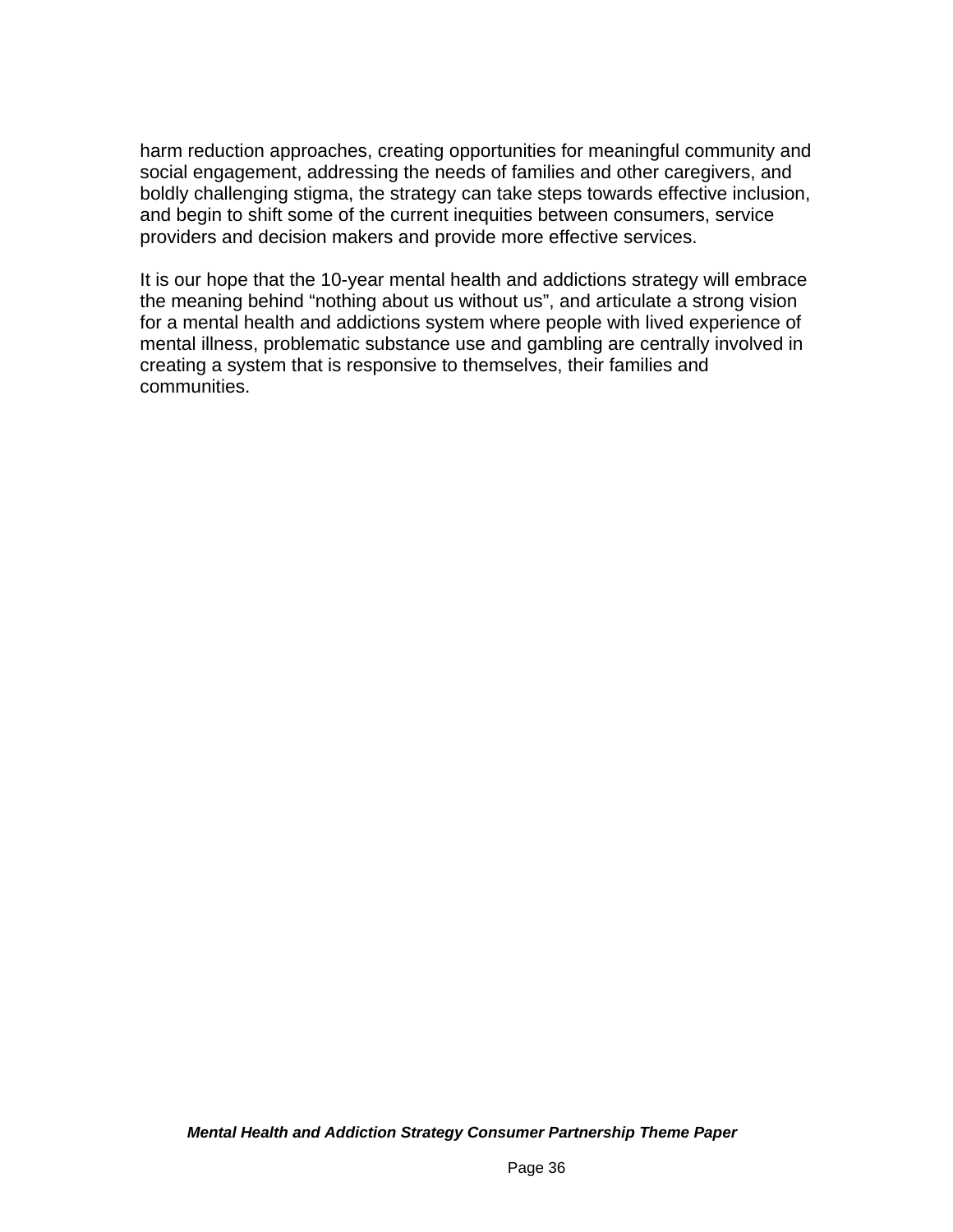# **APPENDIX 1: Glossary**

**Addictions:** The term addiction is most commonly used to refer to the problematic use of alcohol and other drugs. Individuals also engage in other potentially addictive behaviours such as gambling, internet gaming, shopping, etc. For the purposes of this report, addiction is defined as chronic dependence, which is use (or behaviour) that has become habitual and compulsive despite negative health and social impacts (BC Ministry of Health Services, 2004).

The behaviours of primary focus are the use of psychoactive substances (alcohol and other drugs), and gambling. It is important to note that these behaviours occur along a continuum and do not always result in addiction or harm. The spectrum of psychoactive substance use, as outlined below, also applies to other behaviours such as gambling:

- Beneficial use, which has positive health or social impacts (e.g., medical psycho- pharmaceuticals, coffee to increase alertness, etc.)
- Casual/non-problematic use, which is recreational or other use that has negligible health or social impacts
- Problematic use, which is use that begins to have negative consequences for individuals, friends/family, or society (e.g., impaired driving; binge consumption; harmful ways in which drugs are taken)
- Chronic dependence, which is use that has become habitual and compulsive despite negative health and social impacts. (BC Ministry of Health Services, 2004)

**Concurrent disorders:** applies to people who have been diagnosed with both a mental illness and an addiction.

### **Consumer, Consumer/Survivor, and Person with Lived Experience**:

The term "consumer" or "consumer/survivor" has been used to self-identify by some service users, particularly in the mental health field, in place of terms such as "patient" or "client" which some deem problematic. The term "persons with lived experience" or "people with lived experience" is used throughout this report, in addition to the term "consumer", to describe those who have previously lived, or are currently living, with mental illness, problematic substance use or gambling with the acknowledgement that there are a variety of terms people use to selfidentify, and that alternate terms may be preferred to describe one's self or experiences. It is also recognized that the "person" may refer to the "family" or "parents" with lived experience in some cases.

**Discrimination**: treatment or consideration of, or making a distinction in favor of or against, a person or thing based on the group, class, or category to which that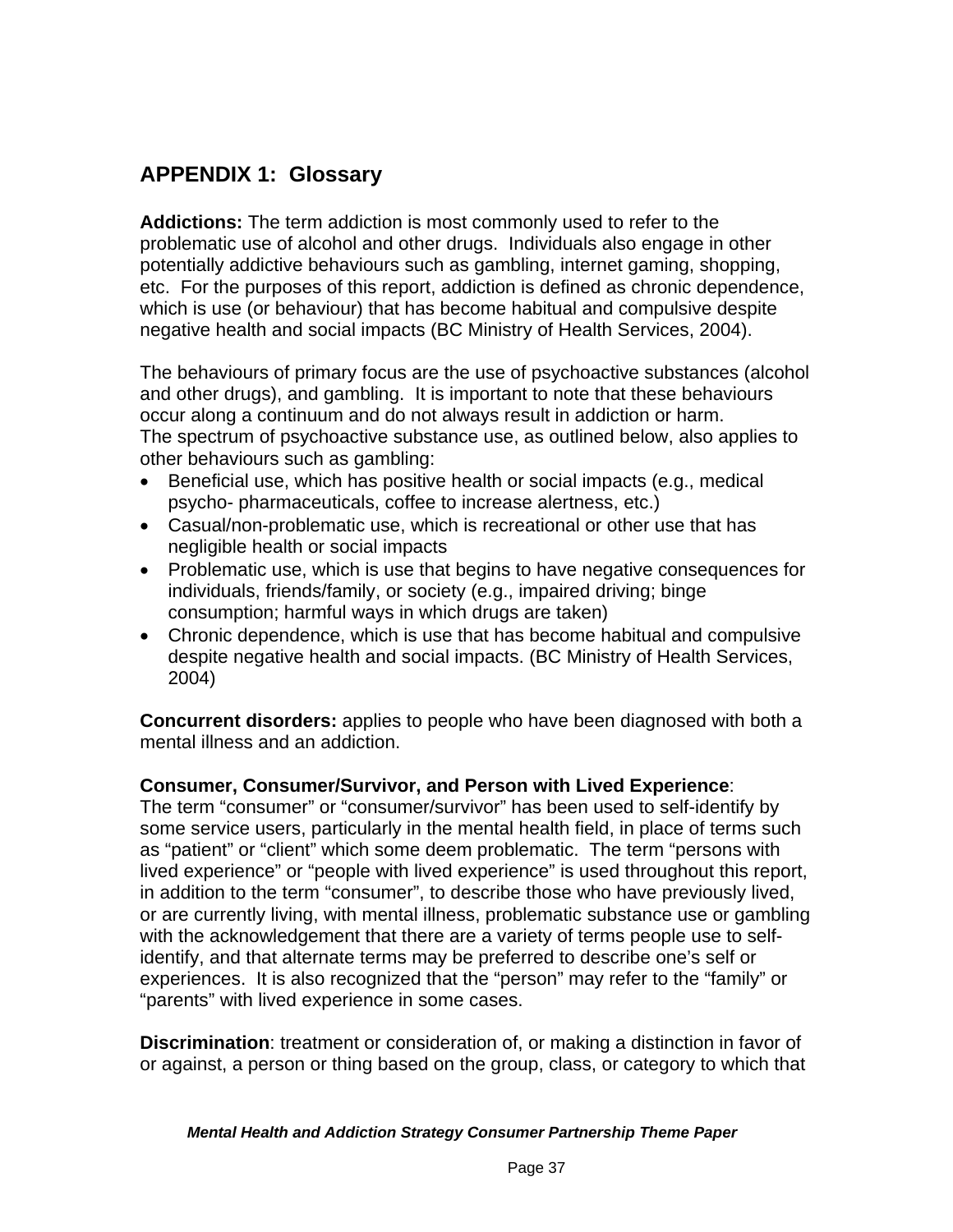person or thing belongs rather than on individual merit. The Ontario Human Rights Commission defines discrimination as "unfair treatment due to a person's identity, such as race, ancestry, place of origin, colour, ethnic origin, citizenship, creed, sex, sexual orientation, age, marital status, family status or disability (OHRC, 2006). "

**Dual diagnosis:** applies to people diagnosed with a developmental disability and a serious mental illness.

**Family:** The term "family" is used in this document to describe any person who is identified as such by a person with lived experience of mental illness, problematic substance use or gambling. In the case of children, parents or legal guardians are included in the definition of "family"; however, others such as friends may also be included in the definition of family.

**Harm Reduction**: "Harm reduction" is both a philosophy and a set of practices that are pragmatic, evidence-based, and rooted in the intention to reduce harm. Harm reduction strategies embrace a long-term view of intervention and change, and place an emphasis on immediate, achievable and protective approaches to positive change.

In the context of substance use, harm reduction:

- Recognises that not everyone who uses drugs is addicted to them.
- Encourages and supports the incorporation of people with lived experience into all aspects of service delivery, from planning through evaluation.
- Recognises the expertises of people who use substances and people who provide services to them are tangible and complementary
- Provides services without discrimination, prejudice or negative judgment, and ensures that the quality of those services is not compromised by discrimination, prejudice or negative judgment.
- Acknowledges that people have a hierarchy of goals, and places its immediate focus is on pro-actively engaging individuals, groups and communities in addressing their basic, most pressing needs before engaging them in dealing with the things which society has chosen to criminalise, demonise or ignore.
- Construes health in a holistic manner and endeavours to address the social and economic determinants of health as outlined in the Ottawa Charter. Thus, it is situated within the framework of health promotion.
- Is grounded in the ethical values of social justice, and holds that everyone has the right to health and the right to receive health services, whether or not they are using a substance, licit or illicit.

**Health Promotion:** the process of enabling people to increase control over and to improve their health (WHO, 1986).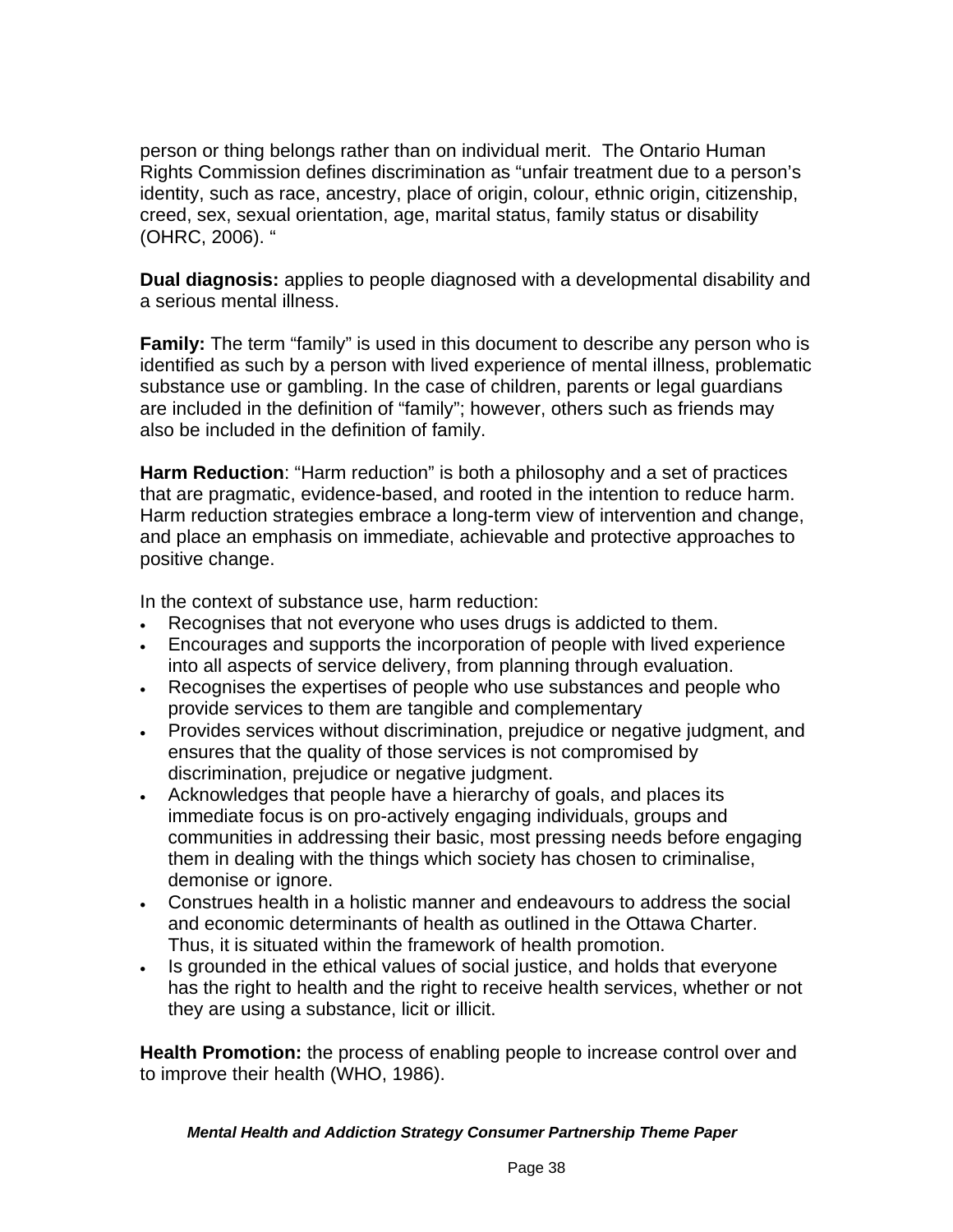**Mental Health:** according to the WHO there is no "official" definition of mental health. However, most experts agree that mental health and the absence of mental illness is not the same thing; the absence of a recognized mental disorder is not the only indicator for mental health. Therefore, mental health can be understood as a resource that:

- enables individuals and communities to control their subjective well-being and to cope with adversity and change
- supports meaningful and inclusive participation in social environments.

**Mental Health and Addictions System:** The term "mental health and addictions system" is used throughout this report to refer to specialized health treatment, services and supports for people with mental illness, problematic substance use and gambling. However, people with mental health or addiction issues may also interact with many other general health, social and community based services, including primary care, long-term care, home care, income support, police, justice and corrections, housing, and schools.

**Person-Directed**: This approach values and supports active participation in decision making on the part of persons with lived experience, wherever possible, while recognizing the need to consider a person's ability to make specific decisions and desire for involvement at any given time. It is an approach that is mutually respectful and collaborative between providers and people with lived experience.

**Recovery:** There is significant divergence around the word recovery, and its interpretation differs among many groups. In this paper, we endorse a broad vision of recovery that involves a process of restoring or developing a positive and meaningful sense of identity apart from one's condition, and a meaningful sense of belonging while rebuilding a life despite or within the limitations imposed by that condition.

A wellness and recovery oriented system of care identifies and builds upon each individual's assets, strengths, and areas of health and competence to support achieving a sense of mastery over his or her condition while regaining a meaningful and constructive sense of membership in the broader community.

**Serious Mental Illness:** The three categories used to identify people with serious mental illness are: disability, anticipated duration and/or current duration, and diagnoses. The critical dimension is the extent of disability and serious risk of harm to themselves or others, related to a diagnosable disorder.

 Disability: Refers to the fact that some individuals lack the ability to perform basic living skills such as eating, bathing, or dressing; maintaining a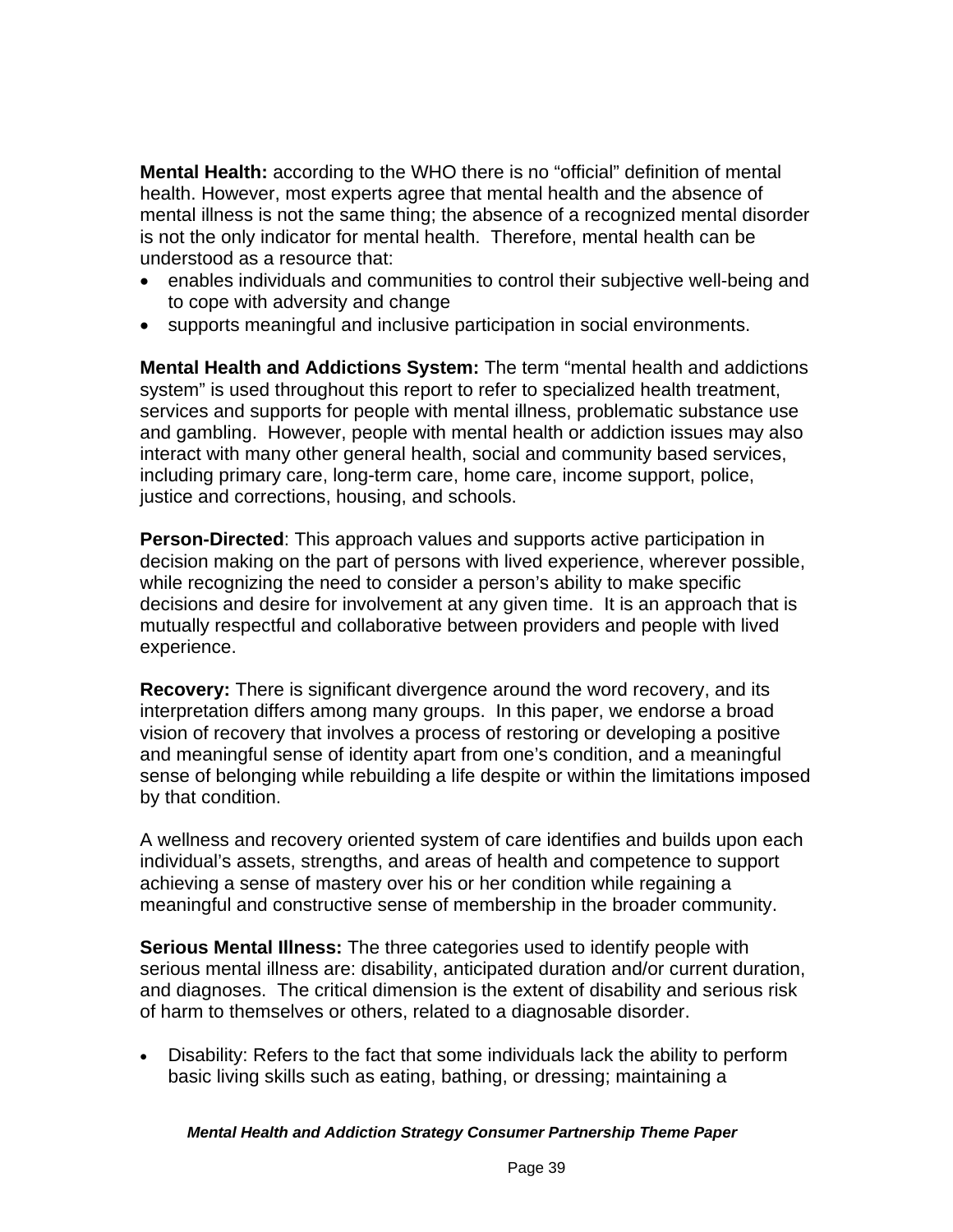household, managing money, getting around the community and appropriate use of medication; and functioning in social, family and vocational-educational contexts.

- Anticipated Duration/Current Duration: Evidence may indicate that a person's problem may be ongoing in nature. This does not mean that the problems are continuous; there may be intermittent periods of full recovery or enduring long-term recovery, and some can fully recover.
- Diagnoses: For example, schizophrenia, mood disorders, organic brain syndrome, and paranoid and other psychoses. Other diagnosable disorders such as severe personality disorder, concurrent disorder and dual diagnosis are also included. (Making It Happen Implementation Plan for Mental Health Reform (MOHLTC 1999)

**Stigma:** is attached to people or groups who are viewed as different from society's norms, mainstream behaviours or identities. In effect, stigma is often used as a way of discrediting, isolating and ultimately attempting to control people who fall within a stigmatized group (Canale, 2001). It is a social process, experienced or anticipated, characterized by exclusion, rejection, blame or devaluation. (Weiss and Ramakrishan, 2004.)

**Peer-Support:** a process of providing emotional support, practical support or information exchange between people who share a common experience or identity. In the context of mental health and addictions, "peer support" includes peer counselling, peer outreach and education, or participation in peer support groups. Some peer support roles are voluntary, while others are paid positions in organizations.

**Trauma-informed Services:** take into account the impact of trauma and integrate this knowledge into the services being provided. A trauma informed perspective views the behaviours as a response or coping mechanism of past or current abusive/traumatic experiences. Trauma informed services do not require that the issue be disclosed; rather, it is the understanding that trauma may have an impact in an individual's life and be prepared to work in ways that will support the individual across the continuum of services. In trauma-informed services, all staff are trauma trained and understand the impact of trauma on the lives of those who are seeking help (*Bradley, Jean Tweed Centre*)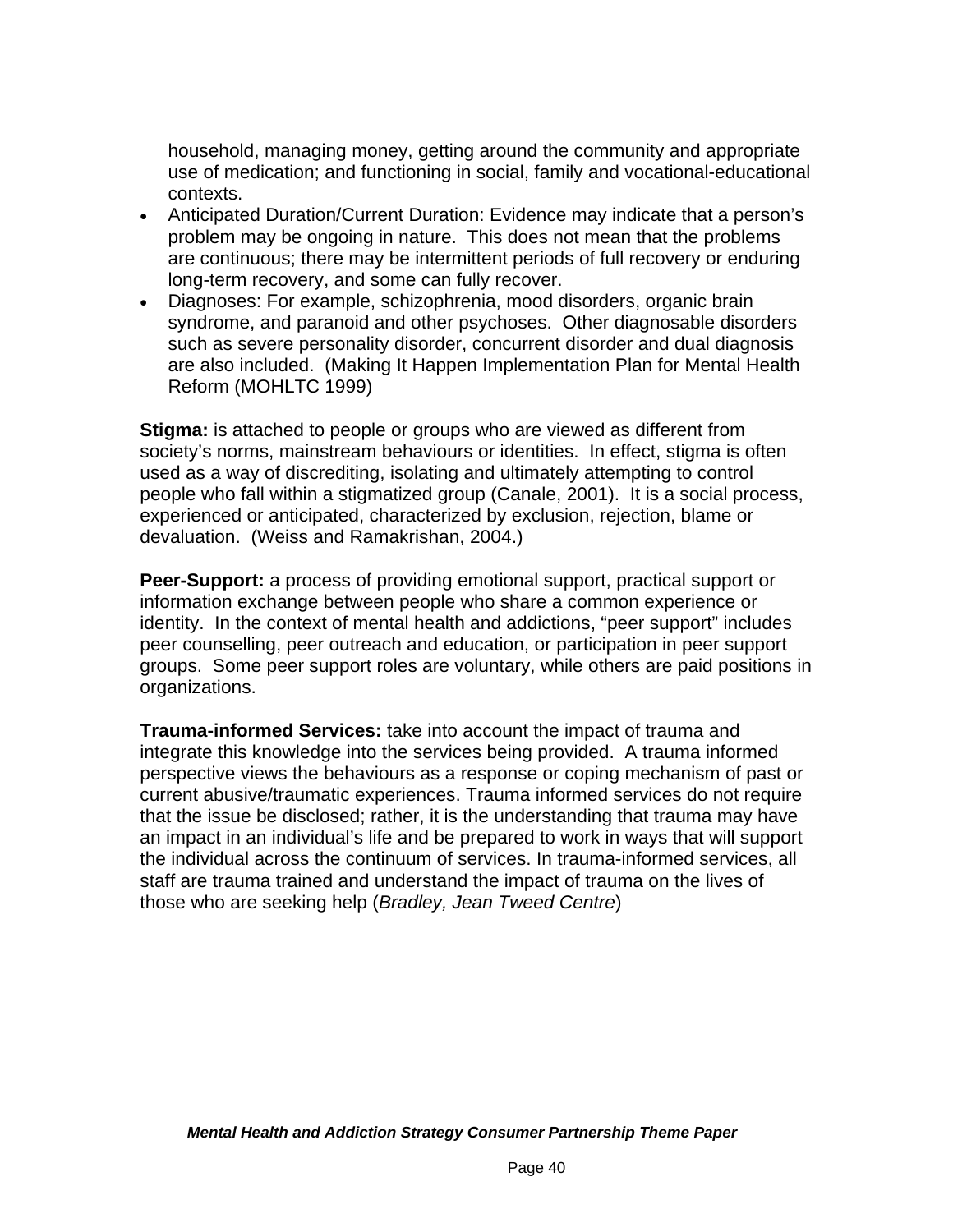# **APPENDIX 2: Potential Goals and Outcomes**

This table articulates some potential long-term goals and outcomes of the strategy through the lens of consumer partnership. The goals are articulated from three perspectives: that of the person with lived experience (PWLE), that of the service provider/organization, and that of the system as a whole. The proposed outcome measures are ways we may be able to gauge success, both within the health system and in other partner sectors.

| <b>Goals/Outcomes</b>                                                                                                                                                                                                                                                                                                                                                                                                                                                                              | <b>Proposed Outcome Measures</b>                                                                                                                                                                                                                                                                                                                                                                                                                             |
|----------------------------------------------------------------------------------------------------------------------------------------------------------------------------------------------------------------------------------------------------------------------------------------------------------------------------------------------------------------------------------------------------------------------------------------------------------------------------------------------------|--------------------------------------------------------------------------------------------------------------------------------------------------------------------------------------------------------------------------------------------------------------------------------------------------------------------------------------------------------------------------------------------------------------------------------------------------------------|
| PWLE of mental illness, problematic<br>substance use and gambling achieve<br>or experience:<br>Empowerment to manage their<br>own health care to their individual<br>capacity and the extent desired<br>Improved quality of life<br>$\bullet$<br>Improved health outcomes<br>$\bullet$<br>Improved social functioning and<br>$\bullet$<br>connection<br>Decreased stigma and<br>$\bullet$<br>discrimination<br>Satisfaction with mental health and<br>$\bullet$<br>addiction services and supports | % of people in stable housing<br>$\bullet$<br>% of people engaged in self-defined<br>$\bullet$<br>meaningful activity such as employment,<br>volunteer work, school, training<br>% of people with at least one meaningful<br>$\bullet$<br>social connection or relationship<br>Reduced contact with the justice system<br>$\bullet$<br>Reduced contact with emergency<br>$\bullet$<br>healthcare services<br>Level of service user satisfaction<br>$\bullet$ |
| Mental health and addictions<br>organizations which:<br>Regard PWLE as equal partners in<br>determining their own service or<br>treatment needs and care<br>Provide services which are<br>$\bullet$<br>responsive to individual choice and<br>capacities<br>Actively address stigma and<br>$\bullet$<br>discrimination                                                                                                                                                                             | % of mental health and addictions<br>$\bullet$<br>organizations with PWLE self-evaluation<br>as part of treatment or care planning<br>% of mental health and addictions<br>$\bullet$<br>organizations with recovery and harm<br>reduction approaches to service delivery<br>% of mental health and addictions<br>$\bullet$<br>organizations that utilize a "strength-<br>based" approach which builds on a<br>person's positive attributes and abilities     |
| A mental health and addictions<br>system which:<br>Values the contribution and<br>expertise of PWLE and includes<br>them in meaningful decision                                                                                                                                                                                                                                                                                                                                                    | % of mental health and addictions<br>$\bullet$<br>organizations with dedicated PWLE staff<br>and board positions<br>% of mental health and addictions<br>$\bullet$<br>organizations with service user advisory                                                                                                                                                                                                                                               |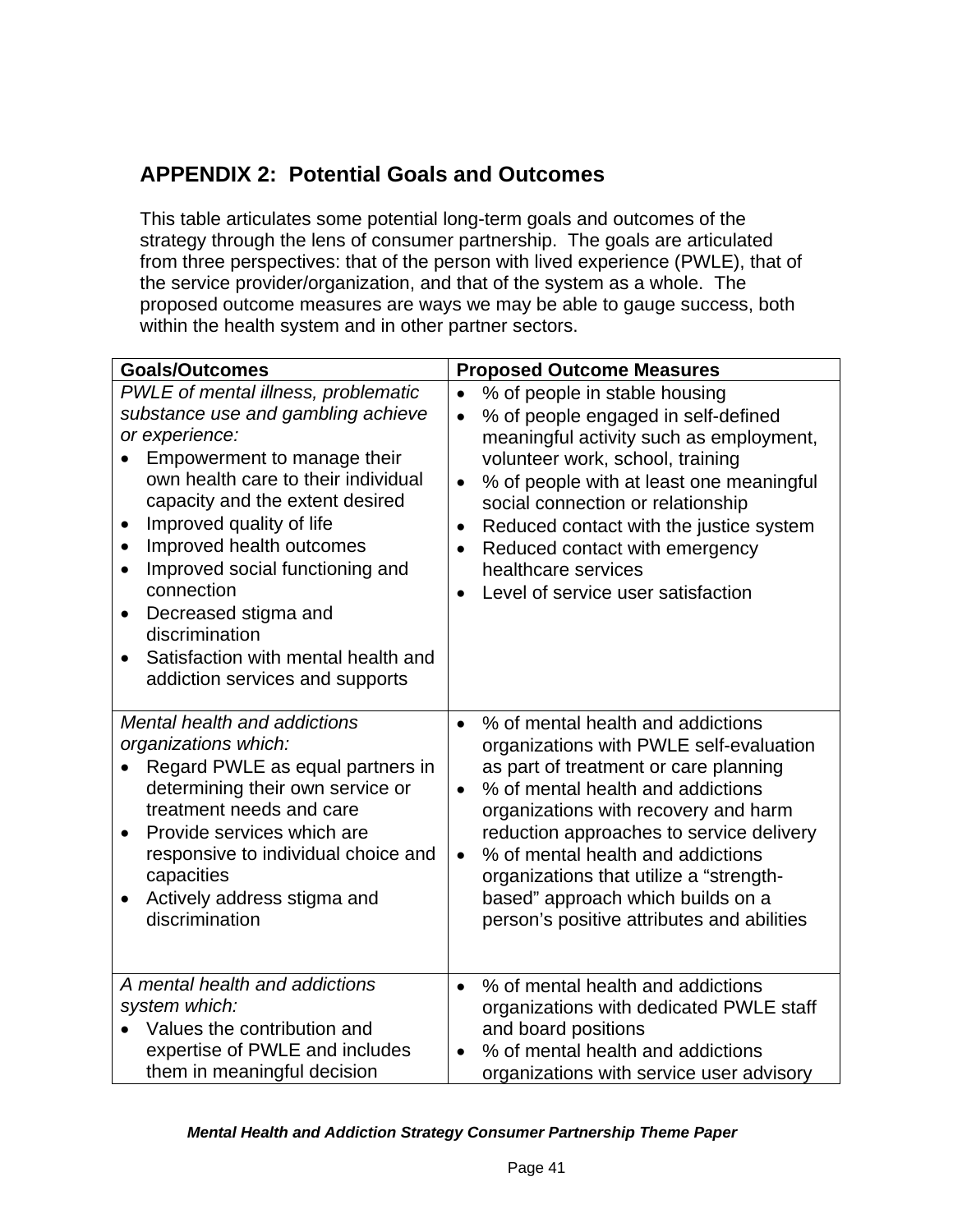|           | making roles at every level:        |           | committees                                                                    |
|-----------|-------------------------------------|-----------|-------------------------------------------------------------------------------|
|           | planning and design<br>$\circ$      | $\bullet$ | % of mental health and addictions                                             |
|           | funding<br>$\circ$                  |           | organizations with PWLE-led orientation                                       |
|           | research<br>O                       |           | or staff training sessions                                                    |
|           | service delivery<br>O               | $\bullet$ | % of mental health and addictions                                             |
|           | professional training<br>$\circ$    |           | organizations with service user                                               |
|           | measurement, monitoring<br>$\circ$  |           | satisfaction surveys/mechanisms                                               |
|           | and evaluation                      |           | % of mental health and addictions                                             |
|           | Provides sustained opportunities to |           | organizations with PWLE-led programs as                                       |
|           | enhance PWLE capacities             |           | an integral aspect of service delivery                                        |
|           | Ensures the sustainability of       | $\bullet$ | Inclusion of PWLE in criteria for mental                                      |
|           | PWLE/consumer/survivor/peer         |           | health and addictions program funding                                         |
|           | initiatives, support and mutual aid |           | (LHIN level)                                                                  |
|           | as critical, evidence-based         | $\bullet$ | # of mental health and addictions                                             |
|           | services                            |           | research funding bodies which include                                         |
| $\bullet$ | Addresses stigma and                |           | PWLE involvement in grant criteria                                            |
|           | discrimination                      | $\bullet$ | # of mental health and addictions                                             |
|           |                                     |           | research funding bodies with dedicated                                        |
|           |                                     |           | funding for Participatory Action Research                                     |
|           |                                     |           | # of research projects focused on                                             |
|           |                                     |           | PWLE/peer/consumer programs and                                               |
|           |                                     |           | initiatives                                                                   |
|           |                                     | $\bullet$ | # of training, capacity building and                                          |
|           |                                     |           | mentorship opportunities for PWLE                                             |
|           |                                     |           | # of sustained opportunities for education                                    |
|           |                                     |           | by PWLE (e.g. speaker's bureaus,                                              |
|           |                                     |           | education in schools, educational                                             |
|           |                                     |           | materials, media campaigns)                                                   |
|           |                                     |           | % of organizations and businesses with                                        |
|           |                                     |           | policies to address systemic<br>discrimination (e.g. hiring practices, client |
|           |                                     |           | complaints processes, advisory                                                |
|           |                                     |           | committees, etc.)                                                             |
|           |                                     |           | # of autonomous peer-run programs and                                         |
|           |                                     |           | organizations                                                                 |
|           |                                     |           |                                                                               |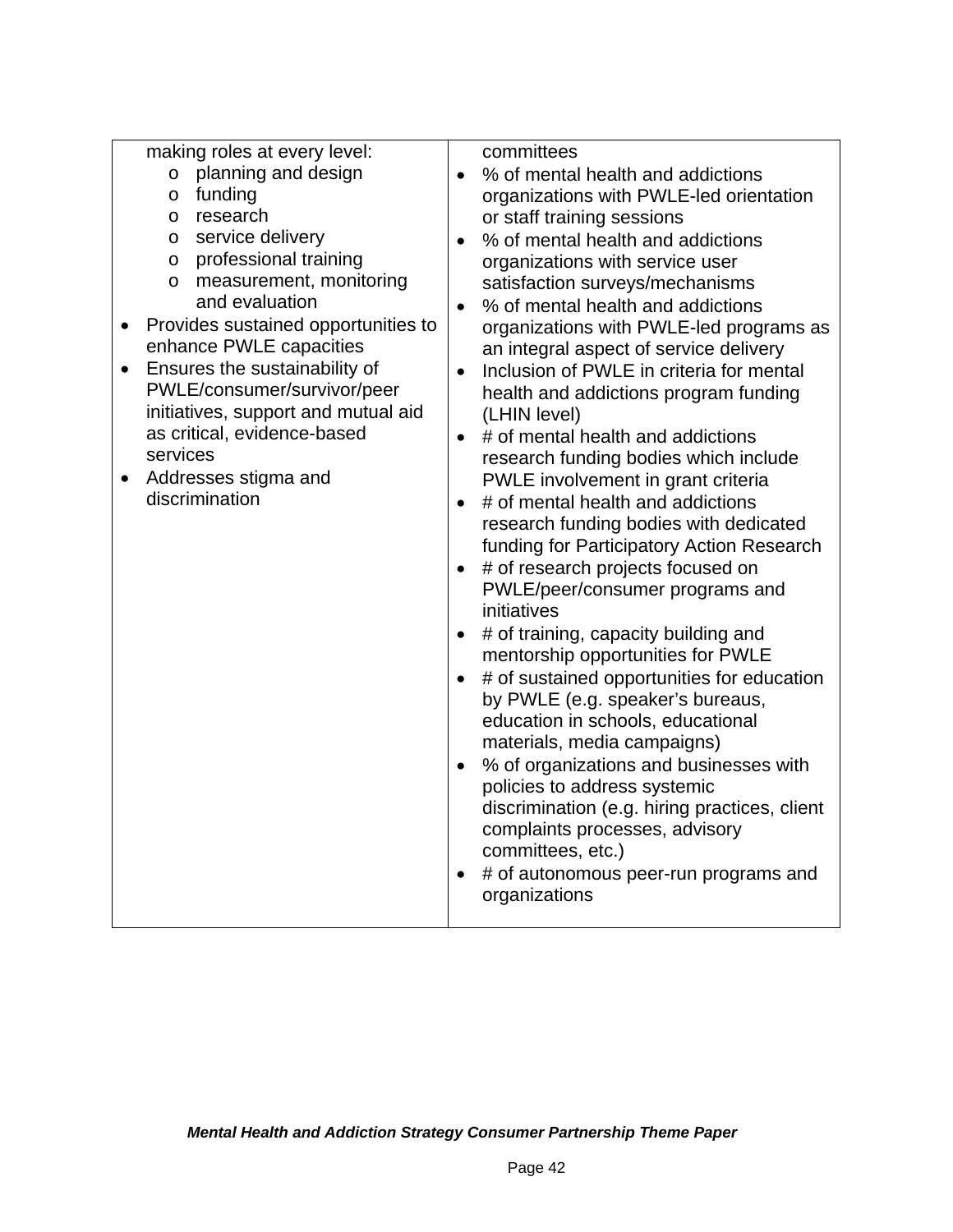# **References**

Alcoholics Anonymous (2009). *Estimates of A.A. Groups and Members.* http://www.aa.org/subpage.cfm?page=74

Allman, D., Myers, T., Schellenberg, J. Strike, C., Cockerill, R., Cavalieri, W. (2006). Peer networking for the reduction of drug-related harm. *International Journal of Drug Policy* 17: 402-410.Canadian Mental Health Association (2003). *Recovery Rediscovered: Implications for the Ontario Mental Health system*. Available at: [http://www.ontario.cmha.ca/policy\\_positions.asp?cID=3739](http://www.ontario.cmha.ca/policy_positions.asp?cID=3739) 

Brantford Vocational Training Association (2009). Personal Communication.

Canadian AIDS Society and Canadian Harm Reduction Network (2008). *Learning from Each Other: Enhancing Community-Based Harm Reduction Programs and Practices in Canada.* [http://www.canadianharm](http://www.canadianharm/) reduction.com/project/pdf/final\_report\_en.pdf.

Canadian HIV/AIDS Legal Network (2005) *Nothing about us without us; Greater, Meaningful Involvement of People Who Use Illegal Drugs: A Public Health, Ethical, and Human Rights Imperative.* Toronto: Canadian HIV/AIDS Legal Network.

Canadian Mental Health Association (2006). *Caring Together, Families as Partners in the Mental Health and Addictions System*. Available at: [http://www.ontario.cmha.ca/admin\\_ver2/maps/caring\\_together\\_200611.pdf](http://www.ontario.cmha.ca/admin_ver2/maps/caring_together_200611.pdf) 

Canadian Mental Health Association, Centre for Addiction and Mental Health, Ontario Peer Development Initiative, and the Ontario Federation of Community Mental Health and Addiction Programs (2005). *Consumer/Survivor Initiatives: Impact, Outcomes and Effectiveness*.

Canale, M. (2001). *Stigma of Addiction: Final Report*. Centre for Addiction and Mental Health, November 2001.

Cheng, Raymond and Smith, Christopher. (2009). *Engaging People with Lived Experience for Better Health Outcomes: Collaboration with Mental Health and Addiction Service Users in Research, Policy and Treatment.* Prepared for the Minister of Health and Long-Term Care's Mental Health and Addiction Strategy Advisory Group, Consumer Partnership Subgroup. July, 2009

Committee for Accessible AIDS Treatment (2008). *Transformation through Collective Action: Best Practices in Migration, HIV and Mental Health*. Summary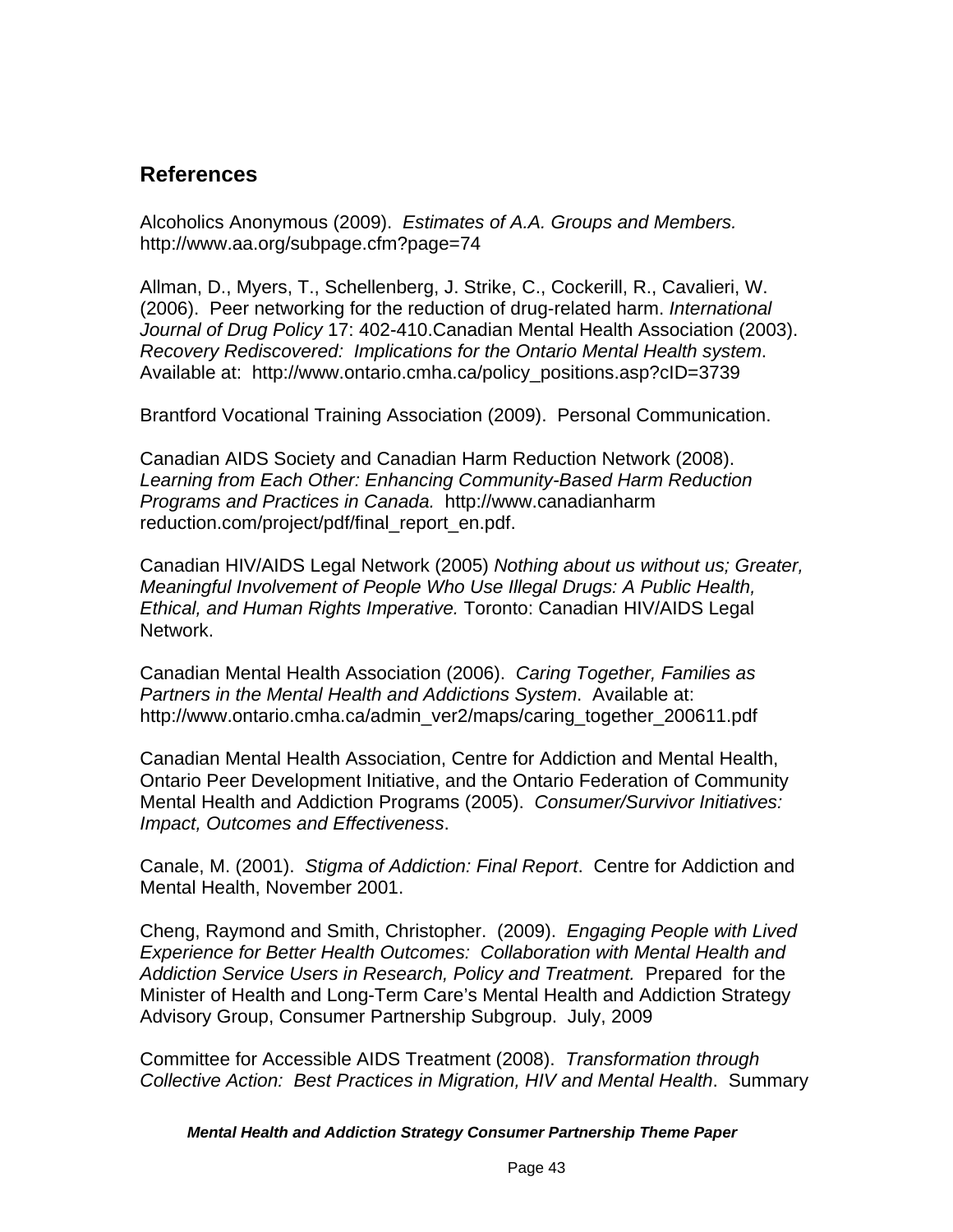Report, November 2008. Published by the Committee for Accessible AIDS Treatment. Available at: <http://library.catie.ca/PDF/ATI-20000s/26023.pdf>

Coyle, SL, Needle RH, and Normand J. (1998). Outreach-based HIV prevention for injecting drug users: A review of published outcome data. *Public Health Reports* 113: 19-30.

Crofts, Nick, et al, (1993). A History of Peer-Based Drug-User Groups in Australia. *Journal of Drug Issues*; 25: pp. 599-616. http://www.drugpolicy.org/library/tlccroft.cfm

Doughty, C. and Tse, S. (2005). *The Effectiveness of Service User-Run or Service User-Led Mental Health Services for People with Mental Illness: A Systematic Literature Review*. Mental Health Commission: Wellington, New Zealand.

Forchuk, C.,Hartford, K., Blomqvist, A., Martin, M., Chan, L. and Donner, A. (2002). *Therapeutic Relationships: from Psychiatric Hospital to Community.* Canadian Health Services Research Foundation.

Gates and Akabas (2007). Integrating Peer Providers into Traditional Service Settings: The Jigsaw Strategy in Action. *Administration and Policy in Mental Health and Mental Health Services Research.* Volume 34, No. 5, September 2007.

Health System Planning and Research Branch, Ministry of Health & Long-Term Care (2009). *Jurisdictional Scan on International Mental Health and Addictions Systems*. Prepared for the Mental Health and Addictions Strategy.

Kelly, C.M., Jorm, A.F., & Wright, A. (2007). Improving mental health literacy as a strategy to facilitate early intervention for mental disorders. *Medical Journal of Australia, 187*(7): s26-s30.

Kessler R.C & Zhao S. (1999).The prevalence of mental illness. *In A Handbook for the Study of Mental Health: Social contexts, theories and systems*. Horwitz A & Scheid T (editors) Cambridge University Press. Pp 58-78

Latkin, C.A (1998). Outreach in natural settings: The use of peer leaders for HIV prevention among injecting drug users' networks. *Public Health Reports*; 113 (Suppl. 1): 151-159.

Macfarlane, Dianne; Butterill, Dale; Goering, Paula and Yip, Angela. (2009) *A Rapid Literature Review of Best Practices in Mental Health Service System Policy and Programs: Phase I.* Prepared for the Ontario Ministry of Health &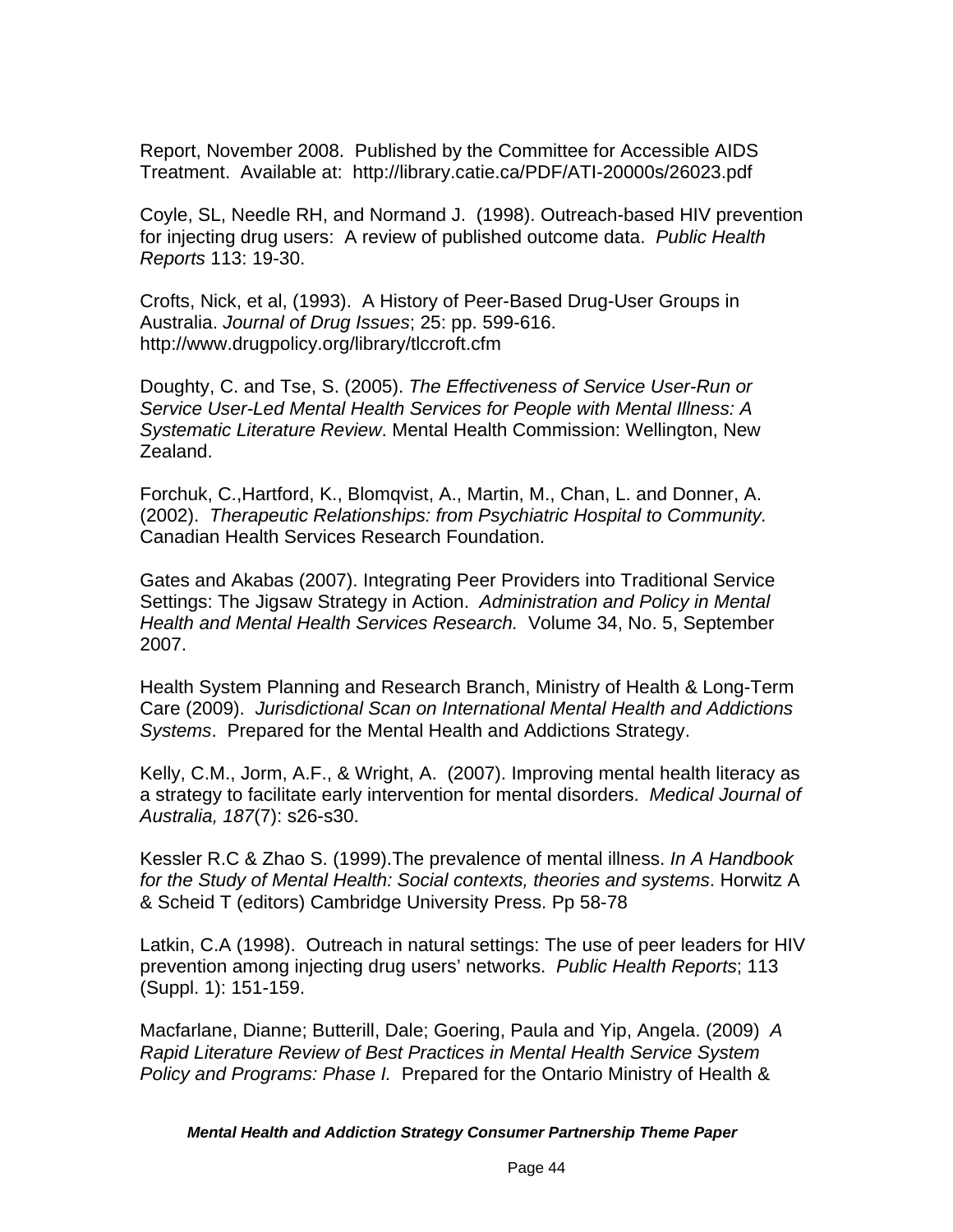Long-Term Care. Health Systems Research and Consulting Unit, Centre for Addiction and Mental Health.

Mason, Kate (2006) *Best Practices in Harm Reduction Peer Projects*. Toronto: Street Health. Available at: <http://www.streethealth.ca/Downloads/BestPracPeerProj.pdf>

Nelson, G., Ochocha, J., and Trainor, J. (2006). A Longitudinal Study of Mental Health Consumer/Survivor Initiatives: Part 1 – Literature Review and Overview of the Study. *Journal of Community Psychology*. 34;3:247-260.

O'Hagan, M., McKee, H., and Priest, R. (2009). *Consumer Survivor Initiatives in Ontario: Building for an Equitable Future.* Report for CSI Builder Project, June 2009.

Ontario Human Rights Commission. (2009) *Comment of the Ontario Human Rights Commission on Every Door is the Right Door: Towards a 10-Year Mental Health and Addictions Strategy*. Retrieved from the Web: October 19, 2009: <http://www.ohrc.on.ca/en/resources/submissions/mohltc>

Orme, Judy and Starkey, Fenella (1999) Peer drug education: the way forward? *Health Education* 1: 8-16.

Orwin, D. (2008). Thematic Review of Peer Supports: Literature review and leader interviews. Mental Health Commission: Wellington, New Zealand.

Perry, Sara and Reist, Dan (2006) *Words, Values, and Canadians: A Report on the Dialogue at the National Symposium on Language*. Victoria: Centre for Addictions Research of B.C

Provincial Consumer Consultation on the 10 year mental health and addictions strategy (2009). Ministry of Health & Long-Term Care.

Ruggeri M, Leese M, Thronicroft G, Bisoffi, G, and Tansella M. (2000). Definition and prevalence of severe and persistent mental illness. The British Journal of Psychiatry 177:149-155

Street Health (2007). *The Crack Users Project: A Manual*. Toronto: Street Health.

Strike, Carol J., O'Grady, Caroline, Meyers, Ted, Millson, Margaret (2004) Pushing the boundaries of outreach work: the case of needle exchange outreach programs in Canada. *Social Science and Medicine* 59: 209-219.